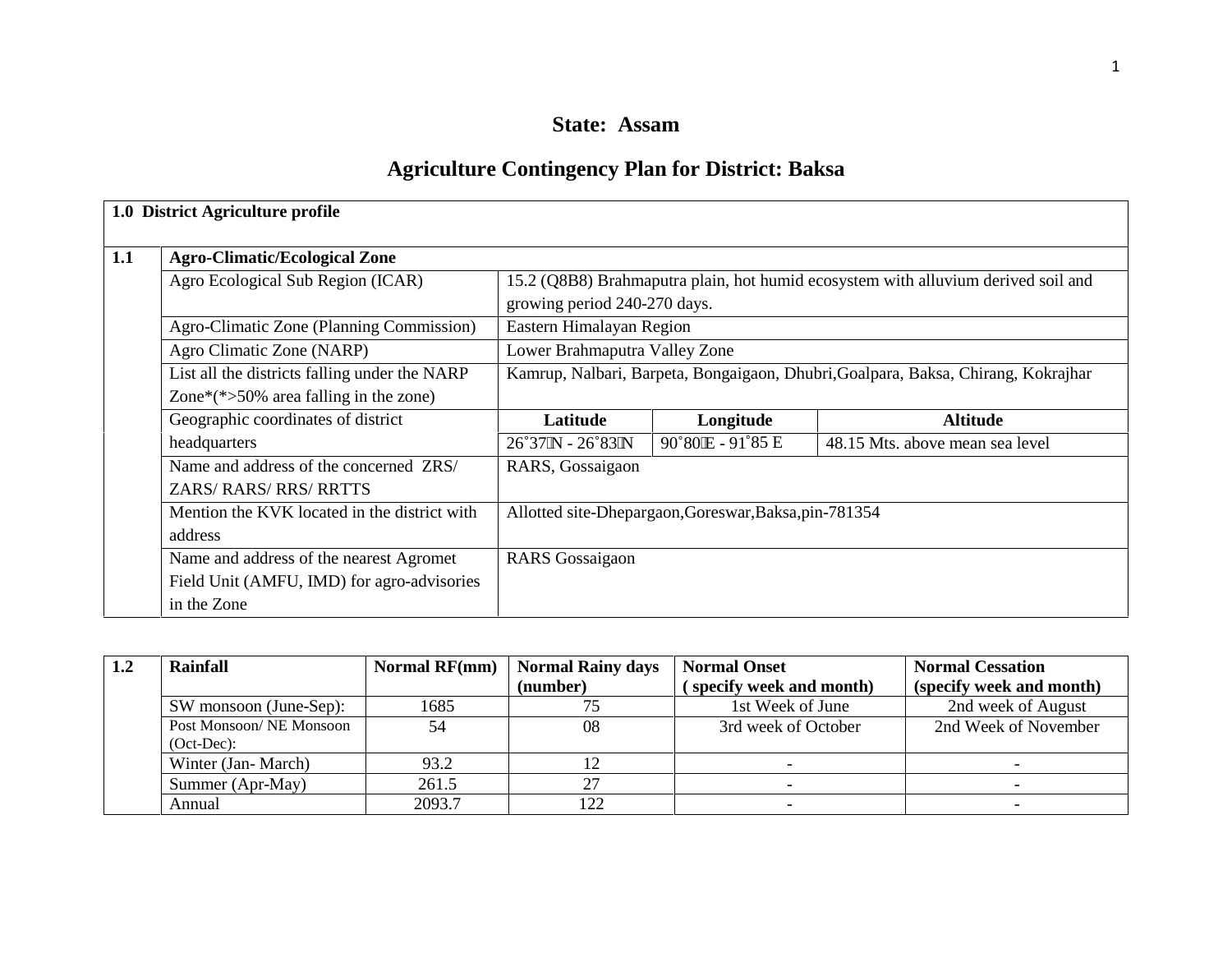| 1.3 | <b>Land use</b>         | Geographical | Cultivable | Forest | Land under       | Permanent | Cultivable | Land          | Barren and   | Current | Other   |
|-----|-------------------------|--------------|------------|--------|------------------|-----------|------------|---------------|--------------|---------|---------|
|     | pattern of the          | area         | area       | area   | non-             | pastures  | wasteland  | under         | uncultivable | fallows | fallows |
|     | district (latest        |              |            |        | agricultural use |           |            | Misc.<br>tree | land         |         |         |
|     | statistics)             |              |            |        |                  |           |            | crops         |              |         |         |
|     |                         |              |            |        |                  |           |            | and           |              |         |         |
|     |                         |              |            |        |                  |           |            | groves        |              |         |         |
|     | Area $(900 \text{ ha})$ | 234.62       | 120.01     | 18.94  | 12.34            | 0.42      | 5.93       | 0.96          | 22.17        | 5.28    | 0.37    |
|     |                         |              |            |        |                  |           |            |               |              |         |         |

| 1.4 | Major Soils (common names like red | Area $(900 \text{ ha})$ | Percent $(\% )$ of total |  |
|-----|------------------------------------|-------------------------|--------------------------|--|
|     | sandy loam deep soils (etc.,) $*$  |                         |                          |  |
|     | 1. Sandy Loam                      | 43.149                  | 28.69                    |  |
|     | 2. Alluvial Soil                   | 36.567                  | 26.17                    |  |
|     | 3. Clay Loam                       | 34.051                  | 24.36                    |  |
|     | 4. Sandy Soil                      | 21.602                  | 15.45                    |  |
|     | Others (specify):                  |                         |                          |  |

\* mention colour, depth and texture (heavy, light, sandy, loamy, clayey etc) and give vernacular name, if any, in brackets (data source: Soil Resource Maps of NBSS & LUP)

| 1.5 | <b>Agricultural land use</b> | Area $('000 ha)$ | Cropping intensity % |
|-----|------------------------------|------------------|----------------------|
|     | Net sown area                | 1,15,735         | 160.70 %             |
|     | Area sown more than once     | 70,200           |                      |
|     | Gross cropped area           | ,86,000          |                      |

| 1.6 | <b>Irrigation</b>            | Area $(000 \text{ ha})$ |                  |                                    |  |  |  |  |
|-----|------------------------------|-------------------------|------------------|------------------------------------|--|--|--|--|
|     | Net irrigated area           | 10.962                  |                  |                                    |  |  |  |  |
|     | Gross irrigated area         | 19.78                   |                  |                                    |  |  |  |  |
|     | Rainfed area                 | 104.773                 |                  |                                    |  |  |  |  |
|     | <b>Sources of Irrigation</b> | Number                  | Area $('000 ha)$ | Percentage of total irrigated area |  |  |  |  |
|     | Canals                       | 5710                    | 3.55             | 17.94                              |  |  |  |  |
|     | Tanks                        | 98                      | 0.2              | 1.01                               |  |  |  |  |
|     | Open wells                   |                         |                  |                                    |  |  |  |  |
|     | Bore wells                   | 5990                    | 11.728           | 76.90                              |  |  |  |  |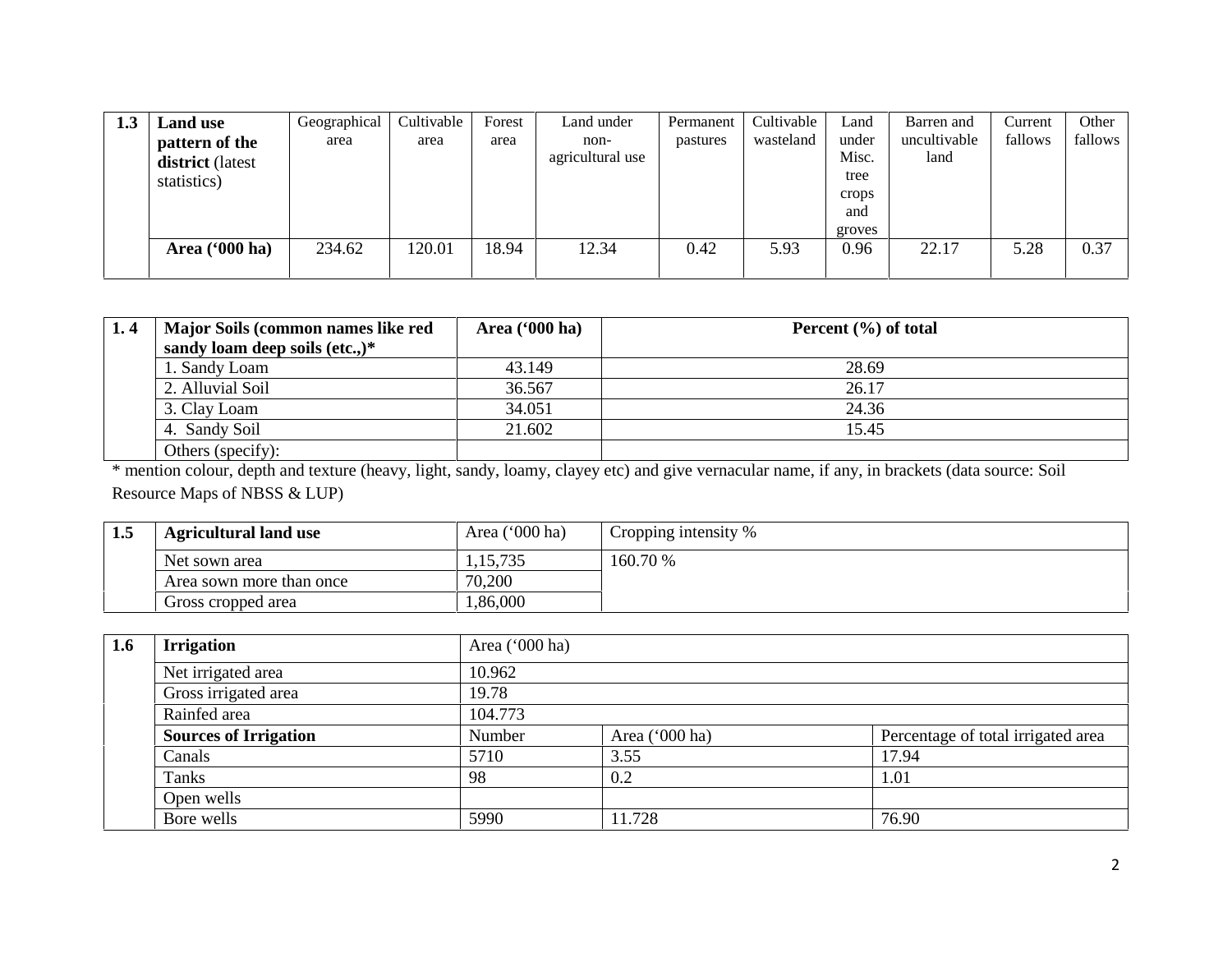| Lift irrigation schemes                                                                                             | 50                       | 0.1                      | 0.5                            |
|---------------------------------------------------------------------------------------------------------------------|--------------------------|--------------------------|--------------------------------|
| Micro-irrigation                                                                                                    |                          |                          |                                |
| Other sources (please specify)                                                                                      | $25$ (Dong)              | 0.82                     | 4.15                           |
| <b>Total Irrigated Area</b>                                                                                         |                          | 16.398                   |                                |
| Pump sets                                                                                                           | 7065                     | 7.065                    | 35.6                           |
| No. of Tractors                                                                                                     | 309                      |                          |                                |
| Groundwater availability and use*                                                                                   | No. of blocks/           | $(% )$ area              | Quality of water (specify the  |
| (Data source: State/Central Ground                                                                                  | Tehsils                  |                          | problem such as high levels of |
| water Department /Board)                                                                                            |                          |                          | arsenic, fluoride, saline etc) |
| Over exploited                                                                                                      |                          | $\qquad \qquad$          |                                |
| Critical                                                                                                            |                          |                          |                                |
| Semi-critical                                                                                                       | $\overline{\phantom{0}}$ | $\qquad \qquad$          |                                |
| Safe                                                                                                                |                          |                          |                                |
| Wastewater availability and use                                                                                     | $\overline{\phantom{0}}$ | $\overline{\phantom{a}}$ |                                |
| Ground water quality                                                                                                |                          |                          |                                |
| $*$ and independent denotes utilization $\frac{1000}{1000}$ outiget 00 1000/ cand outiget 70 000/ $\frac{100}{100}$ |                          |                          |                                |

\*over-exploited: groundwater utilization > 100%; critical: 90-100%; semi-critical: 70-90%; safe: <70%

# **1.7 Area under major field crops & horticulture (as per latest figures) (Specify year 2015-16)**

| 1.7 | S.No.               | Major field crops cultivated | Area ('000 ha)           |                          |                          |                          |                          |                          |                          |                          |
|-----|---------------------|------------------------------|--------------------------|--------------------------|--------------------------|--------------------------|--------------------------|--------------------------|--------------------------|--------------------------|
|     |                     |                              |                          | <b>Kharif</b>            |                          |                          | Rabi                     |                          |                          |                          |
|     |                     |                              | <b>Irrigated</b>         | <b>Rainfed</b>           | <b>Total</b>             | <b>Irrigated</b>         | <b>Rainfed</b>           | <b>Total</b>             | <b>Summer</b>            | <b>Grand</b> total       |
|     |                     | Rice                         | 6.5                      | 81.00                    | 87.5                     | 1.5                      | 41.0                     | 42.5                     | 7.50                     | 138.0                    |
|     | $\overline{2}$      | Rapeseed & Mustard           | $\overline{\phantom{a}}$ | $\overline{\phantom{0}}$ | $\overline{\phantom{a}}$ | $\overline{\phantom{0}}$ | 10.4                     | 10.4                     | $\overline{\phantom{a}}$ | 10.4                     |
|     | 3                   | Linsed                       | $\overline{\phantom{a}}$ | $\overline{\phantom{0}}$ | $\overline{\phantom{0}}$ | $\overline{\phantom{a}}$ | 0.82                     | 0.82                     | $\overline{\phantom{a}}$ | 0.82                     |
|     | 4                   | Niger                        | $\overline{\phantom{a}}$ | $\overline{\phantom{a}}$ | $\overline{\phantom{a}}$ | $\overline{\phantom{a}}$ | 0.86                     | 0.86                     | $\overline{\phantom{a}}$ | 0.86                     |
|     | 5                   | Sesamum                      | $\qquad \qquad -$        | $\overline{\phantom{0}}$ | $\overline{\phantom{0}}$ | $\overline{\phantom{a}}$ | 0.98                     | 0.98                     | $\overline{\phantom{0}}$ | 0.98                     |
|     | 6                   | Pea                          | $\overline{\phantom{0}}$ | $\overline{\phantom{0}}$ | $\overline{\phantom{a}}$ | $\overline{\phantom{a}}$ | 0.85                     | 0.85                     | $\overline{\phantom{a}}$ | 0.85                     |
|     | $\mathbf{r}$        | Lentil                       | $\overline{\phantom{a}}$ | $\overline{\phantom{0}}$ | $\overline{\phantom{a}}$ | $\overline{\phantom{a}}$ | 3.50                     | 3.50                     | $\overline{\phantom{a}}$ | 3.50                     |
|     | 8                   | Black gram                   | $\overline{\phantom{a}}$ | $\overline{\phantom{a}}$ | $\overline{\phantom{a}}$ | $\overline{\phantom{a}}$ | 2.20                     | 2.20                     | $\overline{\phantom{a}}$ | 2.20                     |
|     | 9                   | Greengram                    | $\overline{\phantom{a}}$ | $\overline{\phantom{0}}$ | $\overline{\phantom{a}}$ | $\overline{\phantom{a}}$ | 0.43                     | 0.43                     | $\overline{\phantom{a}}$ | 0.43                     |
|     | 10                  | Arhar                        | $\overline{\phantom{a}}$ | $\overline{\phantom{0}}$ | $\overline{\phantom{a}}$ | $\overline{\phantom{a}}$ | 0.38                     | 0.38                     | $\overline{\phantom{a}}$ | 0.38                     |
|     | Others<br>(specify) | $\overline{\phantom{a}}$     | $\qquad \qquad -$        | $\overline{\phantom{0}}$ | $\overline{\phantom{0}}$ | $\overline{\phantom{a}}$ | $\overline{\phantom{a}}$ | $\overline{\phantom{a}}$ | $\overline{\phantom{a}}$ | $\overline{\phantom{0}}$ |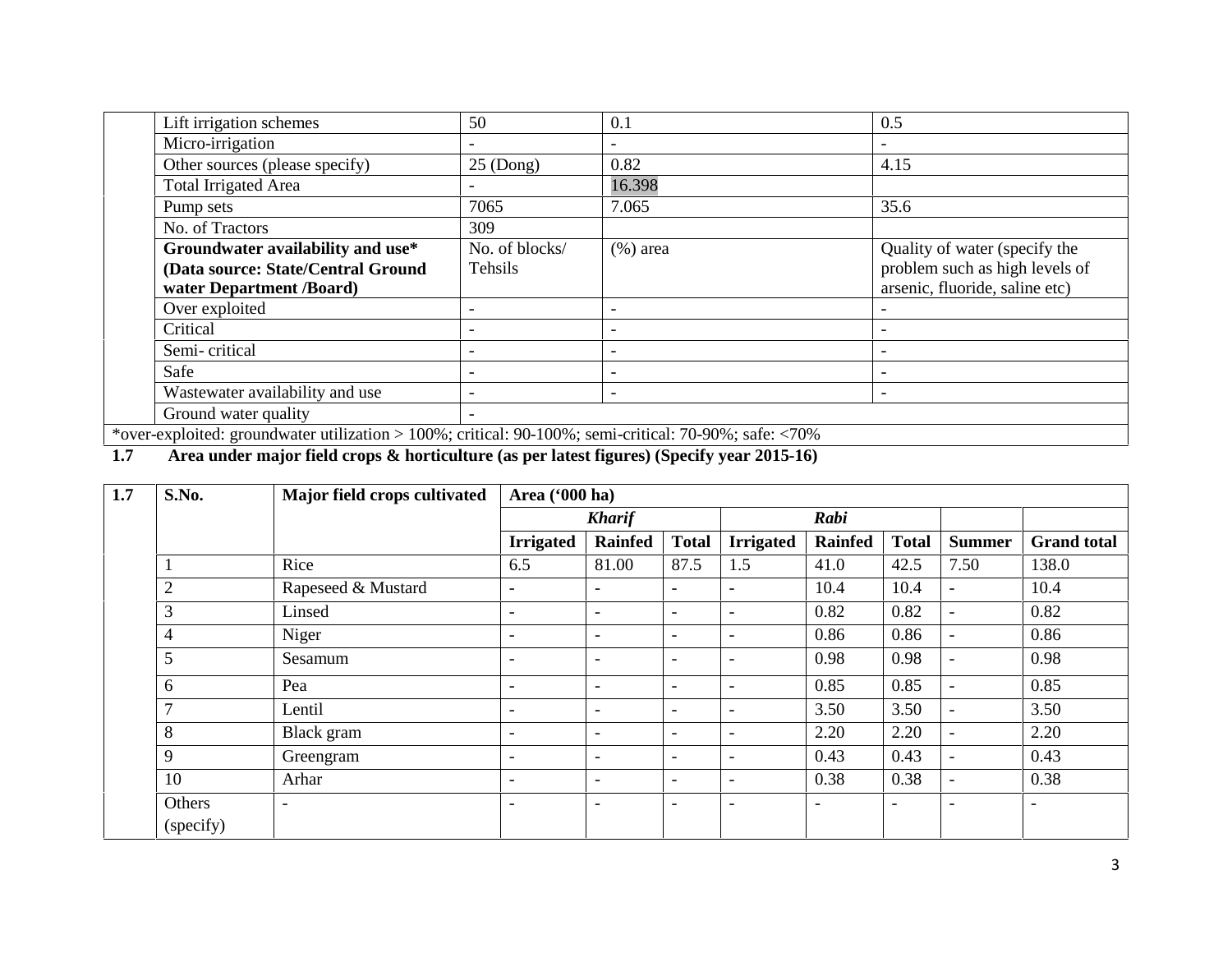| S.No.                    | <b>Horticulture crops</b>                     | Area ('000 ha) |                          |                |
|--------------------------|-----------------------------------------------|----------------|--------------------------|----------------|
|                          | - Fruits                                      | <b>Total</b>   | <b>Irrigated</b>         | <b>Rainfed</b> |
| $\mathbf{1}$             | Banana                                        | 0.850          | 0.255                    | 0.850          |
| $\mathbf{2}$             | Jackfruit                                     | 0.750          | $\overline{a}$           | 0.750          |
| 3                        | Assam Lemon                                   | 0.520          | 0.120                    | 0.520          |
| $\overline{\mathcal{L}}$ | Papaya                                        | 0.150          | 0.015                    | 0.150          |
| 5                        | Litchi                                        | 0.156          | $\overline{a}$           | 0.156          |
| 6                        | Orange                                        | 0.390          | 0.078                    | 0.390          |
| $\boldsymbol{7}$         | Pineapple                                     | 0.280          | $\overline{\phantom{a}}$ | 0.280          |
| 8                        | Colocasia                                     | 0.250          | $\overline{a}$           | 0.250          |
| Others<br>(specify)      |                                               | $\blacksquare$ | ٠                        | $\blacksquare$ |
|                          | Horticulture crops<br>- Vegetables            | <b>Total</b>   | <b>Irrigated</b>         | <b>Rainfed</b> |
| $\mathbf{1}$             | Kharif                                        | 4.20           | 2.23                     | 2.23           |
| $\overline{c}$           | Rabi                                          | 5.463          | 5.463                    | $\equiv$       |
| 3                        | Potato                                        | 4.20           | $\overline{a}$           | 4.20           |
| Others<br>(specify)      |                                               | ÷,             | ٠                        | ÷              |
|                          | <b>Medicinal and</b><br><b>Aromatic crops</b> | <b>Total</b>   | <b>Irrigated</b>         | <b>Rainfed</b> |
| $\mathbf{1}$             | Citronella                                    | 0.02           | $\overline{\phantom{a}}$ | 0.02           |
| $\overline{c}$           | Lemongrass                                    | $0.02\,$       | $\overline{\phantom{a}}$ | 0.02           |
| 3                        | Neem                                          | 0.03           | $\bar{a}$                | 0.03           |
| $\overline{4}$           | Patchouli                                     | 0.01           | $\overline{\phantom{a}}$ | 0.01           |
| 5                        | Amla                                          | 0.01           | $\overline{a}$           | 0.01           |
| Others<br>(specify)      | <b>Spices</b>                                 | <b>Total</b>   | <b>Irrigated</b>         | <b>Rainfed</b> |
| $\mathbf{1}$             | Coriander                                     | 1.869          |                          | 1.869          |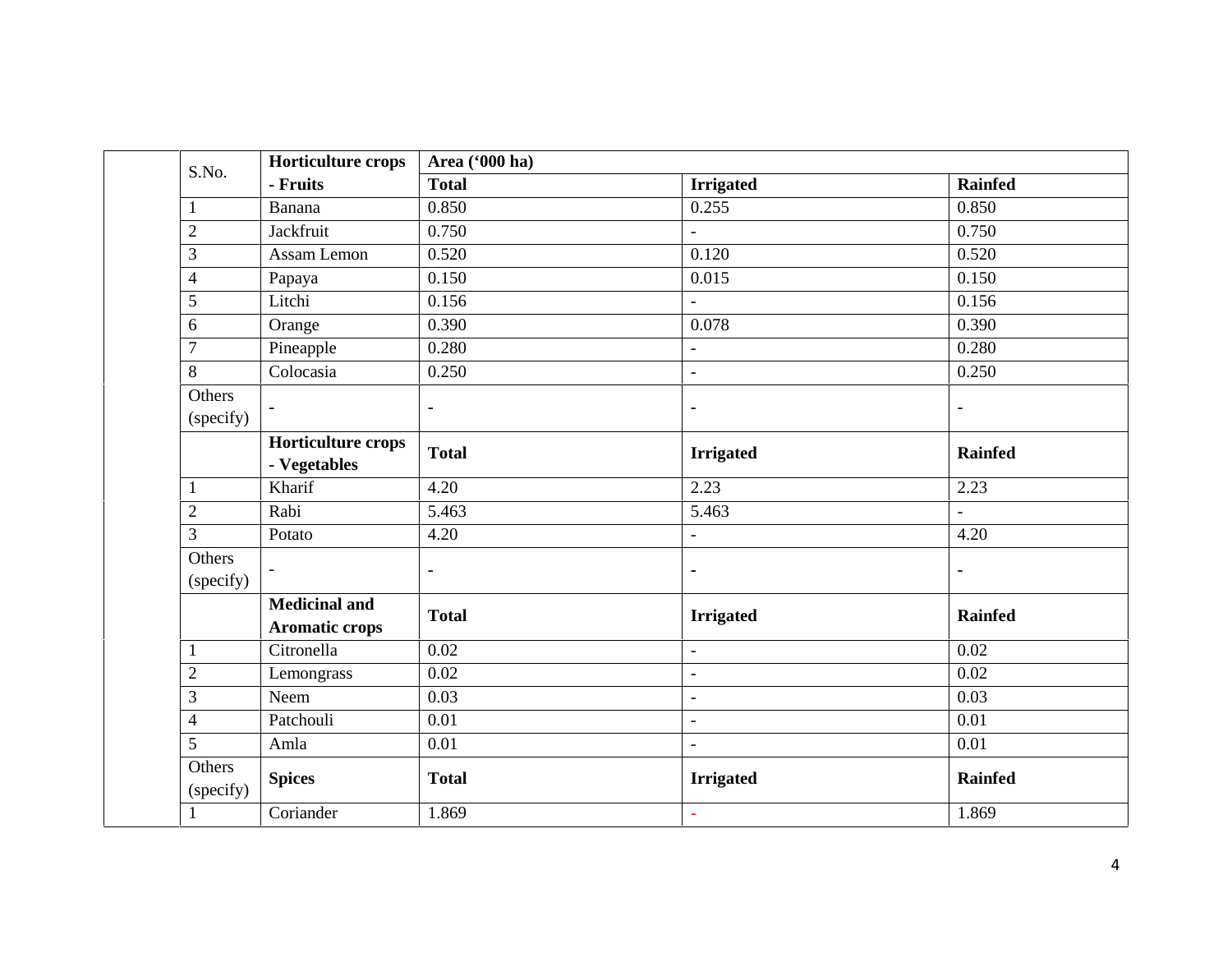| $\mathfrak{2}$ | Turmeric                 | 1.40                     | $\overline{\phantom{a}}$ | 1.40                     |
|----------------|--------------------------|--------------------------|--------------------------|--------------------------|
| 3              | Chilli                   | 0.300                    | 0.105                    | 0.195                    |
| $\overline{4}$ | Ginger                   | 1.25                     |                          | 1.25                     |
|                | <b>Plantation crops</b>  | <b>Total</b>             | <b>Irrigated</b>         | <b>Rainfed</b>           |
|                | Coconut                  | 1.650                    |                          | 1.650                    |
| $\overline{2}$ | Arecanut                 | 4.150                    |                          | 4.150                    |
| Others         | Eg., industrial          |                          |                          |                          |
| (Specify)      | pulpwood crops etc.      | $\blacksquare$           | $\blacksquare$           | ٠                        |
|                | <b>Fodder crops</b>      | <b>Total</b>             | <b>Irrigated</b>         | <b>Rainfed</b>           |
| Others         |                          |                          |                          |                          |
|                |                          |                          |                          |                          |
| (Specify)      | ٠                        | $\blacksquare$           | ٠                        | $\blacksquare$           |
|                | <b>Total fodder crop</b> |                          |                          |                          |
|                | area                     | $\blacksquare$           | $\blacksquare$           | ٠                        |
|                | <b>Grazing land</b>      | $\blacksquare$           | $\blacksquare$           | $\blacksquare$           |
|                | Sericulture etc          | $\overline{\phantom{a}}$ | $\overline{\phantom{a}}$ | $\overline{\phantom{a}}$ |

| 1.8 | <b>Livestock</b>                               | <b>Male</b> ('000)       | Female ('000)             | Total $(900)$ |
|-----|------------------------------------------------|--------------------------|---------------------------|---------------|
|     | Non descriptive Cattle (local low yielding)    | $\overline{\phantom{0}}$ | $\overline{\phantom{0}}$  | 33050         |
|     | Improved cattle                                |                          | $\overline{\phantom{0}}$  |               |
|     | Crossbred cattle                               | $\overline{\phantom{0}}$ | $\overline{\phantom{a}}$  |               |
|     | Non descriptive Buffaloes (local low yielding) | $\overline{\phantom{0}}$ | $\overline{\phantom{a}}$  | 1290          |
|     | <b>Descript Buffaloes</b>                      | $\overline{\phantom{0}}$ | $\overline{\phantom{a}}$  |               |
|     | Goat                                           | $\overline{\phantom{0}}$ | $\overline{\phantom{0}}$  | 101900        |
|     | Sheep                                          | -                        | $\overline{\phantom{0}}$  | 7820          |
|     | Others (Camel, Pig, Yak etc.)                  | $\overline{\phantom{0}}$ | $\overline{\phantom{0}}$  | Pig-5246      |
|     | Commercial dairy farms (Number)                |                          |                           |               |
| 1.9 | <b>Poultry</b>                                 | No. of farms             | Total No. of birds ('000) |               |
|     | Commercial                                     | 998                      | 142.48                    |               |
|     | Backyard                                       | 26,765                   | 135.00                    |               |
|     | Duck                                           | 16,000(backyard)         | 68.22                     |               |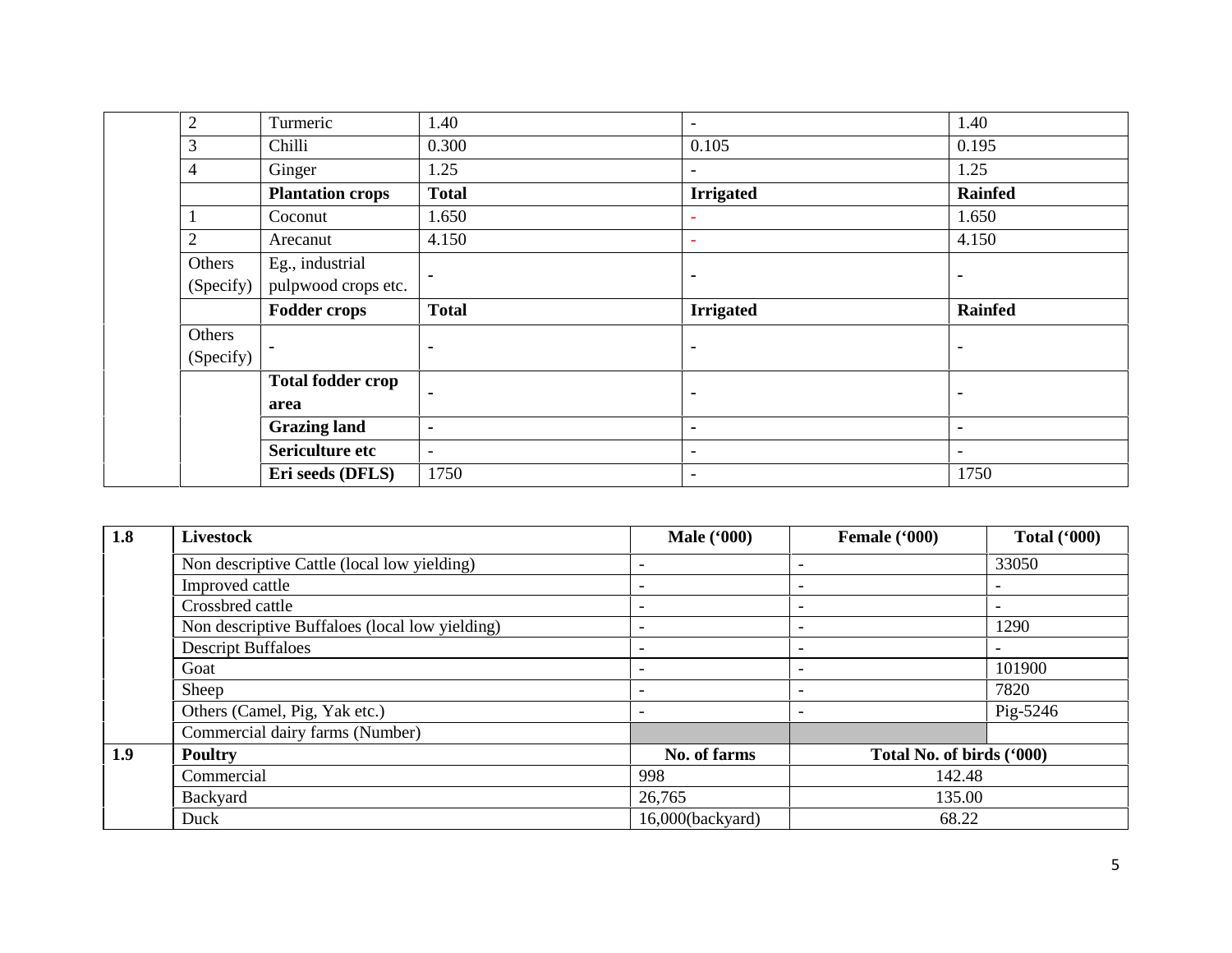| Fisheries (Data source: Chief Planning Officer)             |                        |                |                          |                                          |                                                                   |                                           |  |  |
|-------------------------------------------------------------|------------------------|----------------|--------------------------|------------------------------------------|-------------------------------------------------------------------|-------------------------------------------|--|--|
| A. Capture                                                  |                        |                |                          |                                          |                                                                   |                                           |  |  |
| i) Marine (Data Source: Fisheries Department)               | No. of fishermen       |                | <b>Boats</b>             |                                          | <b>Nets</b>                                                       | <b>Storage</b><br>facilities              |  |  |
|                                                             |                        | Mechanized     | Non-<br>mechanized       | Mechanized<br>(Trawl nets,<br>Gill nets) | Non-<br>mechanized<br>(Shore)<br>Seines,<br>Stake &<br>trap nets) | (Ice<br>plants<br>etc.)                   |  |  |
|                                                             | $\blacksquare$         | $\blacksquare$ | $\blacksquare$           | $\blacksquare$                           | $\blacksquare$                                                    | $\blacksquare$                            |  |  |
| ii) Inland (Data Source: Fisheries Department)              | No. Farmer owned ponds |                |                          | <b>No. of Reservoirs</b>                 |                                                                   | No. of village tanks                      |  |  |
|                                                             | $\blacksquare$         |                | $\blacksquare$           |                                          | $\blacksquare$                                                    |                                           |  |  |
| <b>B.</b> Culture                                           |                        |                |                          |                                          |                                                                   |                                           |  |  |
|                                                             |                        |                |                          | Water Spread Area (ha)                   | <b>Yield</b><br>(t/ha)                                            | <b>Production</b><br>$(900 \text{ tons})$ |  |  |
| i) Brackish water (Data Source: MPEDA/Fisheries Department) |                        |                | $\overline{\phantom{a}}$ |                                          | $\overline{\phantom{0}}$                                          | $\blacksquare$                            |  |  |
| ii) Fresh water (Data Source: Fisheries Department)         |                        |                | 49750.20                 |                                          | 0.187                                                             | 9752                                      |  |  |
| <b>Others</b>                                               |                        |                | 43212                    |                                          |                                                                   |                                           |  |  |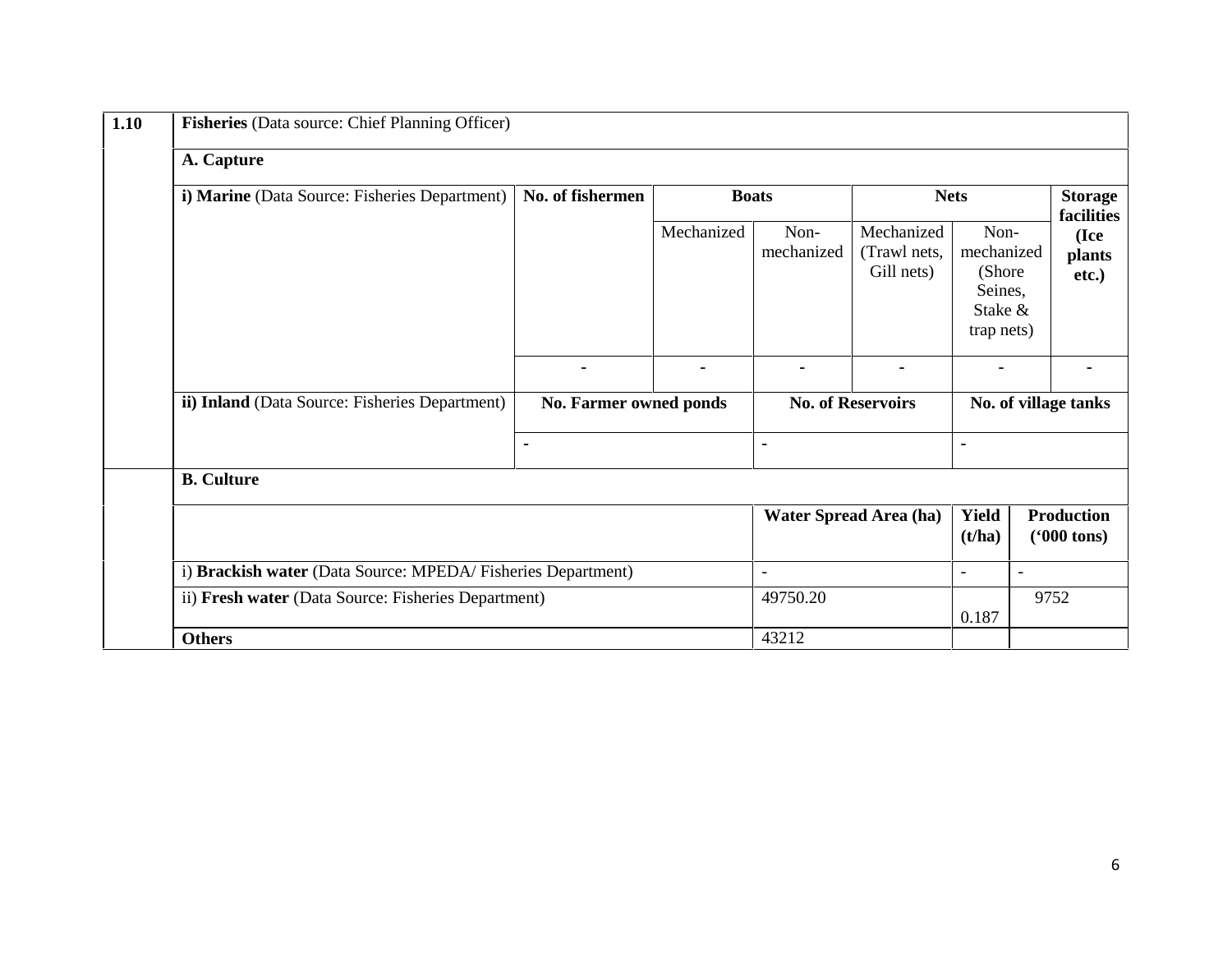# **1.11 Production and Productivity of major crops** (2015-16)

| $\overline{1.11}$ | Name of               |                           | <b>Kharif</b>                                                             | Rabi                  |                          | <b>Summer</b>            |                            |                       | <b>Total</b>             | <b>Crop</b>                         |
|-------------------|-----------------------|---------------------------|---------------------------------------------------------------------------|-----------------------|--------------------------|--------------------------|----------------------------|-----------------------|--------------------------|-------------------------------------|
| crop              |                       | Product<br>ion<br>(000 t) | Productivity<br>(kg/ha)                                                   | Production<br>(000 t) | Productivi<br>ty (kg/ha) | Production<br>(000 t)    | Productivi<br>ty $(kg/ha)$ | Productio<br>n(000 t) | Productivit<br>y (kg/ha) | residue as<br>fodder ('000<br>tons) |
|                   |                       |                           | Major Field crops (Crops to be identified based on total acreage)         |                       |                          |                          |                            |                       |                          |                                     |
| Crop 1            | Rice                  | 336.34                    | 3824                                                                      | 13.294                | 3285                     | 22.437                   | 4579                       | 372.074               | 11688                    | $\overline{\phantom{a}}$            |
| Crop 2            | Rapeseed<br>& Mustard |                           |                                                                           | 19.643                | 1876                     | $\overline{a}$           |                            | 19.643                | 1876                     | $\bar{\phantom{a}}$                 |
| Crop 3            | Linsed                | $\mathbf{r}$              | $\overline{a}$                                                            | 0.487                 | 779                      | $\equiv$                 | $\equiv$                   | 0.487                 | 779                      | $\mathbf{r}$                        |
| Crop 4            | Sesamum               | $\blacksquare$            | $\blacksquare$                                                            | $\overline{a}$        | $\blacksquare$           | 0.749                    | 723                        | 0.749                 | 723                      | $\Box$                              |
| Crop5             | Pea                   | $\overline{a}$            | $\overline{a}$                                                            | 0.725                 | 855                      | $\overline{a}$           | $\overline{a}$             | 0.725                 | 855                      | $\blacksquare$                      |
| Crop6             | Lentil                | $\overline{\phantom{a}}$  | $\overline{\phantom{a}}$                                                  | 2.890                 | 615                      | $\Box$                   | $\overline{a}$             | 2.890                 | 615                      | $\overline{\phantom{a}}$            |
| Crop7             | Black gram            |                           | $\blacksquare$                                                            | 2.150                 | 560                      | $\overline{\phantom{a}}$ | $\overline{\phantom{a}}$   | 2.150                 | 560                      | $\overline{\phantom{a}}$            |
| Crop8             | Greengram             |                           | $\overline{a}$                                                            | 0.245                 | 560                      | $\overline{a}$           | $\equiv$                   | 0.245                 | 560                      | $\overline{a}$                      |
| Crop9             | Arhar                 | $\blacksquare$            | $\blacksquare$                                                            | 1.094                 | 1146                     | $\overline{\phantom{a}}$ | $\equiv$                   | 1.094                 | 1146                     | $\overline{\phantom{a}}$            |
|                   |                       |                           | Major Horticultural crops (Crops to be identified based on total acreage) |                       |                          |                          |                            |                       |                          |                                     |
| Crop 1            | Potato                | $\blacksquare$            |                                                                           | 114.131               | 24206                    | $\equiv$                 | $\equiv$                   | 114.131               | 24206                    | $\overline{\phantom{a}}$            |
| Crop 2            | Rabi<br>vegetables    | $\equiv$                  | $\overline{a}$                                                            | 152.131               | 22346                    | $\overline{a}$           |                            | 152.131               | 22346                    | $\Box$                              |
| Crop 3            | Kharif<br>vegetables  | 84.943                    | 18240                                                                     | $\overline{a}$        | $\equiv$                 | $\overline{a}$           | $\overline{a}$             | 84.943                | 18240                    | $\equiv$                            |
| Crop 4            | Arecanut              | $\blacksquare$            | $\overline{a}$                                                            | $\overline{a}$        | $\blacksquare$           | $\overline{a}$           | $\overline{a}$             | 95.356                | 12672                    | $\overline{a}$                      |
| Crop 5            | Coconut               | $\overline{\phantom{a}}$  | $\overline{a}$                                                            |                       | $\blacksquare$           | $\overline{a}$           | $\overline{a}$             | 120<br>nut/plant      | 120<br>nut/plant         | $\overline{\phantom{a}}$            |
| Others            | Banana                |                           | $\overline{a}$                                                            |                       | $\overline{\phantom{a}}$ | $\blacksquare$           |                            | 45.393                | 33750                    | $\overline{a}$                      |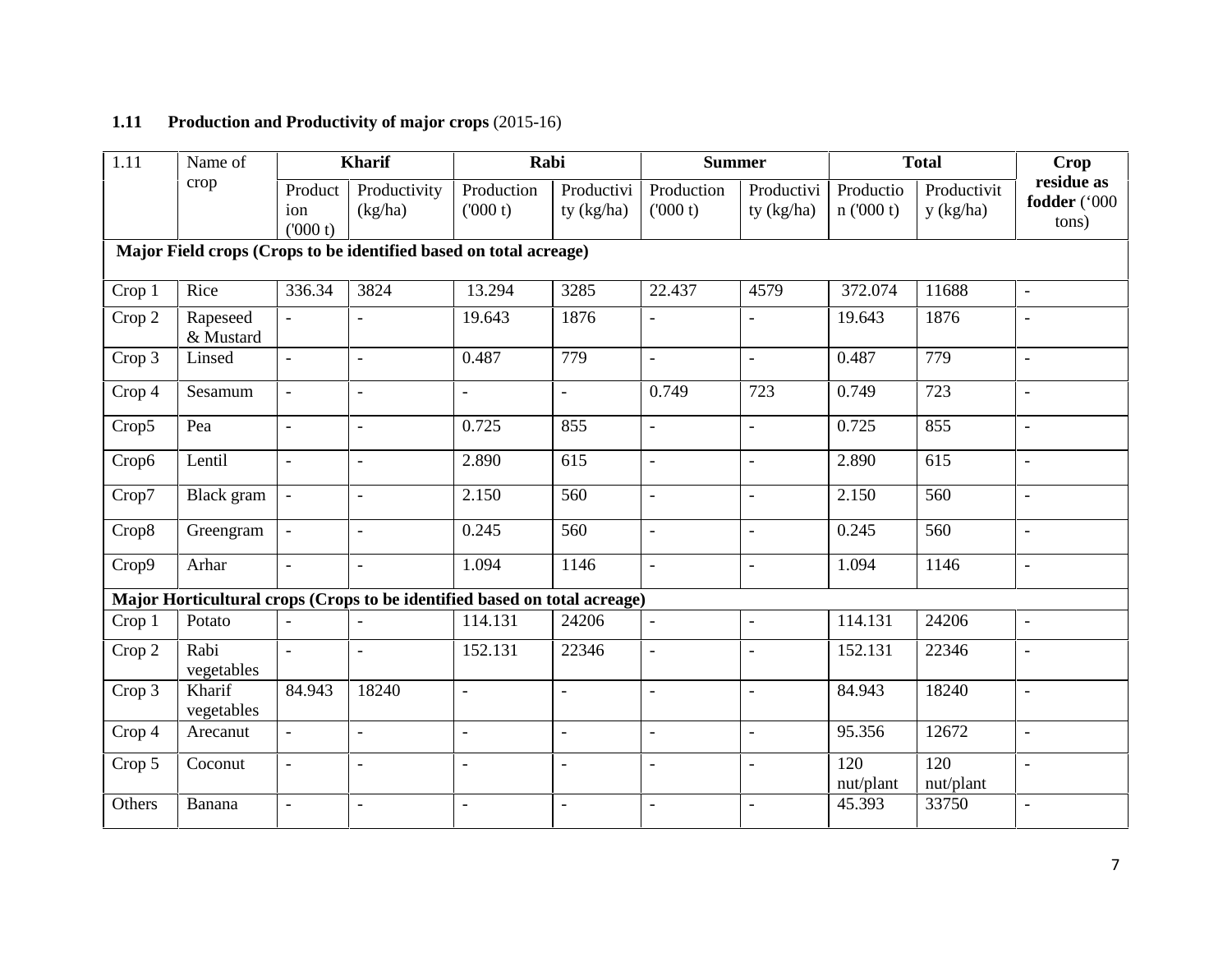| 1.12 | Sowing window for<br>5 major field crops<br>(start and end of<br>normal sowing | $\bf{Crop 1:}$<br><b>Rice</b> | Crop 2:<br><b>Rapeseed</b> | Crop 3:<br>Lentil | $\bf{Crop 4:}$<br>Pea | $\bf{Crop}$ 5:<br><b>Blackgram</b>  |
|------|--------------------------------------------------------------------------------|-------------------------------|----------------------------|-------------------|-----------------------|-------------------------------------|
|      | period)<br>Kharif-Rainfed                                                      | June-November                 |                            |                   |                       |                                     |
|      | Kharif-Irrigated                                                               | June-November                 |                            |                   |                       |                                     |
|      | Rabi-Rainfed                                                                   | November-May                  | November-February          | November-February | November-February     | Mid October-February<br>March-April |
|      | Rabi-Irrigated                                                                 | November-May                  | November-February          |                   |                       |                                     |

| 1.13 | What is the major contingency the district is prone to? (Tick mark) | <b>Regular</b>           | <b>Occasional</b> | <b>None</b> |
|------|---------------------------------------------------------------------|--------------------------|-------------------|-------------|
|      | Drought                                                             | $\overline{\phantom{a}}$ |                   |             |
|      | Flood                                                               |                          |                   |             |
|      | Cyclone                                                             |                          |                   |             |
|      | Hail storm                                                          | $\overline{\phantom{a}}$ |                   | -           |
|      | Heat wave                                                           | $\overline{\phantom{0}}$ |                   |             |
|      | Cold wave                                                           |                          |                   |             |
|      | Frost                                                               |                          |                   |             |
|      | Sea water intrusion                                                 |                          |                   |             |
|      | Pests and disease outbreak (specify)                                | $\overline{\phantom{0}}$ |                   | -           |
|      | Others (specify)                                                    | $\overline{\phantom{0}}$ | ٠                 |             |

| 1.14 | <b>Include Digital maps of the district for</b> Location map of district within State as Annexure I Enclosed: Yes |               |
|------|-------------------------------------------------------------------------------------------------------------------|---------------|
|      | Mean annual rainfall as Annexure 2                                                                                | Enclosed: No  |
|      | Soil map as Annexure 3                                                                                            | Enclosed: Yes |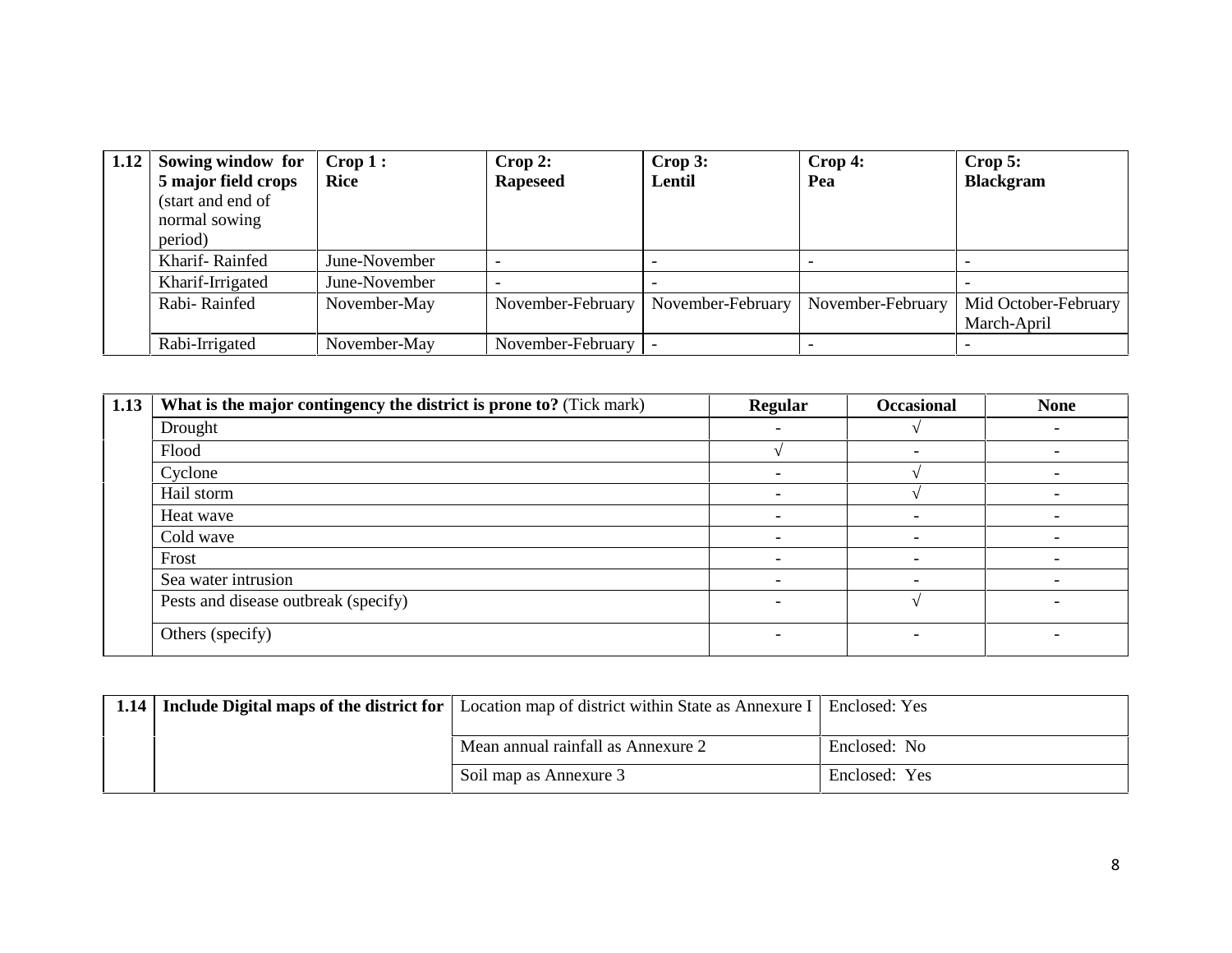

Annexure – 1: Location map of Baksa within Assam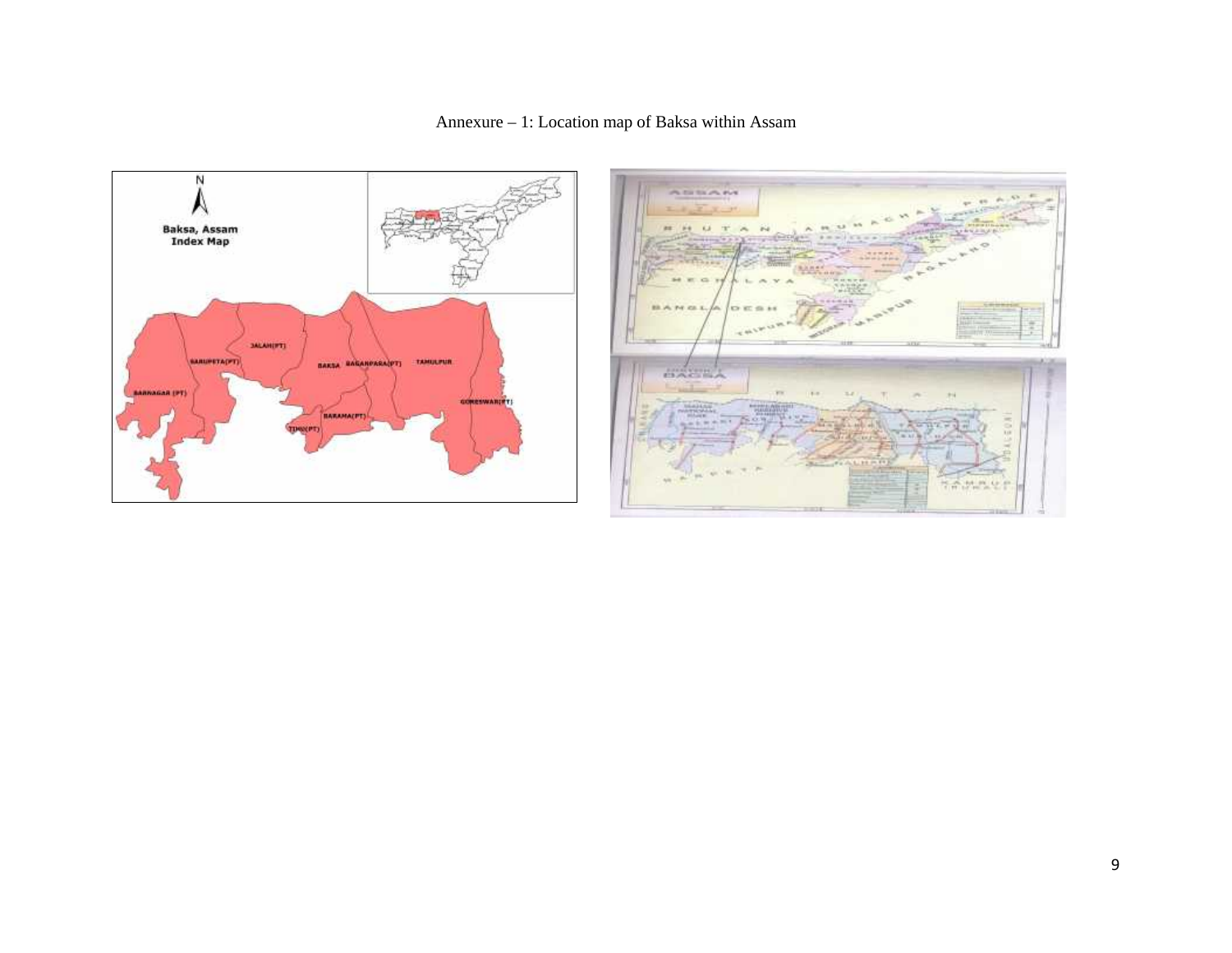Annexure 3. Soil Map of Baksa district

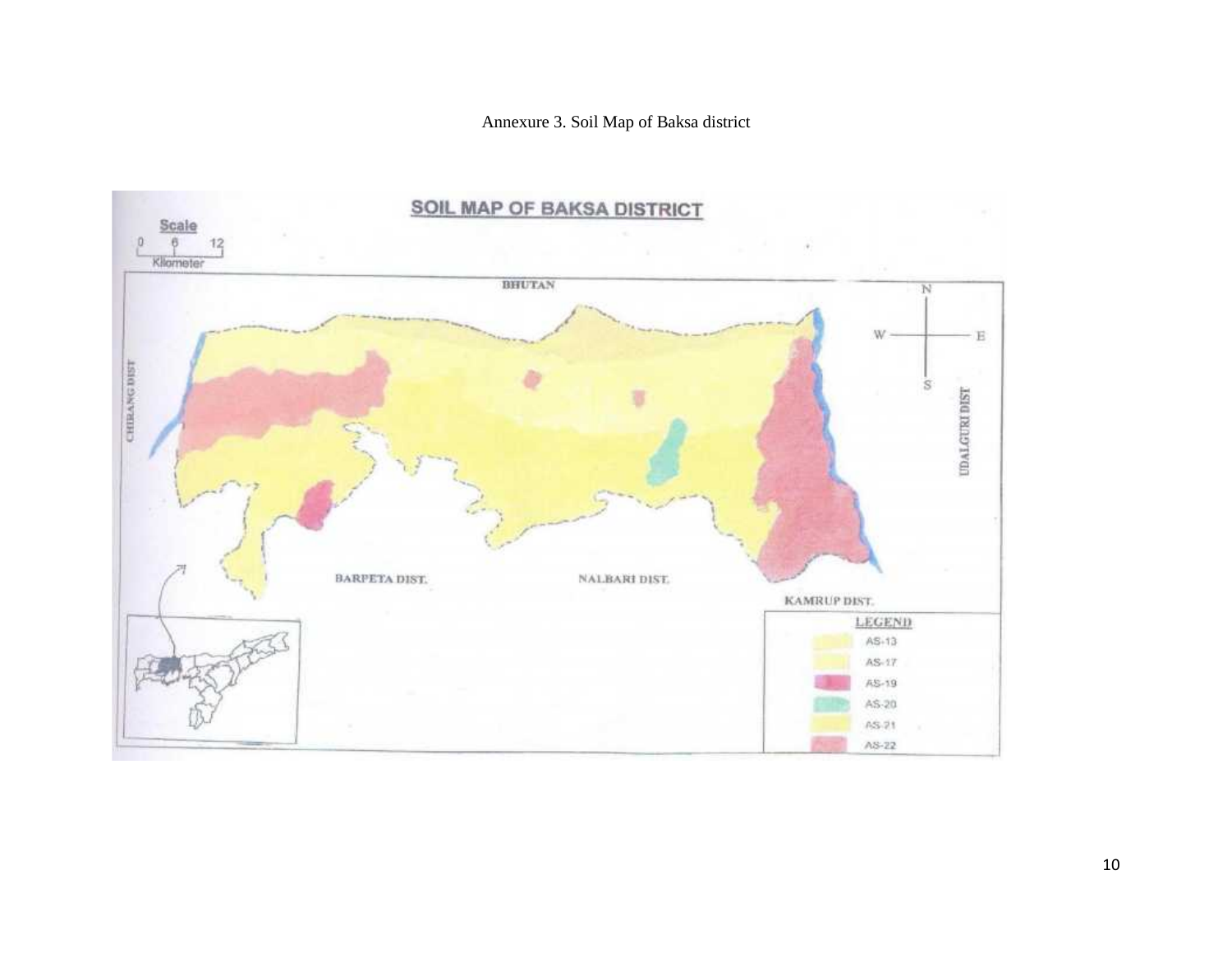### **2.0 Strategies for weather related contingencies**

#### **2.1 Drought**

#### **A. Drought-Pre-Monsoon (Last week of March to First week of April) Normal**

| <b>Condition</b>                                        |                                                                   |                                 |                                                                                                             | <b>Suggested Contingency measures</b>                                                                                                                                                                                                                                                      |                                                                              |
|---------------------------------------------------------|-------------------------------------------------------------------|---------------------------------|-------------------------------------------------------------------------------------------------------------|--------------------------------------------------------------------------------------------------------------------------------------------------------------------------------------------------------------------------------------------------------------------------------------------|------------------------------------------------------------------------------|
| <b>Early season drought</b><br>(delayed onset)          | <b>Major Farming situation</b>                                    | Normal Crop/                    | Change in crop<br>Cropping system/cropping system<br>including variety                                      | <b>Agronomic measures</b>                                                                                                                                                                                                                                                                  | <b>Remarks</b> on<br>Implementation                                          |
| Delayed by 2 weeks<br>$(2nd$ to $3rd$ week of<br>April) | Rainfed upland,<br>(Sandy loam to clay<br>loam)                   | Okra<br>cucurbits<br>Black gram | Short duration<br>crops/varieties<br>Short duration<br>crops/varieties<br>Short duration<br>crops/varieties | Conservation of pre-monsoon soil moisture<br>through soil/straw/grass mulching practices<br>seed soaking in water for 24hr and followed<br>by shade drying before sowing.<br>various<br>Application of organic manure before<br>schemes<br>sowing.<br>Practice on conservative agriculture | Provision for supply<br>of seeds/inputs<br>through RKVY and<br>Central/State |
|                                                         | Rainfed medium/<br>medium lowland<br>(Sandy loam to clay<br>loam) | Summer<br>vegetables            | Short duration<br>crops/varieties                                                                           |                                                                                                                                                                                                                                                                                            |                                                                              |

#### **Normal onset of Pre-monsoon**

| <b>Condition</b>                                                                                                                |                                                 |                                          |                                                                                                                                                                                        | <b>Suggested Contingency measures</b>                                                                                                                                                   |                                                                                                       |
|---------------------------------------------------------------------------------------------------------------------------------|-------------------------------------------------|------------------------------------------|----------------------------------------------------------------------------------------------------------------------------------------------------------------------------------------|-----------------------------------------------------------------------------------------------------------------------------------------------------------------------------------------|-------------------------------------------------------------------------------------------------------|
| Early season drought<br>(Normal onset)                                                                                          | <b>Major Farming</b><br>situation               | <b>Normal</b><br>Crop/cropping<br>system | Crop management                                                                                                                                                                        | Soil nutrient & moisture<br>conservation measures                                                                                                                                       | <b>Remarks</b> on<br>Implementation                                                                   |
| <b>Normal onset</b><br>followed by 15-20<br>days dry spell after<br>sowing leading to<br>poor<br>germination/crop<br>stand etc. | Rainfed upland,<br>(Sandy loam to<br>clay loam) | Okra<br>cucurbits                        | Short duration crops/varieties<br>Seed priming<br>Pre sowing irrigation.<br>Short duration crops/varieties Maize +<br>groundnut/soya bean/rice bean inter<br>cropping.<br>Seed priming | • Conservation of pre-monsoon<br>soil moisture through<br>soil/straw/grass mulching<br>practices<br>Application of organic<br>manure before sowing<br>Delay the sowing for few<br>days. | Provision for<br>supply of<br>seeds/inputs<br>through RKVY<br>and various<br>Central/State<br>schemes |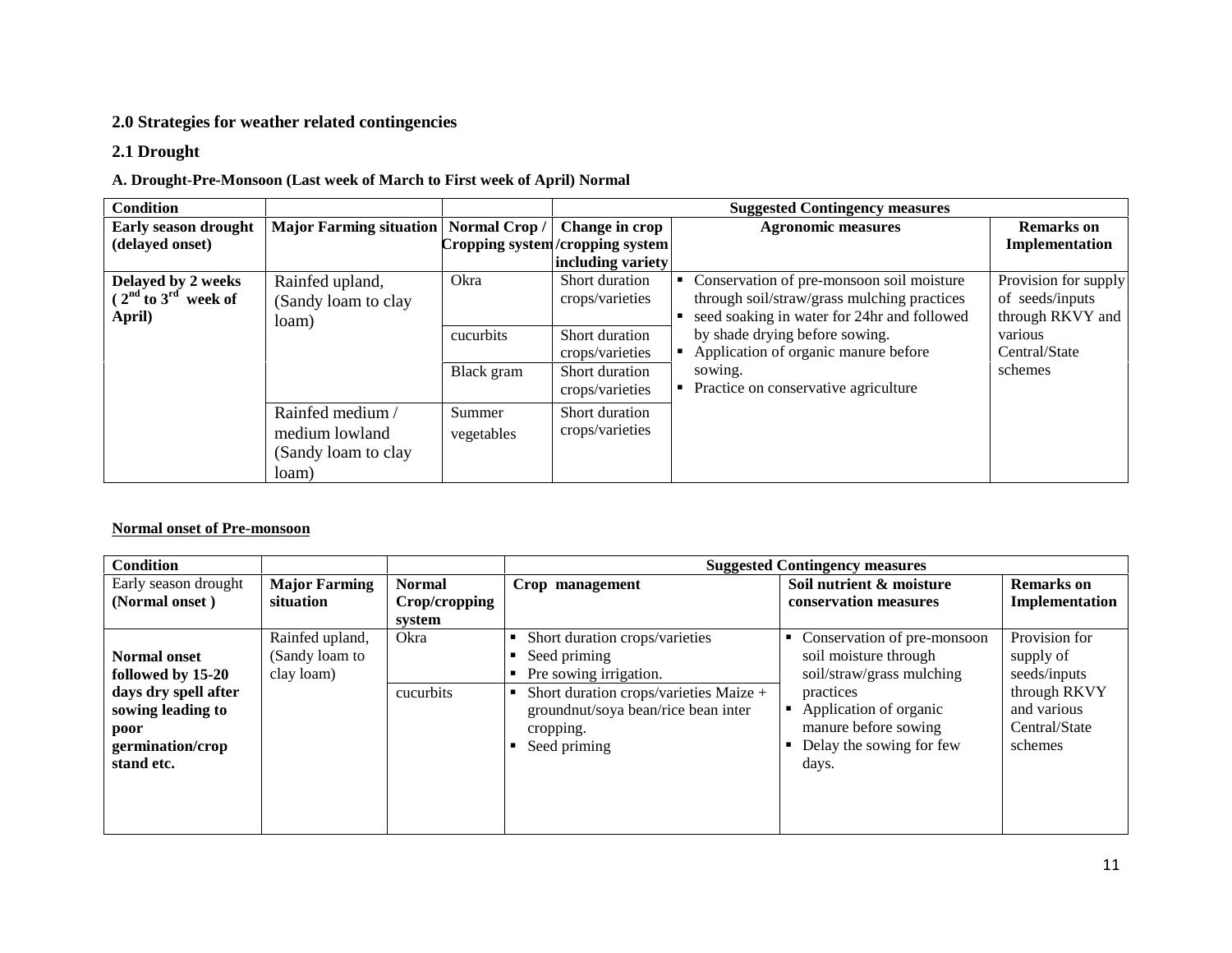|                                                                     |         | Ginger/turmeric $\vert \cdot \vert$ Planting of pre sprouted rhizome.<br>Maintenance of proper plant<br>population |                                                                                                                                                  |                                                                                                       |
|---------------------------------------------------------------------|---------|--------------------------------------------------------------------------------------------------------------------|--------------------------------------------------------------------------------------------------------------------------------------------------|-------------------------------------------------------------------------------------------------------|
| Rainfed medium<br>medium<br>lowland<br>(Sandy loam to<br>clay loam) | Sesamum | Stress tolerant variety.<br>Maintenance of proper plant<br>population                                              | Conservation of pre-monsoon<br>soil moisture through<br>soil/straw/grass mulching<br>practices<br>Application of organic<br>manure before sowing | Provision for<br>supply of<br>seeds/inputs<br>through RKVY<br>and various<br>Central/State<br>schemes |

| <b>Condition</b>                                                                                |                                                                       |                                           |                                                                                                                                      | <b>Suggested Contingency measures</b>             |                                                                          |
|-------------------------------------------------------------------------------------------------|-----------------------------------------------------------------------|-------------------------------------------|--------------------------------------------------------------------------------------------------------------------------------------|---------------------------------------------------|--------------------------------------------------------------------------|
| Mid season drought<br>(long dry spell,<br>consecutive 2 weeks<br>rainless $(>2.5$<br>mm)period) | <b>Major Farming</b><br>situation                                     | <b>Normal Crop</b><br>/cropping<br>system | Crop management                                                                                                                      | Soil nutrient & moisture<br>conservation measures | <b>Remarks</b> on<br>Implementation                                      |
| Vegetative stage                                                                                | Rainfed upland,<br>(Sandy loam to<br>clay loam)                       | Okra<br>cucurbits<br>Ginger/turmeric      | • Life saving irrigation<br>Foliar application of 1% MOP<br>• Life saving irrigation<br>Interculture<br>Foliar application of 1% MOP | Mulching with locally available<br>material       | Provision for water<br>harvesting<br>under<br>structures<br><b>PMKSY</b> |
|                                                                                                 | Rainfed medium<br>' medium<br>lowland<br>(Sandy loam to<br>clay loam) | Sesamum                                   | Stress tolerant variety.<br>Maintenance of proper plant<br>population                                                                | • Use of organic manure.                          |                                                                          |

| Condition           |                      |                    | <b>Suggested Contingency measures</b> |                          |                   |  |
|---------------------|----------------------|--------------------|---------------------------------------|--------------------------|-------------------|--|
| Mid season drought  | <b>Major Farming</b> | <b>Normal Crop</b> | Crop management                       | Soil nutrient & moisture | <b>Remarks</b> on |  |
| (long dry spell,    | situation            | /cropping          |                                       | conservation measures    | Implementation    |  |
| consecutive 2 weeks |                      | svstem             |                                       |                          |                   |  |
| rainless $(>2.5$    |                      |                    |                                       |                          |                   |  |
| mm)period)          |                      |                    |                                       |                          |                   |  |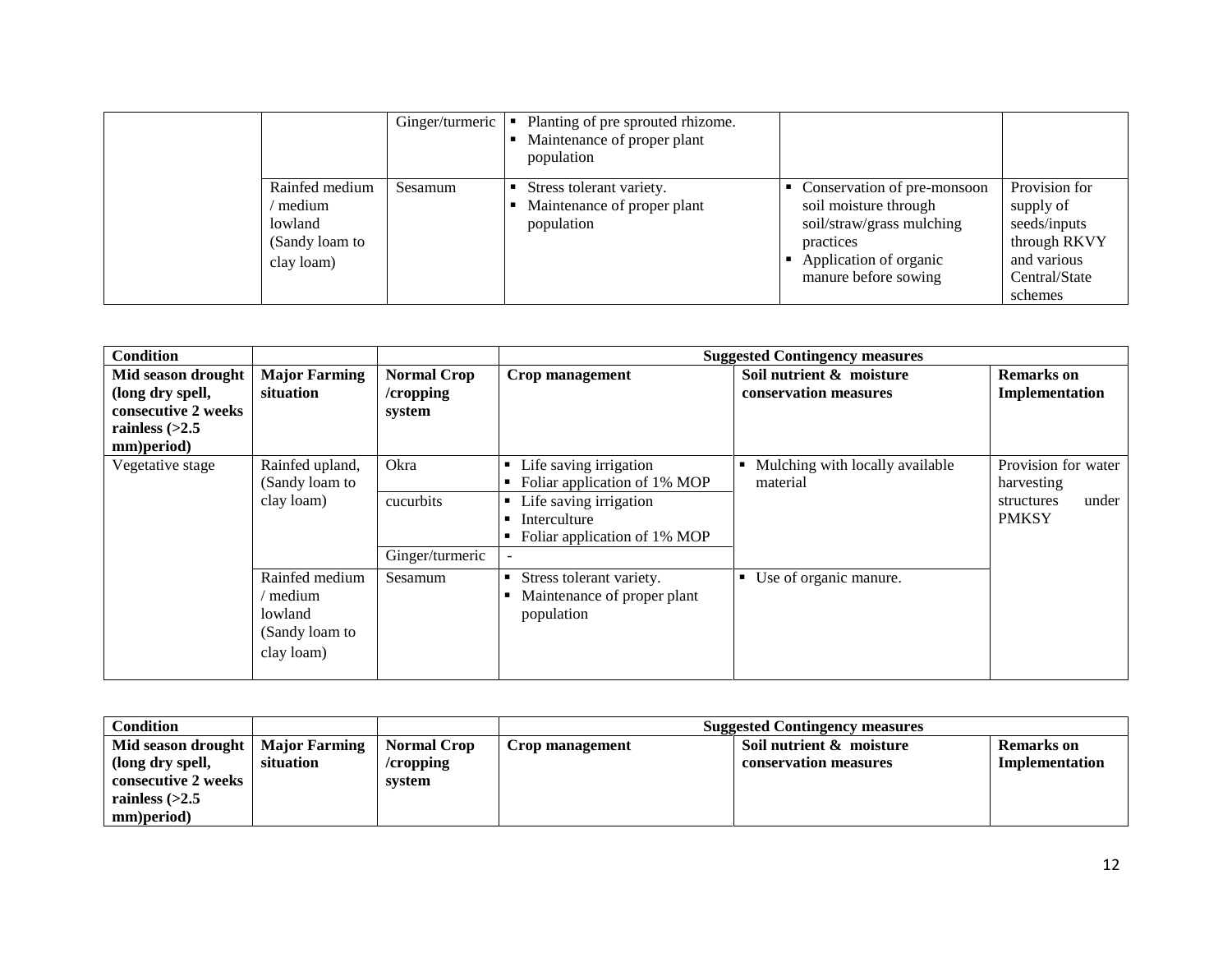| Reproductive stage | Rainfed upland,<br>(Sandy loam to<br>clay loam)                     | Okra<br>cucurbits<br>Ginger/turmeric | Foliar application of 1% MOP<br>Foliar application of 1% MOP<br>Intercropping with<br>pigeon pes | Provide irrigation from the<br>available sources<br>Mulching with locally available<br>material   | Provision for water<br>harvesting<br>under<br>structures<br><b>PMKSY</b> |
|--------------------|---------------------------------------------------------------------|--------------------------------------|--------------------------------------------------------------------------------------------------|---------------------------------------------------------------------------------------------------|--------------------------------------------------------------------------|
|                    | Rainfed medium<br>medium<br>lowland<br>(Sandy loam to<br>clay loam) | Sesamum                              | Interculture<br>Foliar application of 1% MOP                                                     | • Provide irrigation from the available<br>sources<br>Mulching with locally available<br>material |                                                                          |

| <b>Condition</b>                                            |                                                                          |                                          |                                         | <b>Suggested Contingency measures</b>                                            |                                     |
|-------------------------------------------------------------|--------------------------------------------------------------------------|------------------------------------------|-----------------------------------------|----------------------------------------------------------------------------------|-------------------------------------|
| <b>Terminal drought</b><br>(Early withdrawal of<br>monsoon) | <b>Major</b><br>Farming<br>situation                                     | <b>Normal</b><br>Crop/cropping<br>system | Crop management                         | <b>Rabi Crop planning</b>                                                        | <b>Remarks</b> on<br>Implementation |
|                                                             | Rainfed upland,<br>(Sandy loam to<br>clay loam)                          | Okra                                     | - Harvest at physiological<br>maturity. | • Planning for zero tillage<br>cultivation of pea.<br>Preparation for cole crops |                                     |
|                                                             |                                                                          | cucurbits                                | Harvest at physiological<br>maturity.   | • Planning for zero tillage<br>cultivation of pea.<br>Preparation for cole crops |                                     |
|                                                             |                                                                          | Ginger/turmeric                          | Harvest at physiological<br>maturity.   | • Planning for zero tillage<br>cultivation of pea.<br>Preparation for cole crops |                                     |
|                                                             | Rainfed<br>medium /<br>medium<br>lowland<br>(Sandy loam to<br>clay loam) | Sesamum                                  | Harvest at physiological<br>maturity.   | • Planning for zero tillage<br>cultivation of pea.<br>Preparation for cole crops |                                     |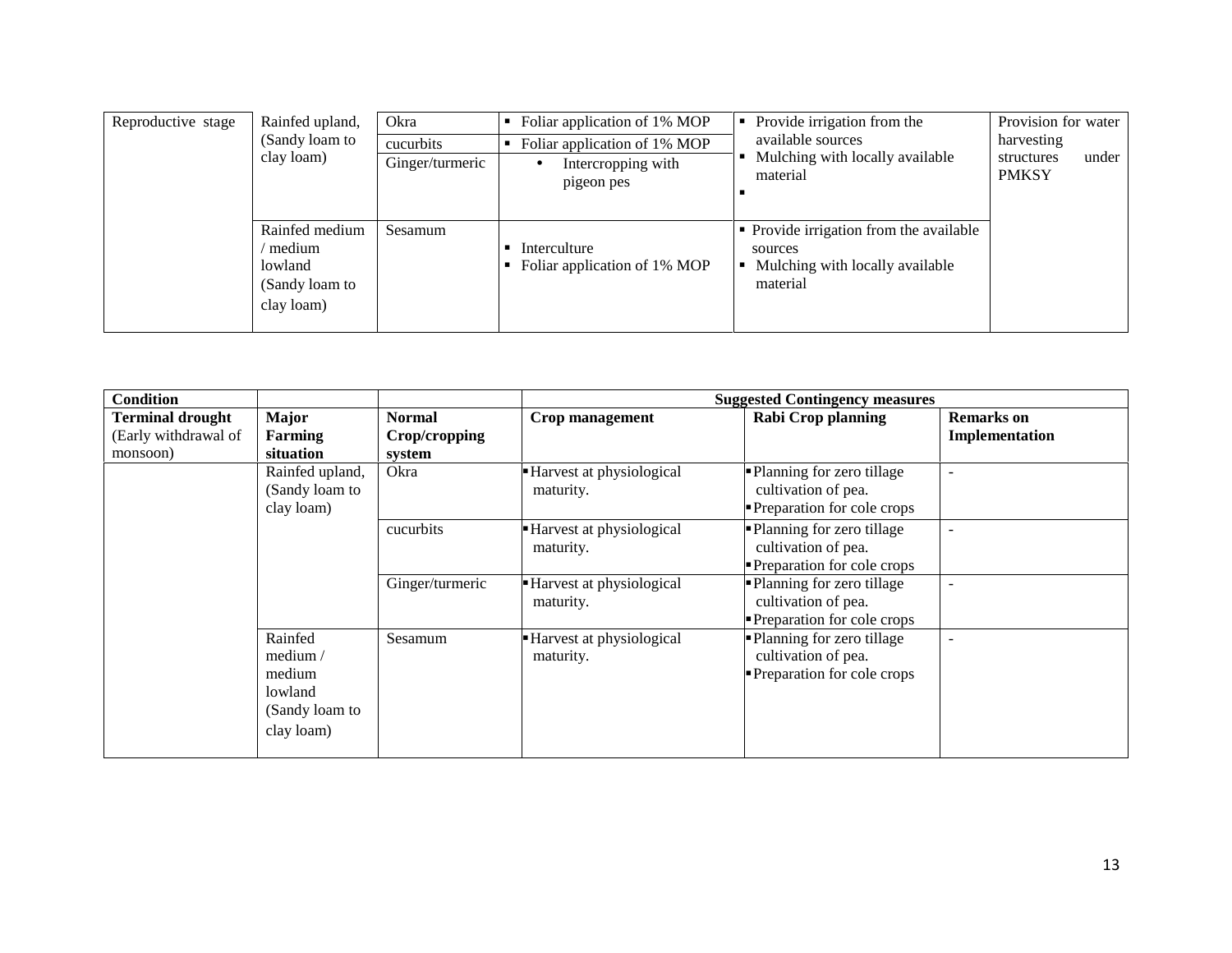## **2.1.1 Rainfed situation**

| Condition                                                               |                                                          |                                                                      | <b>Suggested Contingency measures</b>                                                   |                                                                                                                                                                                              |                                                                                                                                          |  |  |  |
|-------------------------------------------------------------------------|----------------------------------------------------------|----------------------------------------------------------------------|-----------------------------------------------------------------------------------------|----------------------------------------------------------------------------------------------------------------------------------------------------------------------------------------------|------------------------------------------------------------------------------------------------------------------------------------------|--|--|--|
| <b>Early season</b><br>drought<br>(delayed<br>onset)                    | <b>Major</b><br><b>Farming</b><br>situation <sup>a</sup> | Normal Crop/<br>Cropping system <sup>b</sup>                         | Change in<br>$\mathbf{crop}$<br>cropping<br>system <sup>c</sup><br>including<br>variety | Agronomic measures <sup>d</sup>                                                                                                                                                              | <b>Remarks</b> on<br>Implementation <sup>e</sup>                                                                                         |  |  |  |
| Delay by 2<br>weeks (Specify<br>$month)*$<br>Month: 3rd<br>week of June | Rainfed<br>upland,<br>(Sandy<br>loam to clay<br>loam)    | Rice - Toria/Potato /<br>Rabi vegetables                             | No Change                                                                               | Moisture stress tolerant rice varieties like<br>Sahabhagi and Elongkhiri.<br>Short duration rice variety like Dishang, Kalang,<br>Luit, Kapili etc.<br>Early planting.<br>٠<br>SRI practice. | Supply of seeds may be<br>done through NFSM,<br><b>BGREI</b> and other such<br>scheme.<br>Supply of weeder and<br>other farm machineries |  |  |  |
|                                                                         |                                                          | Summer vegetables -<br>Toria / Lentil / Potato /<br>Rabi vegetables/ | No Change                                                                               | Add more FYM/ compost in Soil.<br>Growing of vegetables with mulching.                                                                                                                       | under RKVY                                                                                                                               |  |  |  |
|                                                                         | Rainfed<br>median/<br>medium<br>lowland                  | Rice (Kharif)<br>monocropping                                        | No Change                                                                               | Growing of medium duration Sali Rice variety like<br>Shravani.<br>Moisture deficit stress tolerant rice variety like<br>Sahabhagi and Elongkhiri.                                            |                                                                                                                                          |  |  |  |
|                                                                         | (Sandy<br>loam to clay<br>loam)                          | Rice(Kharif)-Toria /<br>Lentil/Potato / Rabi<br>vegetables           | No Change                                                                               | Growing of medium duration Sali Rice variety like<br>Shravani.<br>Moisture deficit stress tolerant rice variety like<br>Sahabhagi and Elongkhiri.                                            |                                                                                                                                          |  |  |  |
|                                                                         |                                                          | Rice (kharif) $-$ Rice<br>(summer)                                   | No Change                                                                               | Growing of medium duration Sali Rice variety like<br>Shravani.<br>Moisture deficit stress tolerant rice variety like<br>Sahabhagi and Elongkhiri.                                            |                                                                                                                                          |  |  |  |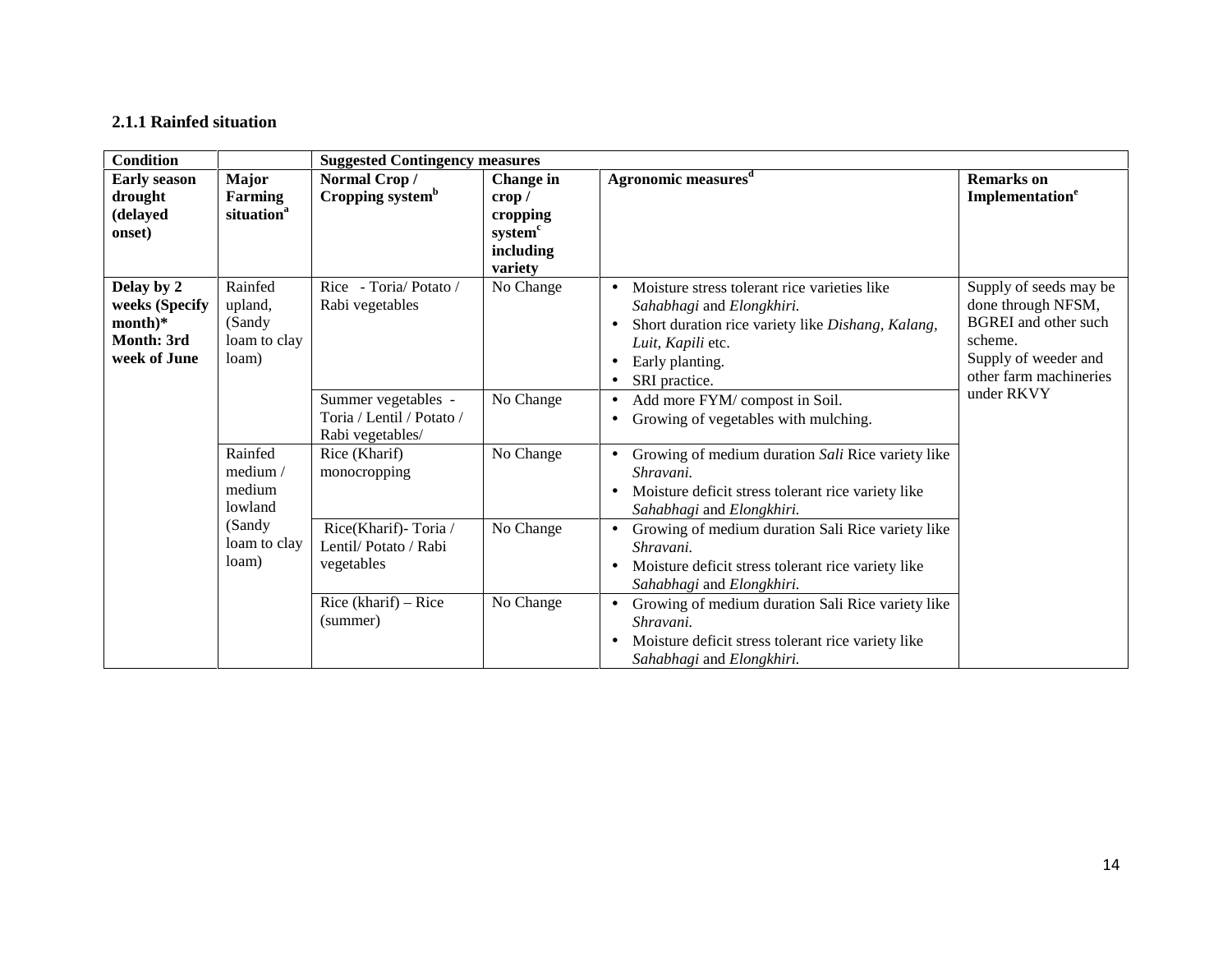|  | Flood<br>prone/low<br>land<br>(sandy loam<br>to clay<br>loam) | Late Sali (Kharif)<br>- Toria/Rabi vegetables | Varieties<br>adopted for<br>flood prone<br>situation/ pre or<br>post flood<br>prone situation<br>should be<br>selected |  | Growing of submergence tolerant varieties such as<br>Ranjit Sub 1, Chehrang Sub 1, IR 64Sub1, Swarna<br>Sub1 which can tolerate 12-15 days submergence<br>(transplanting within July<br>If flood water recedes early and transplanting can<br>be done by mid August, select varieties like<br>Shravani, Basundhara, Jaymati etc.<br>For chronically flood affected areas, Manohar Sali,<br>Andrew Sali, Salpona etc. and traditional<br>photosensitive coarse grain varieties with up to 60<br>days old seedlings can be grown up to last part of<br>August. About 60 kg seed/ha is required with<br>closer spacing $(15 \text{ cm} \times 10 \text{ cm})$ and 6-8<br>seedlings/hill. Community nursery may be raised<br>in non-flood prone or high land for raising of rice<br>seedlings.<br>Select delayed planting varieties like Prafulla and<br>Gitesh with up to 60 days old seedlings (Sowing in<br>the nursery bed within June). Seedlings should be<br>raised in non flood prone or high land area. |  |
|--|---------------------------------------------------------------|-----------------------------------------------|------------------------------------------------------------------------------------------------------------------------|--|--------------------------------------------------------------------------------------------------------------------------------------------------------------------------------------------------------------------------------------------------------------------------------------------------------------------------------------------------------------------------------------------------------------------------------------------------------------------------------------------------------------------------------------------------------------------------------------------------------------------------------------------------------------------------------------------------------------------------------------------------------------------------------------------------------------------------------------------------------------------------------------------------------------------------------------------------------------------------------------------------------------|--|
|--|---------------------------------------------------------------|-----------------------------------------------|------------------------------------------------------------------------------------------------------------------------|--|--------------------------------------------------------------------------------------------------------------------------------------------------------------------------------------------------------------------------------------------------------------------------------------------------------------------------------------------------------------------------------------------------------------------------------------------------------------------------------------------------------------------------------------------------------------------------------------------------------------------------------------------------------------------------------------------------------------------------------------------------------------------------------------------------------------------------------------------------------------------------------------------------------------------------------------------------------------------------------------------------------------|--|

| <b>Condition</b>                                                   |                                                 | <b>Suggested Contingency measures</b>                       |                                                   |                                                                                                                                                                                                              |                                                                                                         |
|--------------------------------------------------------------------|-------------------------------------------------|-------------------------------------------------------------|---------------------------------------------------|--------------------------------------------------------------------------------------------------------------------------------------------------------------------------------------------------------------|---------------------------------------------------------------------------------------------------------|
| <b>Early season</b><br>drought (delayed<br>onset)                  | <b>Major Farming</b><br>situation <sup>a</sup>  | <b>Normal</b><br>Crop/cropping<br>system <sup>b</sup>       | Change in<br>crop/cropping<br>system <sup>c</sup> | Agronomic measures <sup>d</sup>                                                                                                                                                                              | <b>Remarks</b> on<br>Implementation <sup>e</sup>                                                        |
| Delay by 4 weeks<br>(Specify month)*<br>Month: 1st week<br>of July | Rainfed upland,<br>(Sandy loam to<br>clay loam) | Rice - Toria/<br>Potato / Rabi<br>vegetables<br>Summer      | No Change<br>No Change                            | Moisture deficit stress tolerant rice variety like<br>Sahabhagi and Elongkhiri.<br>Short duration rice variety like Dishang,<br>Kalang, Luit, Kapili etc.<br>SRI practice.<br>Add more FYM/ compost in Soil. | Supply of seeds may<br>be done through<br>NFSM, BGREI and<br>other such scheme.<br>Supply of weeder and |
|                                                                    |                                                 | vegetables - Black<br>gram/Sesamum                          |                                                   | Growing of vegetables with mulching.                                                                                                                                                                         | other farm machineries<br>under RKVY                                                                    |
|                                                                    |                                                 | Summer<br>vegetables - Toria<br>Potato / Rabi<br>vegetables | No Change                                         | Add more FYM/ compost in Soil.<br>Growing of vegetables with mulching.                                                                                                                                       |                                                                                                         |
|                                                                    | Rainfed                                         | Rice(Kharif)                                                | No change                                         | If transplanting is possible within July, HYVs                                                                                                                                                               |                                                                                                         |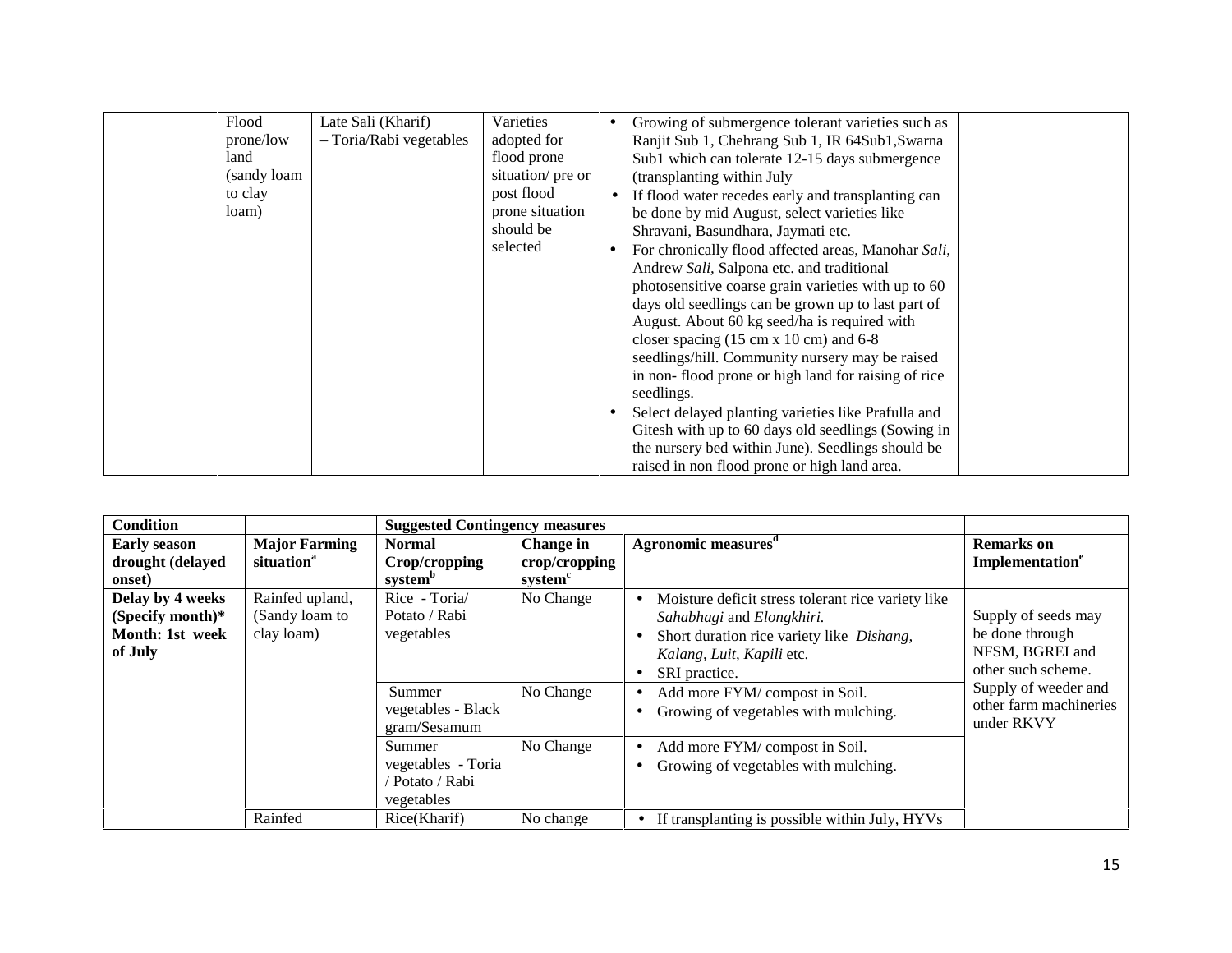| lowland<br>clay loam) | medium/medium<br>monocropping<br>(Sandy loam to<br>Rice(Kharif)-<br>Rabi vegetables | No change<br>Toria / Potato / | like Ranjit, Bahadur, Mahsuri etc can be<br>selected.<br>$\bullet$<br>(transplanting up to mid August).<br>$\bullet$<br>seedlings.<br>closer spacing $(15 \text{ cm} \times 10 \text{ cm})$ and 6-8<br>seedlings/hill.<br>such as Shravani , Basundhara, Jaymati,<br>Mulagabhoru etc (transplanting up to mid<br>August).<br>Very short duration varieties such as Luit,<br>Kolong, Dishang etc. can also be selected<br>20x15 cm spacing with 4-5 seedlings/hill.<br>$\bullet$<br>closer spacing $(15 \text{ cm} \times 10 \text{ cm})$ and 6-8<br>seedlings/hill. | Growing of medium duration rice varieties<br>such as Shravani, Basundhara, Jaymati etc<br>Varieties such as Pankaj, Kushal, Lakhimi can<br>be grown up to August 15 with 45 -50 days old<br>Varieties that can be grown as late Sali up to<br>last part of August are Manohar Sali, Andrew<br>Sali, Salpona etc. and traditional photosensitive<br>coarse grain varieties with up to 60 days old<br>seedlings. About 60 kg seed/ha is required with<br>Growing of medium duration rice varieties<br>(transplanting up to last part of August). 20-25<br>days old seedling should be transplanted at<br>Varieties that can be grown as late Sali up to<br>last part of August are Manohar Sali, Andrew<br>Sali, Salpona etc. and traditional photosensitive<br>coarse grain varieties with up to 60 days old<br>seedlings. About 60 kg seed/ha is required with |  |
|-----------------------|-------------------------------------------------------------------------------------|-------------------------------|---------------------------------------------------------------------------------------------------------------------------------------------------------------------------------------------------------------------------------------------------------------------------------------------------------------------------------------------------------------------------------------------------------------------------------------------------------------------------------------------------------------------------------------------------------------------|----------------------------------------------------------------------------------------------------------------------------------------------------------------------------------------------------------------------------------------------------------------------------------------------------------------------------------------------------------------------------------------------------------------------------------------------------------------------------------------------------------------------------------------------------------------------------------------------------------------------------------------------------------------------------------------------------------------------------------------------------------------------------------------------------------------------------------------------------------------|--|
|                       | Rice (kharif) $-$<br>Rice (summer)                                                  | No change                     | up to mid August).<br>seedlings.<br>$\bullet$                                                                                                                                                                                                                                                                                                                                                                                                                                                                                                                       | Growing of medium duration rice varieties<br>such as Basundhara, Jaymati etc (transplanting<br>· Varieties such as Pankaj, Kushal, Lakhimi can<br>be grown up to August 15 with 45 -50 days old<br>Varieties that can be grown as late Sali up to<br>last part of August are Manohar Sali, Andrew                                                                                                                                                                                                                                                                                                                                                                                                                                                                                                                                                              |  |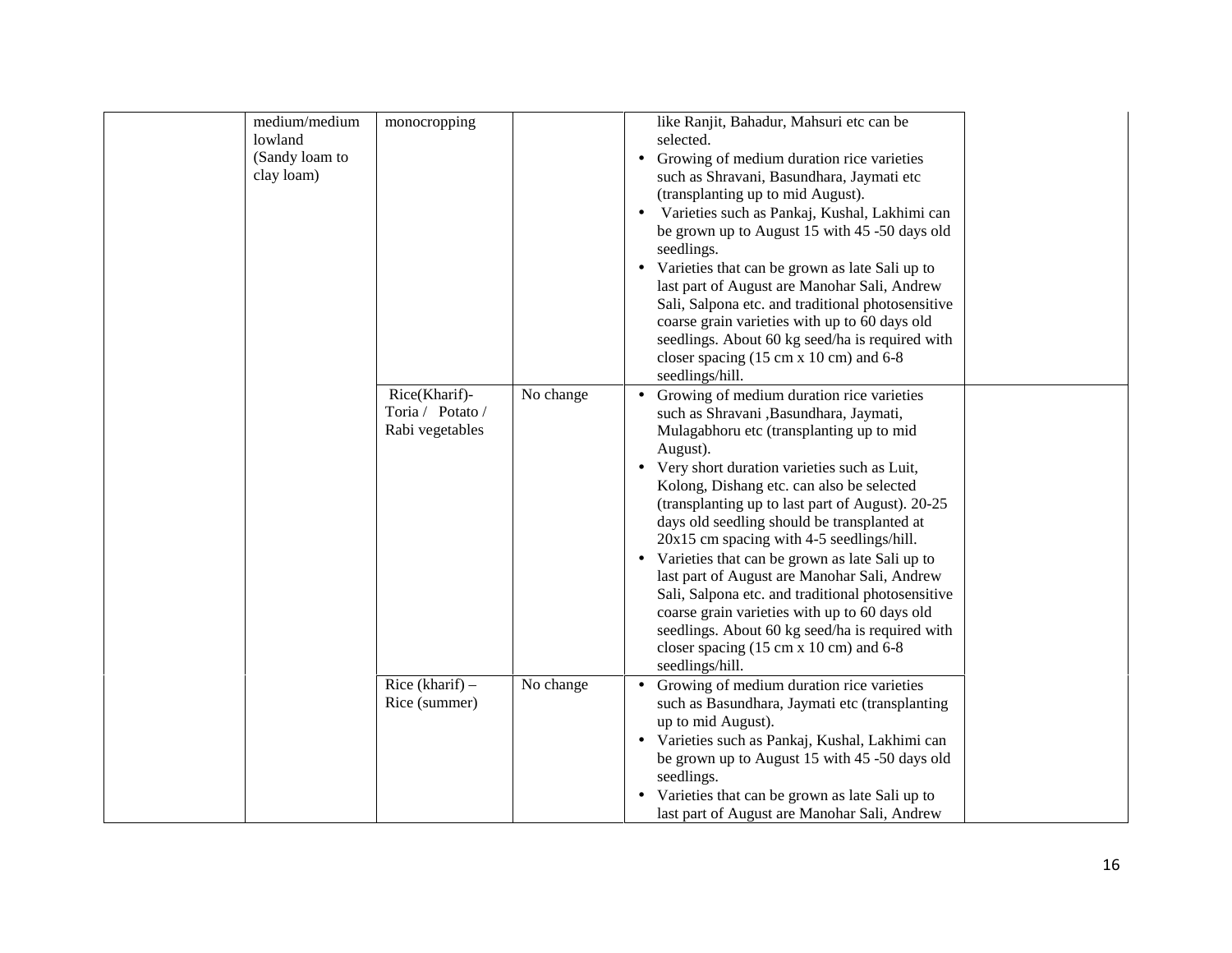|                                                         |                                                        |           | Sali, Salpona etc. and traditional photosensitive<br>coarse grain varieties with up to 60 days old                                                                                                                                                                                                                                                                                                                                                                                                                                                                                                                                                                                                                                                                                                                                                                                   |
|---------------------------------------------------------|--------------------------------------------------------|-----------|--------------------------------------------------------------------------------------------------------------------------------------------------------------------------------------------------------------------------------------------------------------------------------------------------------------------------------------------------------------------------------------------------------------------------------------------------------------------------------------------------------------------------------------------------------------------------------------------------------------------------------------------------------------------------------------------------------------------------------------------------------------------------------------------------------------------------------------------------------------------------------------|
|                                                         |                                                        |           | seedlings. About 60 kg seed/ha is required with<br>closer spacing $(15 \text{ cm} \times 10 \text{ cm})$ and 6-8<br>seedlings/hill.                                                                                                                                                                                                                                                                                                                                                                                                                                                                                                                                                                                                                                                                                                                                                  |
| Flood prone/low<br>land<br>(Sandy loam to<br>clay loam) | Late Sali (Kharif)<br>-Toria/Potato/Rabi<br>vegetables | No Change | Supply of seeds may<br>Selection of varieties having staggering ability<br>be done through<br>like Prafulla, Gitesh. The seedling of these<br>NFSM, BGREI and<br>varieties can be planted upto the age of 60 days<br>other such scheme.<br>or more.<br>Transplanting with double transplanted<br>seedling.<br>Cultivation of varietie like Ranjit Sub 1,<br>$\bullet$<br>Swarna Sub 1 etc. which can talerate<br>submergence up to 10-15 days.<br>Cultivation of late HYV varieties like Manohar<br>$\bullet$<br>Sali, Andrew Sali and traditional Sali varieties<br>like Bordhan, Tangaguri, Local Joha and Bora<br>etc., if seeds of HYV are not available<br>If flood damages crop during last part of<br>August and there is no time to raise seedlings,<br>direct seeding (wet seeding) of very short<br>duration high yielding varieties such as Luit,<br>Kolong, Dishang etc. |

| <b>Condition</b>    |                        | <b>Suggested Contingency measures</b> |               |                                                   |                             |
|---------------------|------------------------|---------------------------------------|---------------|---------------------------------------------------|-----------------------------|
| <b>Early season</b> | <b>Major Farming</b>   | <b>Normal</b>                         | Change in     | Agronomic measures <sup>d</sup>                   | <b>Remarks</b> on           |
| drought (delayed    | situation <sup>a</sup> | Crop/cropping                         | crop/cropping |                                                   | Implementation <sup>e</sup> |
| onset)              |                        | system <sup>o</sup>                   | system        |                                                   |                             |
| Delay by 6 weeks    | Rainfed upland,        | Rice - Toria/ Potato                  | No Change     | Cultivation of short duration varieties like      |                             |
| (Specify month)*    | (Sandy loam to         | / Rabi vegetables                     |               | Chilaray, Lachit and very short duration          |                             |
| Month: 3rd week     | clay loam)             |                                       |               | varieties like Luit, Kolong Kapilee etc. seedling |                             |
| of July             |                        |                                       |               | of 20-25 days old should be transplanted at       |                             |
|                     |                        |                                       |               | 20x15 cm spacing with 4-5 seedlings/hill.         |                             |
|                     |                        |                                       |               | Growing of rice variety like Bolan with           |                             |
|                     |                        |                                       |               | staggered planting.                               |                             |
|                     |                        |                                       |               | Sowing of sprouted seed of short duration rice    |                             |
|                     |                        |                                       |               | variety with drum seeder.                         |                             |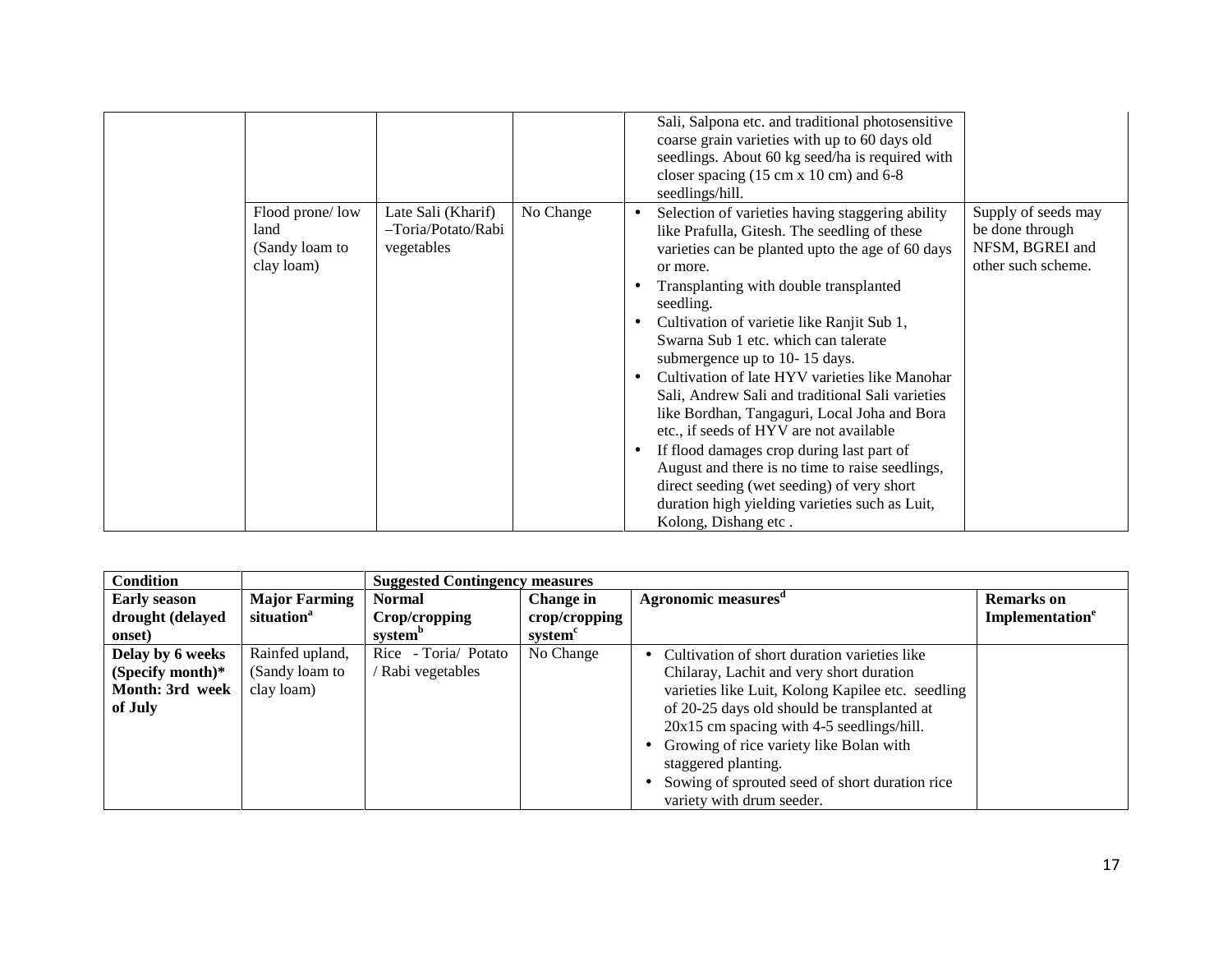|                                                                     | Rice / summer<br>vegetables - Black<br>gram/Sesamum        | No Change | Cultivation of short duration varieties like<br>Chilaray, Lachit and very short duration<br>varieties like Luit, Kolong, Kapilee etc.<br>Seedling of 20-25 days old should be<br>transplanted at $20x15$ cm spacing with 4-5<br>seedlings/hill.                                                                                                                                                                                                                                                                                                                                           |
|---------------------------------------------------------------------|------------------------------------------------------------|-----------|-------------------------------------------------------------------------------------------------------------------------------------------------------------------------------------------------------------------------------------------------------------------------------------------------------------------------------------------------------------------------------------------------------------------------------------------------------------------------------------------------------------------------------------------------------------------------------------------|
|                                                                     | Summer vegetables -<br>Toria / Potato / Rabi<br>vegetables | No Change | Recommended package of practices for normal<br>sowing.                                                                                                                                                                                                                                                                                                                                                                                                                                                                                                                                    |
| Rainfed<br>medium/medium<br>lowland<br>(Sandy loam to<br>clay loam) | Rice(Kharif)<br>monocropping                               | No change | • Very short duration varieties such as Luit,<br>Kolong, Dishang etc. can also be selected<br>(transplanting up to last part of August). 20-25<br>days old seedling should be transplanted at<br>20x15 cm spacing with 4-5 seedlings/hill.<br>Varieties that can be grown as late Sali up to last<br>part of August are Manohar Sali, Andrew Sali,<br>Salpona etc. and traditional photosensitive<br>coarse grain varieties with up to 60 days old<br>seedlings. About 60 kg seed/ha is required with<br>closer spacing $(15 \text{ cm} \times 15 \text{ cm})$ and 6-8<br>seedlings/hill. |
|                                                                     | Rice(Kharif)-Toria/<br>Potato / Rabi<br>vegetables         | No change | Very short duration varieties such as Luit,<br>Kolong, Dishang etc. can also be selected<br>(transplanting up to last part of August). 20-25<br>days old seedling should be transplanted at<br>20x15 cm spacing with 4-5 seedlings/hill.<br>Varieties that can be grown as late Sali up to<br>last part of August are Manohar Sali, Andrew<br>Sali, Salpona etc. and traditional photosensitive<br>coarse grain varieties with up to 60 days old<br>seedlings. About 60 kg seed/ha is required with<br>closer spacing $(15 \text{ cm} \times 15 \text{ cm})$ and 6-8<br>seedlings/hill.   |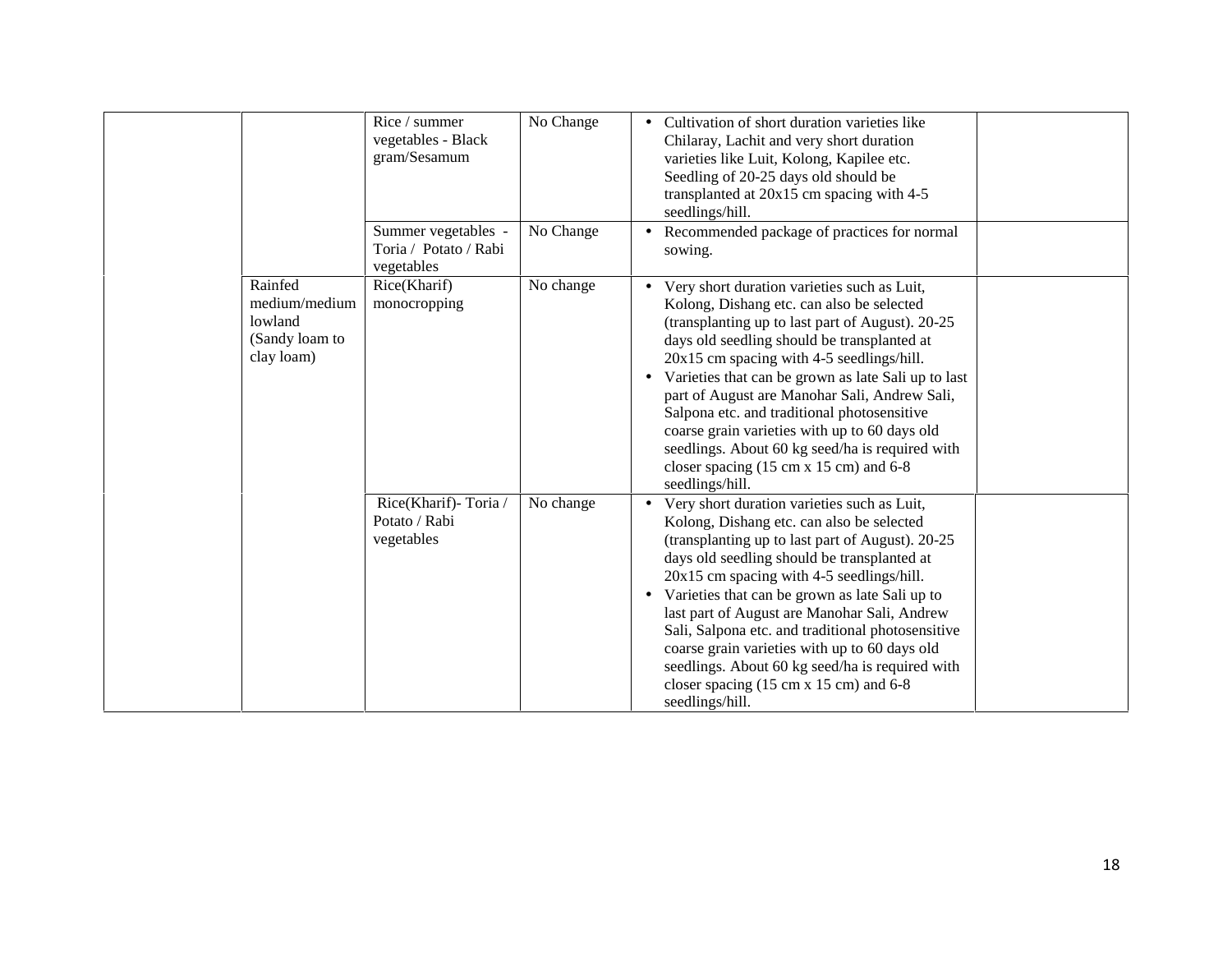|                                                           | Rice (kharif) $-$ Rice<br>(summer)                | No change | Very short duration varieties such as Luit,<br>Kolong, Dishang etc. can also be selected<br>(transplanting up to last part of August). 20-25<br>days old seedling should be transplanted at<br>20x15 cm spacing with 4-5 seedlings/hill.<br>Varieties that can be grown as late Sali up to<br>last part of August are Manohar Sali, Andrew<br>Sali, Salpona etc. and traditional photosensitive<br>coarse grain varieties with up to 60 days old<br>seedlings. About 60 kg seed/ha is required with<br>closer spacing $(15 \text{ cm} \times 15 \text{ cm})$ and 6-8<br>seedlings/hill.                                                                                                                                                                                                                                                                                                                                                                                                                                                                                                                                                                                                                |  |
|-----------------------------------------------------------|---------------------------------------------------|-----------|--------------------------------------------------------------------------------------------------------------------------------------------------------------------------------------------------------------------------------------------------------------------------------------------------------------------------------------------------------------------------------------------------------------------------------------------------------------------------------------------------------------------------------------------------------------------------------------------------------------------------------------------------------------------------------------------------------------------------------------------------------------------------------------------------------------------------------------------------------------------------------------------------------------------------------------------------------------------------------------------------------------------------------------------------------------------------------------------------------------------------------------------------------------------------------------------------------|--|
| Flood prone /<br>low land<br>(Sandy loam to<br>clay loam) | Late Sali (Kharif)<br>- Toria/ Rabi<br>vegetables | No Change | If transplanting is possible during last part of<br>August, very short duration varieties such as<br>Luit, Kolong, Dishang etc. can also be selected<br>(transplanting up to last part of August). 20-25<br>days old seedling should be transplanted at<br>20x15 cm spacing with 4-5 seedlings/hill.<br>For chronically flood affected areas, Manohar<br>Sali, Andrew Sali, Salpona etc. and traditional<br>photosensitive coarse grain varieties with up to<br>60 days old seedlings can be grown up to last<br>part of August. About 60 kg seed/ha is required<br>with closer spacing $(15 \text{ cm} \times 15 \text{ cm})$ and 6-8<br>seedlings/hill. Community nursery may be<br>raised in non-flood prone or high land for<br>raising of rice seedlings.<br>If flood damages crop during last part of August<br>and there is no time to raise seedlings, direct<br>seeding (wet seeding) of short duration high<br>yielding varieties such as Luit, Kolong, Dishang<br>etc or any traditional photo period sensitive<br>coarse grain varieties can also be done up to 1st<br>week of September. For this purpose sprouted<br>seeds @ 75 kg/ha is to be broadcasted directly<br>in puddled field. |  |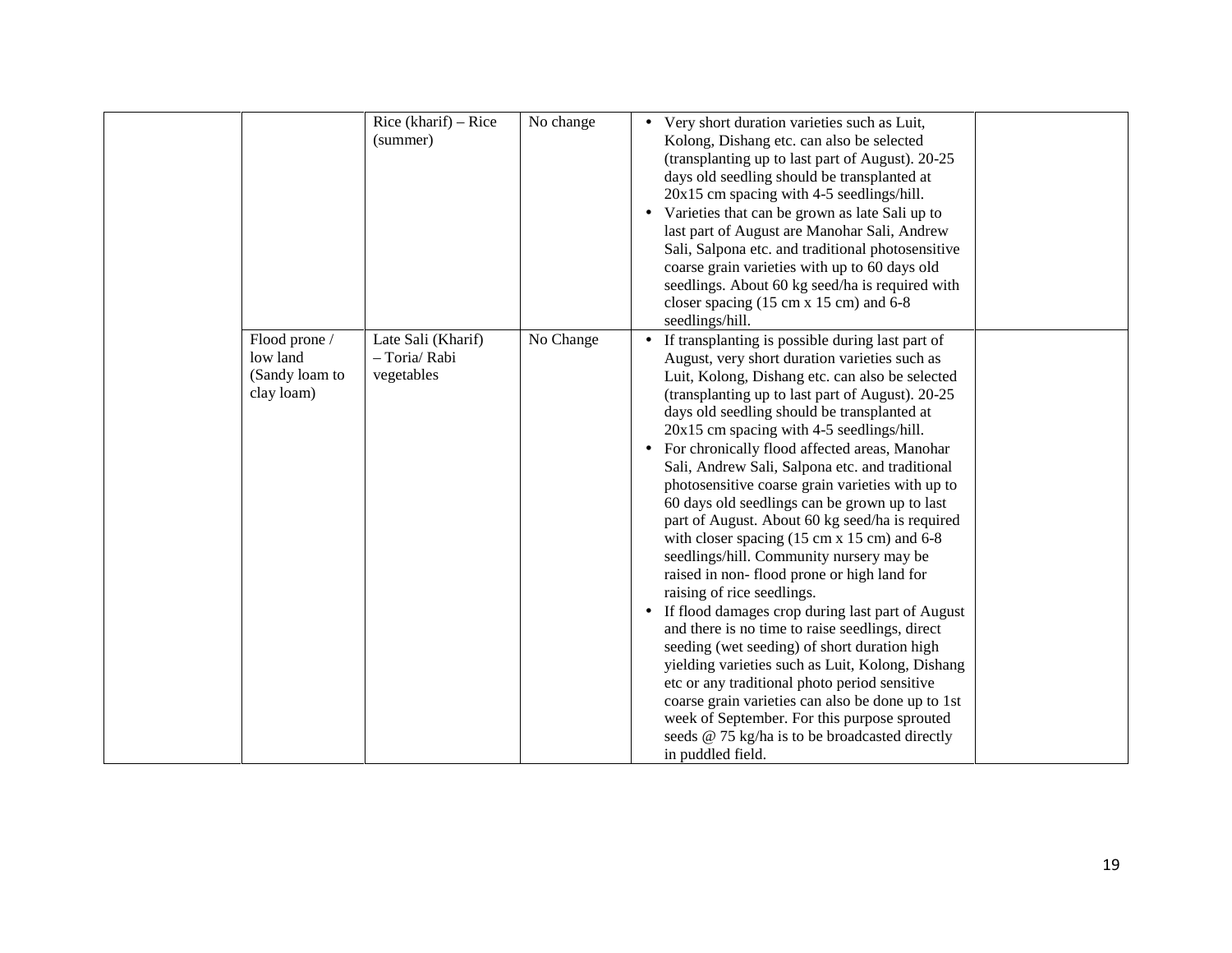| <b>Condition</b>                                                                              |                                                                   | <b>Suggested Contingency measures</b>                      |                         |                                                                                                                                                                                                                                                                                     |                                                                                                                                 |  |  |
|-----------------------------------------------------------------------------------------------|-------------------------------------------------------------------|------------------------------------------------------------|-------------------------|-------------------------------------------------------------------------------------------------------------------------------------------------------------------------------------------------------------------------------------------------------------------------------------|---------------------------------------------------------------------------------------------------------------------------------|--|--|
| Early season                                                                                  | <b>Major Farming</b>                                              | <b>Normal</b>                                              | Crop                    | Soil nutrient & moisture conservation                                                                                                                                                                                                                                               | <b>Remarks</b> on                                                                                                               |  |  |
| drought (Normal                                                                               | situation <sup>a</sup>                                            | Crop/cropping                                              | management <sup>c</sup> | measures <sup>d</sup>                                                                                                                                                                                                                                                               | Implementation <sup>e</sup>                                                                                                     |  |  |
| onset)                                                                                        |                                                                   | systemb                                                    |                         |                                                                                                                                                                                                                                                                                     |                                                                                                                                 |  |  |
| <b>Normal onset</b><br>followed by 15-20<br>days dry spell after<br>sowing /<br>transplanting | Rainfed upland,<br>(Sandy loam to<br>clay loam)                   | Rice - Toria/ Potato /<br>Rabi vegetables                  |                         | Life saving supplemental irrigation<br>$\bullet$<br>Weeding at critical stages of growth.<br>Application of organic manure in the<br>$\bullet$<br>field<br>Optimum spacing<br>٠<br>Plant protection measures against thrips<br>in nursery bed                                       | • Development of<br>water harvesting<br>structure under<br>MGNREGS/PMKS<br>Y<br>Arrangements of<br>$\bullet$<br>pump sets under |  |  |
|                                                                                               |                                                                   | Kharif vegetables -<br>Toria / Potato / Rabi<br>vegetables | No Change               | Life saving supplemental irrigation<br>$\bullet$<br>Weeding at critical stages of growth.<br>$\bullet$<br>Application of sufficient quantity of<br>FYM or compost and mulch materials                                                                                               | NFSM and RKVY                                                                                                                   |  |  |
|                                                                                               | Rainfed medium<br>/medium lowland<br>(Sandy loam to<br>clay loam) | Rice(Kharif)<br>monocropping                               | No change               | Supplemental irrigation in the nursery<br>$\bullet$<br>bed of rice.<br>The gap of 30 cm between two beds<br>$\bullet$<br>may be converted into channel to<br>supply water to keep the raised beds<br>moist in the event of drought occurs.<br>Application of sufficient quantity of |                                                                                                                                 |  |  |
|                                                                                               |                                                                   | Rice(Kharif)-Toria /<br>Potato / Rabi<br>vegetables        | No change               | FYM or compost in the nursery bed and<br>main field.<br>Where germination is severely affected,<br>re-sowing of rice seed may also be<br>recommended. Varieties suitable for<br>medium and short duration should be                                                                 |                                                                                                                                 |  |  |
|                                                                                               |                                                                   | Rice (kharif) $-$ Rice<br>(summer)                         | No change               | selected for sowing.<br>Relay cropping with Lathyrus or Lentil<br>in the rice field.<br>Growing of suitable Maize varieties.                                                                                                                                                        |                                                                                                                                 |  |  |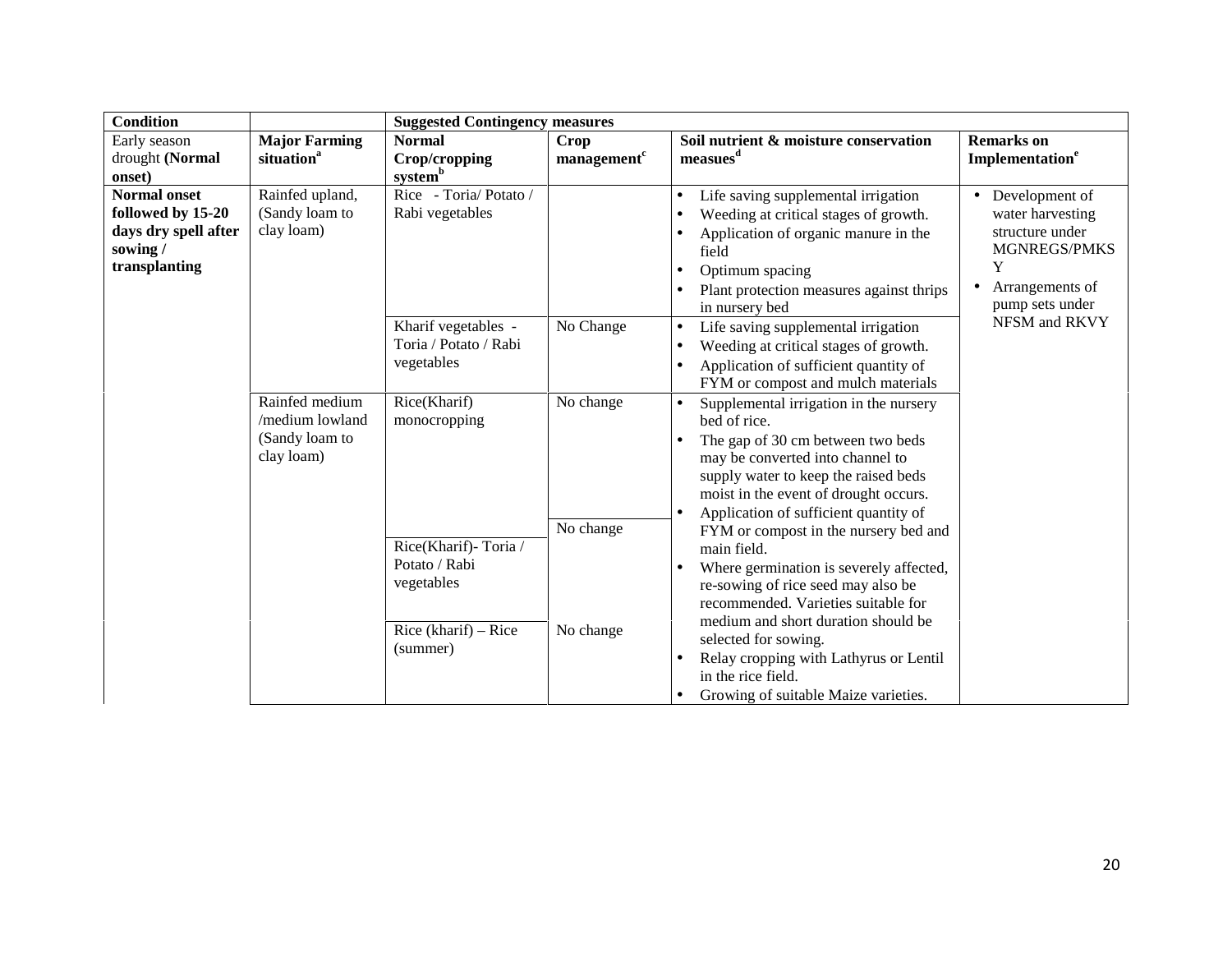| Flood prone / low<br>land | Late Sali (Kharif)<br>- Toria/Potato/Rabi<br>vegetables | No Change | In chronically flood affected areas,<br>where rice nursery is raised in upland/<br>non flood prone areas to grow<br>recommended rice varieties as late sali<br>with higher seedling age, re-sowing of<br>rice seed may also be recommended<br>where germination is severely affected.<br>Seed treatment with 4% MOP<br>$(600 \text{ml/kg of seed})$ for 24 hrs, dry it in<br>shade for 24 hrs and sowing should be<br>done<br>Supplemental irrigation in the nursery<br>bed of rice.<br>The gap of 30 cm between two beds of<br>rice nursery may be converted into<br>channel to supply water to keep the<br>raised beds moist in the event of<br>drought occurs.<br>Application of sufficient quantity of<br>FYM or compost in the nursery bed and<br>main field. | Development of<br>water harvesting<br>structure under<br><b>MGNREGS/PMKS</b><br>Y |
|---------------------------|---------------------------------------------------------|-----------|--------------------------------------------------------------------------------------------------------------------------------------------------------------------------------------------------------------------------------------------------------------------------------------------------------------------------------------------------------------------------------------------------------------------------------------------------------------------------------------------------------------------------------------------------------------------------------------------------------------------------------------------------------------------------------------------------------------------------------------------------------------------|-----------------------------------------------------------------------------------|
|                           |                                                         |           |                                                                                                                                                                                                                                                                                                                                                                                                                                                                                                                                                                                                                                                                                                                                                                    |                                                                                   |

| <b>Condition</b>                                                                                       |                                                   |                                                    |                    | <b>Suggested Contingency measures</b>                                                                                                                                                                 |                                                                           |
|--------------------------------------------------------------------------------------------------------|---------------------------------------------------|----------------------------------------------------|--------------------|-------------------------------------------------------------------------------------------------------------------------------------------------------------------------------------------------------|---------------------------------------------------------------------------|
| Mid season<br>drought (long<br>dry spell,<br>consecutive 2<br>weeks rainless<br>$(>2.5$ mm)<br>period) | <b>Major</b><br>Farming<br>situation <sup>a</sup> | <b>Normal Crop/cropping</b><br>system <sup>b</sup> | Crop<br>management | Soil nutrient $\&$ moisture conservation measues <sup><math>d</math></sup>                                                                                                                            | <b>Remarks</b> on<br>Implementation <sup>e</sup>                          |
| At vegetative<br>stage                                                                                 | Rainfed<br>upland,<br>(Sandy)<br>loam to          | Rice - Toria/ Potato /<br>Rabi vegetables          | No Change          | Life saving supplemental irrigation<br>$\bullet$<br>Weeding at critical stages of growth.<br>$\bullet$<br>Application of organic manure in the field.<br>Top dressing of additional quantities of MOP | -Development of<br>water harvesting<br>structure under<br><b>MGNREGS/</b> |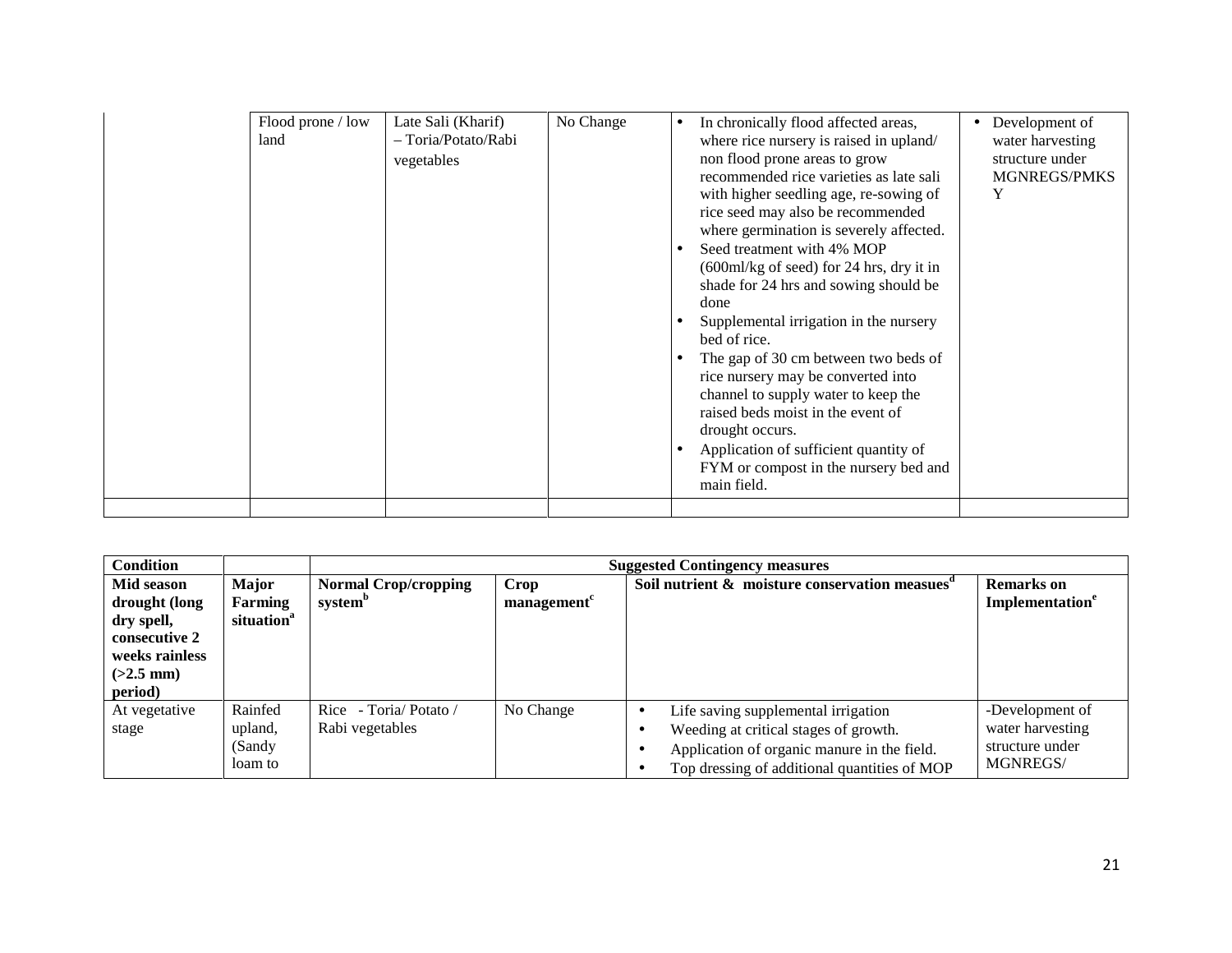| clay loam)                                  | Rice / summer vegetables<br>- Black gram/Sesamum           | No Change | @ 37.5 kg/ha.<br>Mulching with water hyacinth or crop residue.<br>$\bullet$<br>Spraying with 2% KCl solution.<br>٠                                                                                                                                                                                                                                                                     | <b>PMKSY</b>                                                           |
|---------------------------------------------|------------------------------------------------------------|-----------|----------------------------------------------------------------------------------------------------------------------------------------------------------------------------------------------------------------------------------------------------------------------------------------------------------------------------------------------------------------------------------------|------------------------------------------------------------------------|
|                                             | Summer vegetables -<br>Toria / Potato / Rabi<br>vegetables | No Change |                                                                                                                                                                                                                                                                                                                                                                                        |                                                                        |
| Rainfed<br>medium<br>$/$ medium             | Rice(Kharif)<br>monocropping                               | No change | Top dressing of additional quantities of MOP $@$<br>$\bullet$<br>$37.5 \text{ kg/ha}$<br>Spraying of 2% KCl solution on leaves of rice                                                                                                                                                                                                                                                 | -Development of<br>water harvesting<br>structure under                 |
| lowland<br>(Sandy)<br>loam to<br>clay loam) | Rice(Kharif)-Toria<br>/Potato / Rabi vegetables            | No change | when drought appears.<br>Top dressing of urea may be delayed upto<br>heading stage of rice if drought prevails at<br>tillering stage.<br>Life saving supplemental irrigation at critical<br>stages of crop growth<br>Spraying of Mancozeb @ 2.5g/l or Edifenophos<br>2 1 ml/l or Carbendazim $@$ 1 g/l against brown<br>spot disease in rice.<br>Weeding at critical stages of growth. | MGNREGS/PMKSY<br>- Arrangements of<br>pump sets under<br>NFSM and RKVY |
|                                             | Rice (kharif) $-$ Rice<br>(summer)                         | No change |                                                                                                                                                                                                                                                                                                                                                                                        |                                                                        |
| Flood<br>prone/<br>low land                 | Late Sali (Kharif)<br>- Toria/Potato/Rabi<br>vegetables    | No Change | $\overline{\phantom{a}}$                                                                                                                                                                                                                                                                                                                                                               |                                                                        |

| Condition                              |                                                   |                                                     |                           | <b>Suggested Contingency measures</b>                                                                                                                                                                                                                                    |                                                      |  |
|----------------------------------------|---------------------------------------------------|-----------------------------------------------------|---------------------------|--------------------------------------------------------------------------------------------------------------------------------------------------------------------------------------------------------------------------------------------------------------------------|------------------------------------------------------|--|
| Mid season drought<br>(long dry spell) | <b>Major</b><br>Farming<br>situation <sup>a</sup> | <b>Normal Crop/cropping</b><br>system <sup>b</sup>  | <b>Crop</b><br>management | Soil nutrient & moisture conservation<br>measues <sup>a</sup>                                                                                                                                                                                                            | <b>Remarks</b> on<br>Implementation <sup>e</sup>     |  |
| At flowering/<br>fruiting stage        | Rainfed upland,<br>(Sandy loam to<br>clay loam)   | Rice - Toria/Potato /<br>Rabi vegetables            | No Change                 | Life saving supplemental irrigation<br>Weeding at critical stages of growth.<br>Application of organic manure in the field<br>Top dressing of additional quantities of<br>MOP @ $37.5 \text{ kg/ha}$<br>Application of Soil mulching with dry<br>water hyacinth or straw | -Development of                                      |  |
|                                        |                                                   | Rice / summer<br>vegetables - Black<br>gram/Sesamum | No Change                 |                                                                                                                                                                                                                                                                          | water harvesting<br>structure under<br>MGNREGS/PMKSY |  |
|                                        |                                                   | Summer vegetables -<br>Toria / Potato / Rabi        | No Change                 |                                                                                                                                                                                                                                                                          |                                                      |  |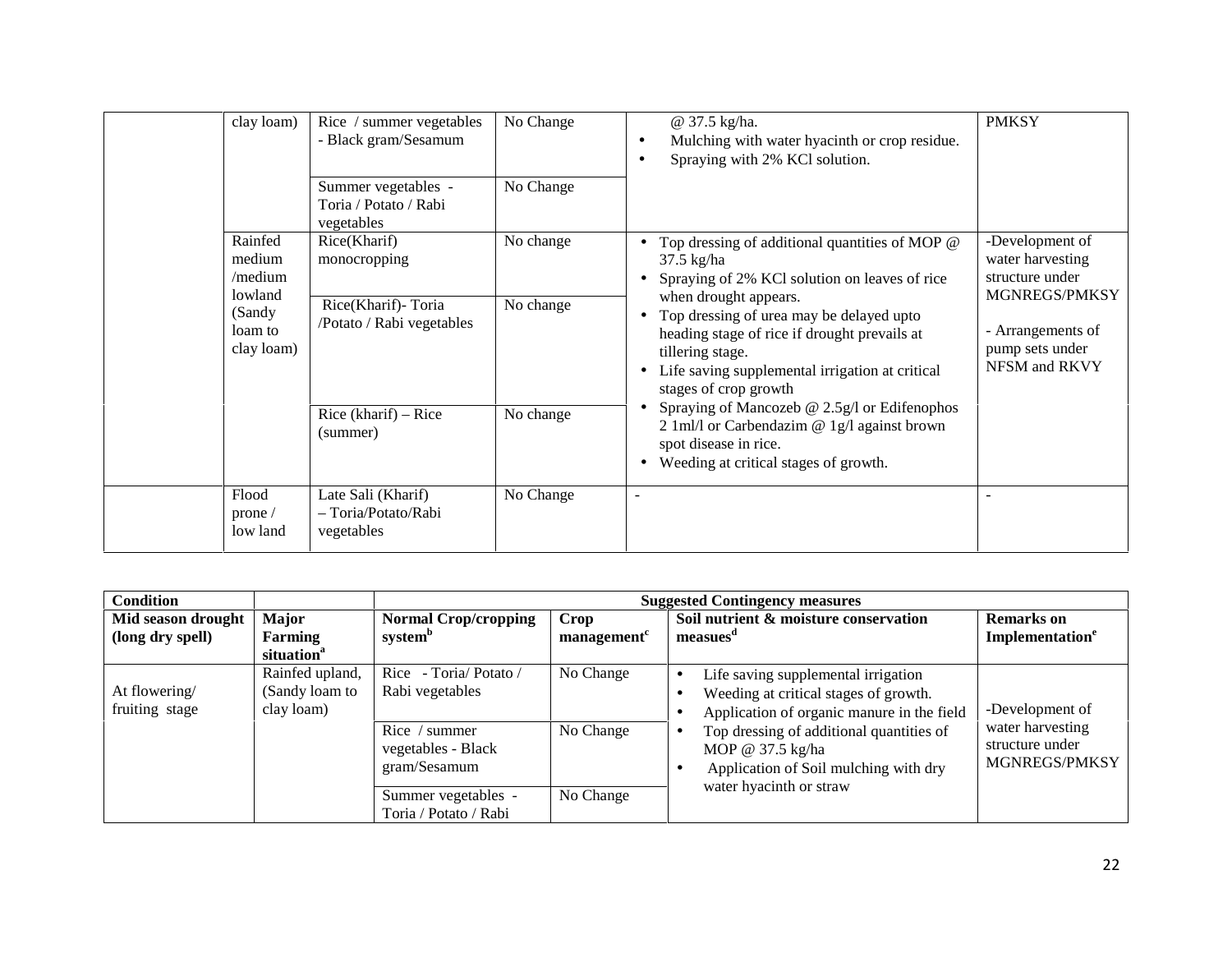|                                                                | vegetables                                                                                                                                                                  |                                                                                                                                                                |                                                                                                                                                                                                  |                                                                                             |
|----------------------------------------------------------------|-----------------------------------------------------------------------------------------------------------------------------------------------------------------------------|----------------------------------------------------------------------------------------------------------------------------------------------------------------|--------------------------------------------------------------------------------------------------------------------------------------------------------------------------------------------------|---------------------------------------------------------------------------------------------|
| Rainfed<br>medium<br>/medium<br>lowland (Sandy<br>loam to clay | Rice(Kharif)<br>monocropping                                                                                                                                                | No change                                                                                                                                                      | Top dressing of additional quantities of<br>MOP @ 37.5 kg/ha<br>Spraying of 2% KCl solution on leaves of<br>rice when drought appears.<br>Top dressing of urea may be delayed upto               | --Development of<br>water harvesting<br>structure under<br>MGNREGS/PMKSY<br>for life saving |
| loam)                                                          | Rice(Kharif)-Toria<br>No change<br>/Potato / Rabi vegetables<br>tillering stage.<br>Edifenophos 2 1ml/l or Carbendazim @<br>Rice (kharif) $-$ Rice<br>No change<br>(summer) | heading stage of rice if drought prevails at<br>Life saving supplemental irrigation at<br>critical stages of crop growth<br>Spraying of Mancozeb $@$ 2.5g/l or | irrigation<br>- Arrangements of<br>pump sets under<br>NFSM and RKVY                                                                                                                              |                                                                                             |
|                                                                |                                                                                                                                                                             |                                                                                                                                                                | 1g/l against brown spot disease in rice.<br>Weeding at critical stages of growth.                                                                                                                |                                                                                             |
| Flood prone /<br>low land                                      | Late Sali (Kharif)<br>- Toria/Potato/Rabi<br>vegetables                                                                                                                     | No Change                                                                                                                                                      | Supplementary life saving irrigation at<br>$\bullet$<br>critical stages of crop growth<br>Top dressing of additional quantities of<br>MOP @ 37.5 kg/ha                                           | --Development of<br>water harvesting<br>structure under<br>MGNREGS/PMKSY<br>for life saving |
|                                                                |                                                                                                                                                                             |                                                                                                                                                                | Spraying of 2% KCl solution on leaves of<br>rice when drought appears.<br>Top dressing of urea may be delayed upto<br>heading stage of rice if drought prevails at<br>the stages of top dressing | irrigation<br>- Arrangements of<br>pump sets under<br>NFSM and RKVY                         |

| Condition                                          |                                            |                                    |                    | <b>Suggested Contingency measures</b> |                                                  |
|----------------------------------------------------|--------------------------------------------|------------------------------------|--------------------|---------------------------------------|--------------------------------------------------|
| <b>Terminal</b><br>drought<br>(Early<br>withdrawal | Major<br>Farming<br>situation <sup>a</sup> | Normal<br>Crop/cropping<br>svstem" | Crop<br>management | Rabi Crop planning                    | <b>Remarks</b> on<br>Implementation <sup>e</sup> |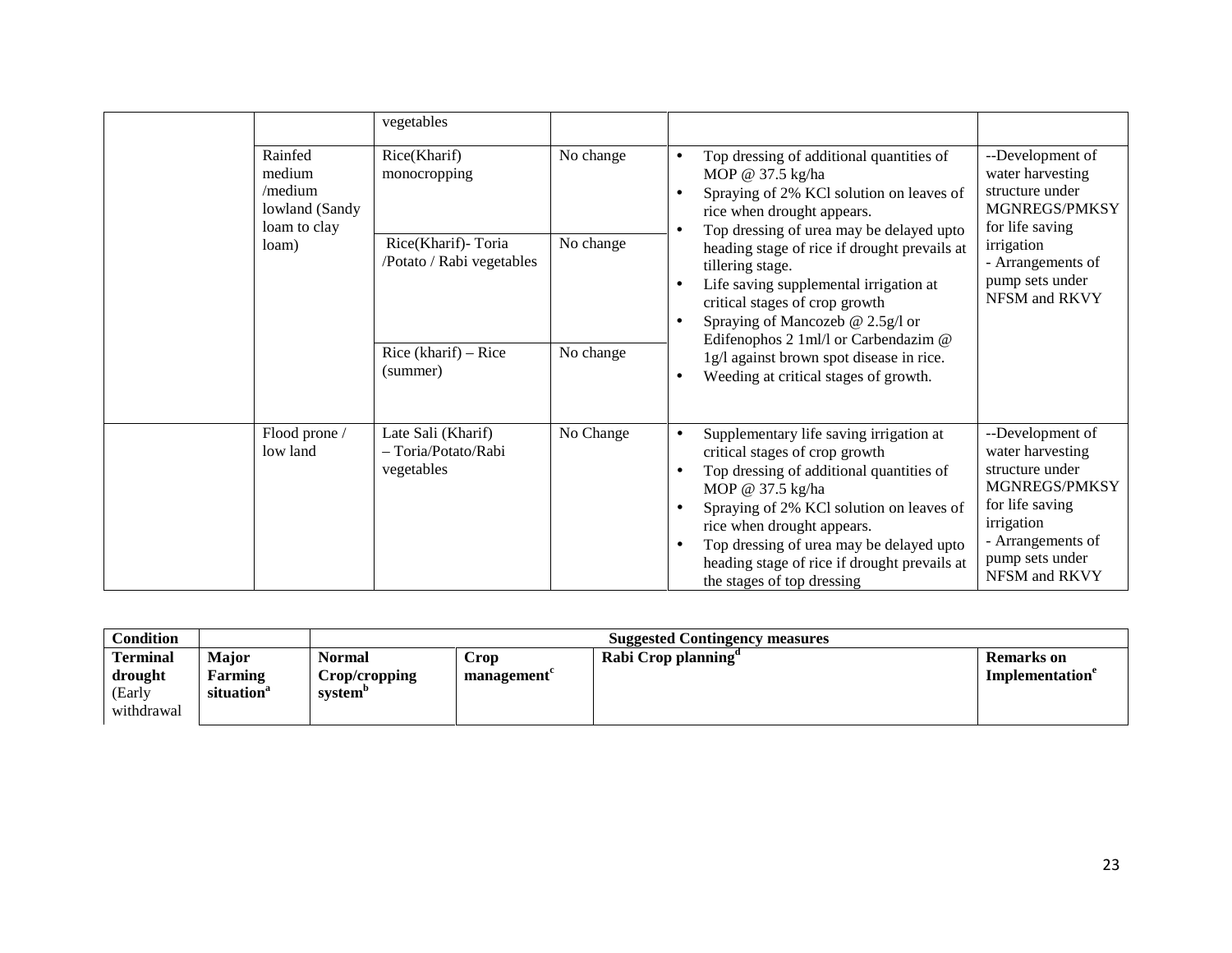| of<br>monsoon) | Rainfed<br>upland,<br>(Sandy loam<br>to clay loam)                      | Rice - Toria/<br>Potato / Rabi<br>vegetables /Small<br>millets<br>Rice / summer<br>vegetables - Black<br>gram/Sesamum/<br>Maize<br>Summer vegetables<br>- Toria / Potato /<br>Rabi vegetables | Light life<br>saving<br>supplemental<br>irrigation<br>Harvesting of<br>kharif crops at<br>physiological<br>maturity stage.<br>Monitoring of<br>important pest<br>like Earhead<br>caterpillar and<br>take<br>management<br>measures at<br>community<br>basis. | Rabi cropping with cole crops such as Cauliflower<br>$\bullet$<br>Growing of Tomato, Brinjal, pea, potato and Leafy<br>vegetables with recommended varieties and package<br>of practices.<br>• Growing of rabi field crops like toria, lentil, etc. in<br>time with pre-sowing irrigation if required with<br>recommended varieties and package of practices. | --Development of<br>water harvesting<br>structure under<br>MGNREGS/<br>PMKSY for life<br>saving irrigation<br>- Arrangements of<br>pump sets under<br>NFSM and RKVY |
|----------------|-------------------------------------------------------------------------|-----------------------------------------------------------------------------------------------------------------------------------------------------------------------------------------------|--------------------------------------------------------------------------------------------------------------------------------------------------------------------------------------------------------------------------------------------------------------|---------------------------------------------------------------------------------------------------------------------------------------------------------------------------------------------------------------------------------------------------------------------------------------------------------------------------------------------------------------|---------------------------------------------------------------------------------------------------------------------------------------------------------------------|
|                | Rainfed<br>medium<br>/medium<br>lowland<br>(Sandy loam<br>to clay loam) | Rice(Kharif)<br>monocropping<br>Rice(Kharif)-Toria<br>/ Potato /<br>Maize/Rabi<br>vegetables<br>Rice (kharif) $-$ Rice<br>(summer)                                                            | Light life<br>$\bullet$<br>saving<br>$supplemental -$<br>irrigation<br>Harvesting of<br>$\bullet$<br>kharif crops at<br>physiological<br>maturity stage.                                                                                                     | Rabi cropping with cole crops<br>$\bullet$<br>Growing of Tomato, Brinjal, pea, potato and Leafy<br>$\bullet$<br>vegetables with recommended varieties and package<br>of practices.<br>• Growing of rabi field crops like toria, lentil, etc. in<br>time with pre-sowing irrigation if required with<br>recommended varieties and package of practices.        | --Development of<br>water harvesting<br>structure under<br>MGNREGS/PMKSY<br>for life saving<br>irrigation                                                           |
|                | Flood prone /<br>low land                                               | Late Sali (Kharif)<br>- Toria/Potato/ Rabi<br>vegetables                                                                                                                                      | Life saving<br>supplemental<br>irrigation<br>Harvesting of<br>$\bullet$<br>kharif crops at<br>physiological<br>maturity stage.                                                                                                                               | Growing of rabi field crops like toria with late sown<br>$\bullet$<br>variety like TS-67.                                                                                                                                                                                                                                                                     | - Development of<br>water harvesting<br>structure under<br>MGNREGS/PMKSY<br>for life saving<br>irrigation                                                           |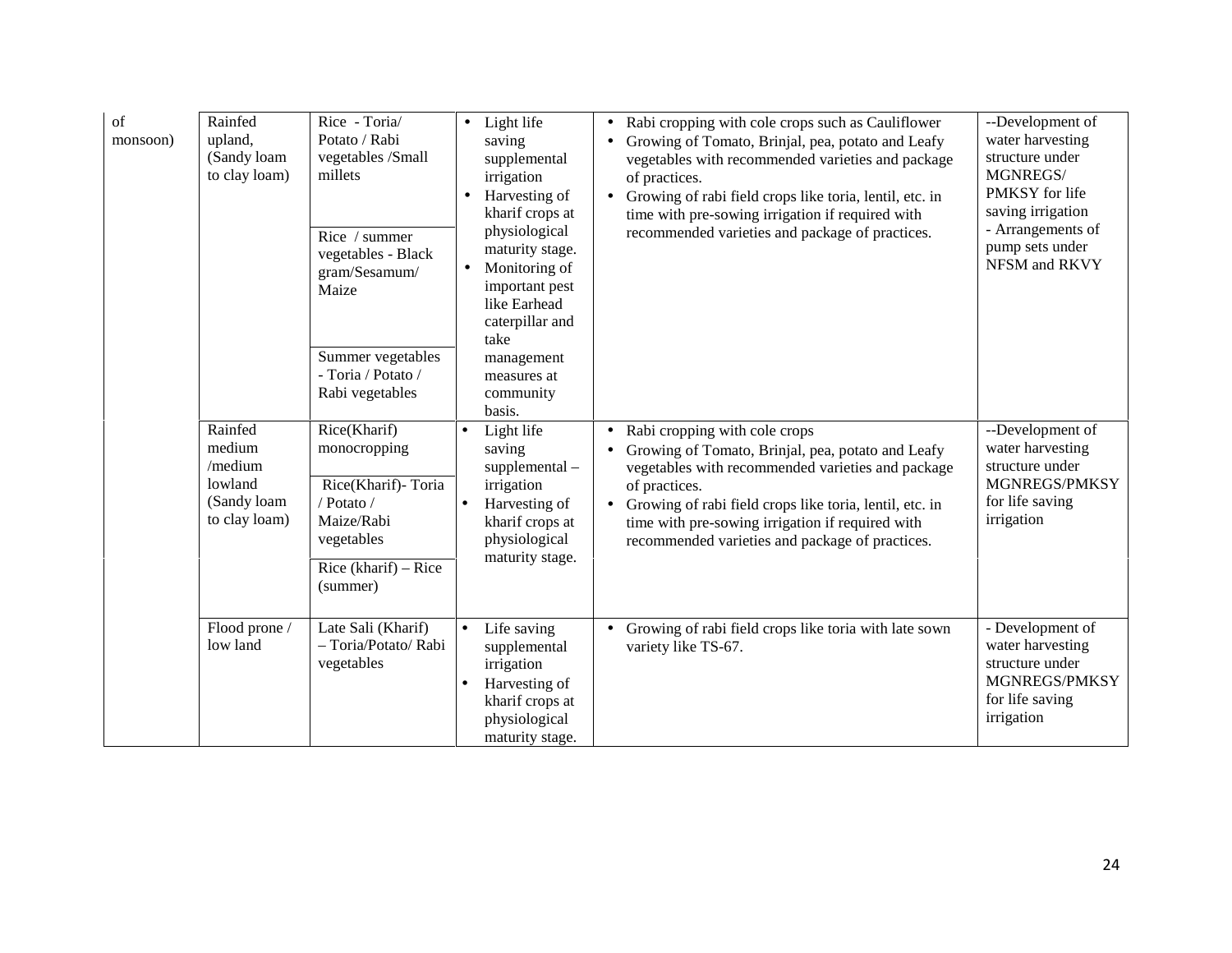## **2.1.2 Drought - Irrigated situation**

| <b>Condition</b>    |                                                                                                                                     | <b>Suggested Contingency measures</b>                 |                                       |                     |                                                  |  |
|---------------------|-------------------------------------------------------------------------------------------------------------------------------------|-------------------------------------------------------|---------------------------------------|---------------------|--------------------------------------------------|--|
|                     | <b>Major Farming situation</b>                                                                                                      | <b>Normal</b><br>Crop/cropping<br>system <sup>8</sup> | Change in<br>crop/cropping<br>system" | Agronomic measures' | <b>Remarks</b> on<br>Implementation <sup>J</sup> |  |
| Delayed release of  | 1) Farming situation:                                                                                                               | NA                                                    |                                       |                     |                                                  |  |
| water in canals due | Mention source of irrigation,                                                                                                       |                                                       |                                       |                     |                                                  |  |
| to low rainfall     | topography (upland/lowland) and soil<br>colour & depth Eg; canal irrigated<br>shallow red soils; tankfed medium<br>deep black soils | Cropping system 3:                                    |                                       |                     |                                                  |  |

| <b>Condition</b>                                                |                                                                                                                                                                                                          |                                                       |                                                | <b>Suggested Contingency measures</b> |                                            |
|-----------------------------------------------------------------|----------------------------------------------------------------------------------------------------------------------------------------------------------------------------------------------------------|-------------------------------------------------------|------------------------------------------------|---------------------------------------|--------------------------------------------|
|                                                                 | <b>Major Farming</b><br>situation                                                                                                                                                                        | <b>Normal</b><br>Crop/cropping<br>system <sup>g</sup> | Change in crop/cropping<br>system <sup>h</sup> | <b>Agronomic</b><br>measures'         | <b>Remarks</b> on<br><b>Implementation</b> |
| Limited release<br>of water in<br>canals due to low<br>rainfall | 1) Farming situation:<br>Mention source of<br>irrigation, topography<br>(upland/lowland) and<br>soil colour $&$ depth Eg;<br>canal irrigated shallow<br>red soils; tankfed<br>medium deep black<br>soils | <b>NA</b>                                             |                                                |                                       |                                            |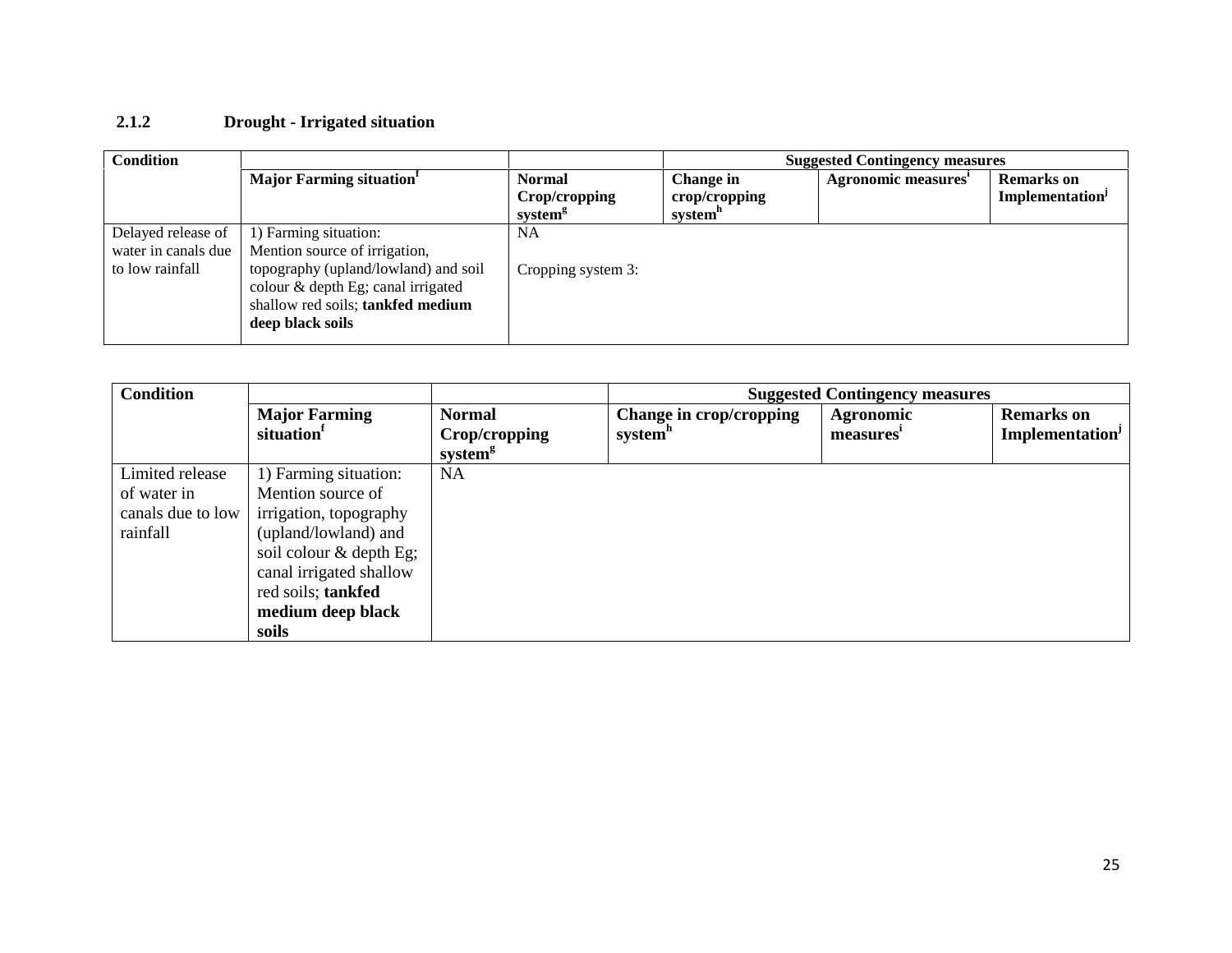| <b>Condition</b>                                                                          |                                                                                                                                                                                                        | <b>Suggested Contingency measures</b>                 |                                                |                        |                                                         |  |
|-------------------------------------------------------------------------------------------|--------------------------------------------------------------------------------------------------------------------------------------------------------------------------------------------------------|-------------------------------------------------------|------------------------------------------------|------------------------|---------------------------------------------------------|--|
|                                                                                           | <b>Major Farming</b><br>situation                                                                                                                                                                      | <b>Normal</b><br>Crop/cropping<br>system <sup>g</sup> | Change in crop/cropping<br>system <sup>h</sup> | Agronomic<br>measures' | <b>Remarks</b> on<br><b>Implementation</b> <sup>J</sup> |  |
| Non release of<br>water in canals<br>under delayed<br>onset of<br>monsoon in<br>catchment | 1) Farming situation:<br>Mention source of<br>irrigation, topography<br>(upland/lowland) and<br>soil colour & depth Eg;<br>canal irrigated shallow<br>red soils; tankfed<br>medium deep black<br>soils | <b>NA</b>                                             |                                                |                        |                                                         |  |

| <b>Condition</b>  |                                   | <b>Suggested Contingency measures</b>                 |                                                |                                           |                                     |  |
|-------------------|-----------------------------------|-------------------------------------------------------|------------------------------------------------|-------------------------------------------|-------------------------------------|--|
|                   | <b>Major Farming</b><br>situation | <b>Normal</b><br>Crop/cropping<br>system <sup>g</sup> | Change in crop/cropping<br>system <sup>h</sup> | <b>Agronomic</b><br>measures <sup>1</sup> | <b>Remarks</b> on<br>Implementation |  |
| Lack of inflows   | 1) Farming situation:             | <b>NA</b>                                             |                                                |                                           |                                     |  |
| into tanks due to | Mention source of                 |                                                       |                                                |                                           |                                     |  |
| insufficient      | irrigation, topography            |                                                       |                                                |                                           |                                     |  |
| /delayed onset of | (upland/lowland) and              |                                                       |                                                |                                           |                                     |  |
| monsoon           | soil colour & depth Eg;           |                                                       |                                                |                                           |                                     |  |
|                   | canal irrigated shallow           |                                                       |                                                |                                           |                                     |  |
|                   | red soils; Tube well              |                                                       |                                                |                                           |                                     |  |
|                   | irrigated medium red              |                                                       |                                                |                                           |                                     |  |
|                   | soils                             |                                                       |                                                |                                           |                                     |  |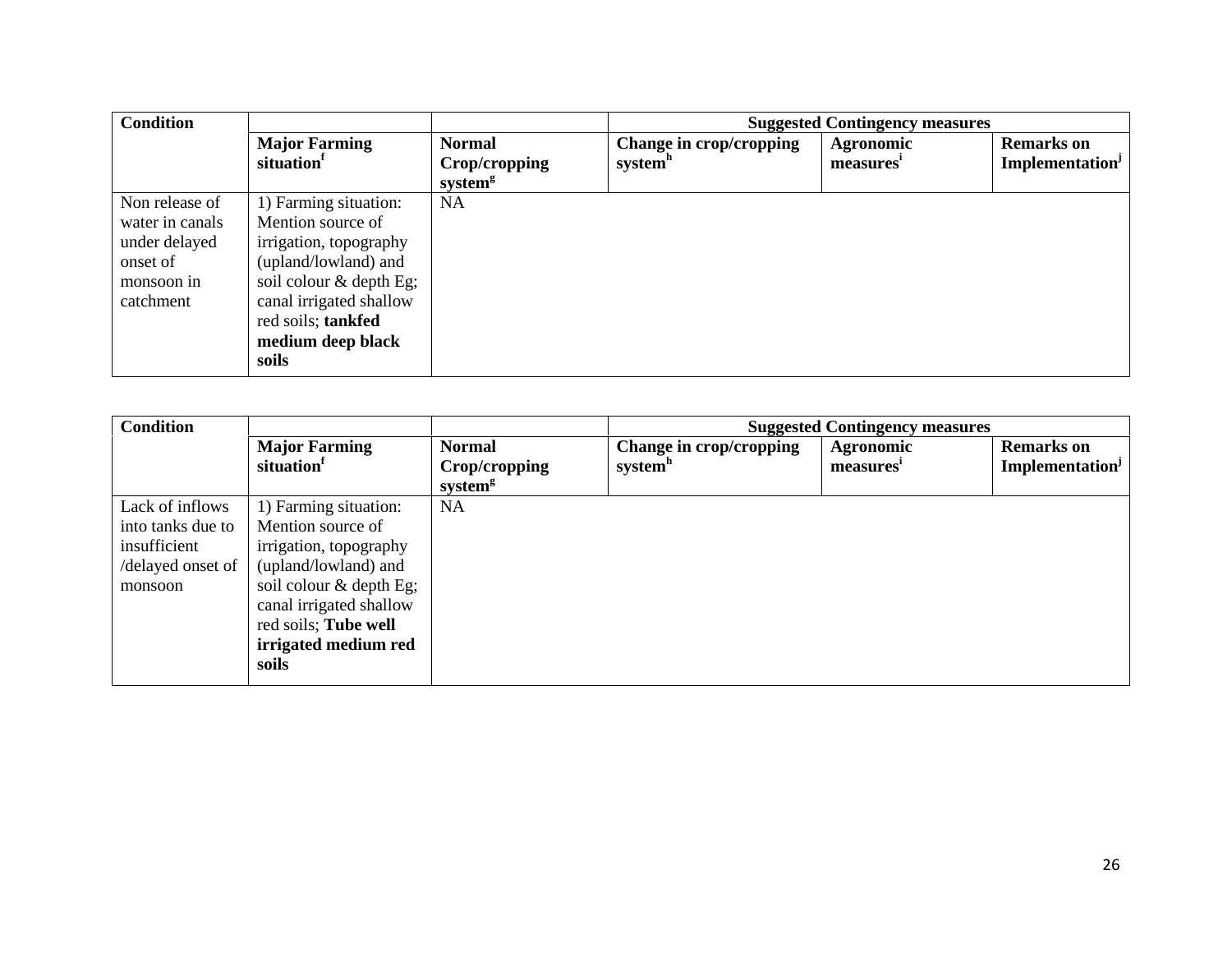| <b>Condition</b> |                         |                             | <b>Suggested Contingency measures</b> |                  |                       |
|------------------|-------------------------|-----------------------------|---------------------------------------|------------------|-----------------------|
|                  | <b>Major Farming</b>    | <b>Normal Crop/cropping</b> | <b>Change in</b>                      | <b>Agronomic</b> | <b>Remarks</b> on     |
|                  | situation <sup>1</sup>  | system <sup>g</sup>         | crop/cropping system $h$              | measures'        | <b>Implementation</b> |
| Insufficient     | 1) Farming situation:   | NA                          |                                       |                  |                       |
| groundwater      | Mention source of       |                             |                                       |                  |                       |
| recharge due to  | irrigation, topography  |                             |                                       |                  |                       |
| low rainfall     | (upland/lowland) and    |                             |                                       |                  |                       |
|                  | soil colour & depth Eg; |                             |                                       |                  |                       |
|                  | canal irrigated shallow |                             |                                       |                  |                       |
|                  | red soils; tankfed      |                             |                                       |                  |                       |
|                  | medium deep black       |                             |                                       |                  |                       |
|                  | soils                   |                             |                                       |                  |                       |

# **2.2 Unusual rains (untimely, unseasonal etc)** (for both rainfed and irrigated situations)

| <b>Condition</b>                                              | <b>Suggested contingency measure</b>                                                                                                                                                                                                                                                  |                                                                                                    |                                                                                                                                                                        |                                                                                                   |
|---------------------------------------------------------------|---------------------------------------------------------------------------------------------------------------------------------------------------------------------------------------------------------------------------------------------------------------------------------------|----------------------------------------------------------------------------------------------------|------------------------------------------------------------------------------------------------------------------------------------------------------------------------|---------------------------------------------------------------------------------------------------|
| <b>Continuous high rainfall</b><br>in a short span leading to | Vegetative stage <sup>k</sup>                                                                                                                                                                                                                                                         | Flowering stage <sup>1</sup>                                                                       | Crop maturity stage $m$                                                                                                                                                | Post harvest <sup>n</sup>                                                                         |
| water logging                                                 |                                                                                                                                                                                                                                                                                       |                                                                                                    |                                                                                                                                                                        |                                                                                                   |
| Crop1 Summer rice                                             | -Sow rice seed in raised nursery bed<br>with 30cm gap between two beds<br>which can be utilized to drain out<br>excess water.<br>- Excess rain water to be drained out<br>through surface drainage channel to<br>avoid submergence in the main<br>field.<br>-Light hoeing and weeding | Excess rain water to be<br>drained out through surface<br>drainage channel to avoid<br>submergence | -Excess rain water to<br>be drained out through<br>surface drainage<br>channel to avoid<br>submergence<br>-Crop to be harvested<br>at physiological<br>maturity stage. | -Proper drying of<br>grains to maintain<br>optimum moisture<br>percentage (12-14%)<br>for storage |
| Crop2 Winter rice                                             | -Sow rice seed in raised nursery bed<br>with 30cm gap between two beds<br>which can be utilized to drain out<br>excess water.<br>- Excess rain water to be drained out<br>through surface drainage channel to<br>avoid submergence in the main                                        | Excess rain water to be<br>drained out through surface<br>drainage channel to avoid<br>submergence | -Excess rain water to<br>be drained out through<br>surface drainage<br>channel to avoid<br>submergence.<br>-Crop to be harvested<br>at physiological                   | -Proper drying of<br>grains to maintain<br>optimum moisture<br>percentage (12-14%)<br>for storage |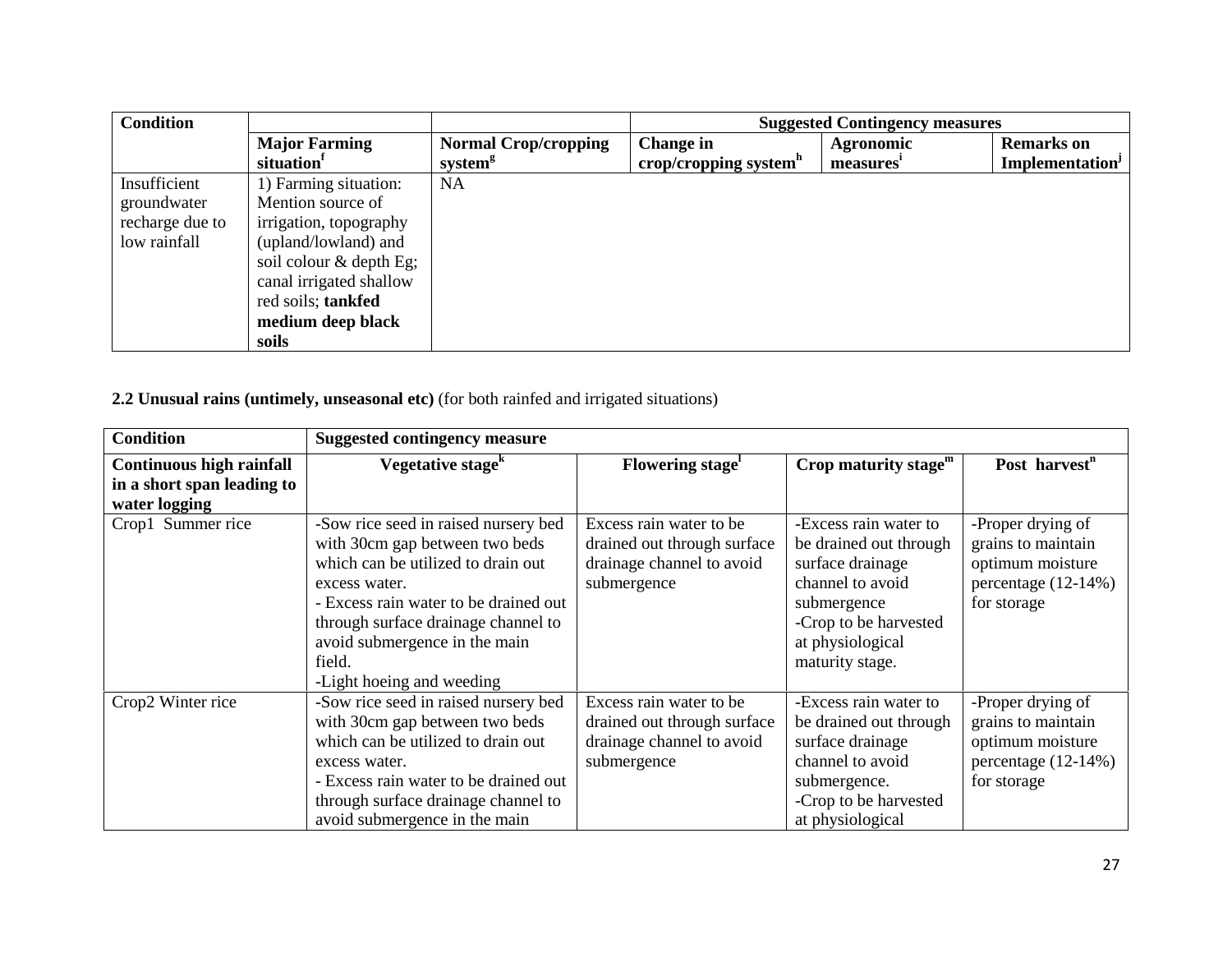|                                                             | field.                                                                                                                                                                         |                                                                                                                        | maturity stage                                                                                                                                                                              |                                                                                          |
|-------------------------------------------------------------|--------------------------------------------------------------------------------------------------------------------------------------------------------------------------------|------------------------------------------------------------------------------------------------------------------------|---------------------------------------------------------------------------------------------------------------------------------------------------------------------------------------------|------------------------------------------------------------------------------------------|
| Crop3 Sesame                                                | -Light hoeing and weeding<br>-Excess rain water to be drained out<br>through surface drainage channel of<br>25cm wide, 15cm deep spaced at 6<br>m<br>-Light hoeing and weeding | Excess rain water to be<br>drained out through surface<br>drainage channel of 25cm<br>wide, 15cm deep spaced at<br>6 m | -Excess rain water to<br>be drained out through<br>surface drainage<br>channel of 25cm wide,<br>15cm deep spaced at 6<br>m.<br>-Crop to be harvested<br>at physiological<br>maturity stage. | -Proper drying of<br>grains to maintain<br>optimum moisture<br>percentage for<br>storage |
| Horticulture<br>Crop1 Chilli                                | -Drainage                                                                                                                                                                      | -Drainage                                                                                                              | -Drainage                                                                                                                                                                                   | -Shifting of the                                                                         |
|                                                             | - Plant protection measures against<br>anthracknose                                                                                                                            | - Application of hormones,<br>nutrient sprays to prevent<br>flower drop.                                               | -Plant protection<br>measures against fruit<br>rot<br>--Crop to be harvested<br>at physiological<br>maturity stage.                                                                         | produce to drier<br>place.<br>- sell the produce<br>immediately.                         |
| Crop2 Potato                                                | -Drainage<br>-Proper plant protection measure<br>against late blight<br>-Earthing up at 25 and 60 days after<br>planting.                                                      | -Drainage<br>-Proper plant protection<br>measure against late blight                                                   | -Drainage<br>-Harvesting of tuber                                                                                                                                                           | -proper drying of the<br>produce.<br>-Keep in drier place<br>before storage              |
| Crop3 Vegetables                                            | -Drainage<br>- Application of hormones, nutrient<br>sprays to prevent flower drop.                                                                                             | -Drainage<br>- Application of hormones,<br>nutrient sprays to prevent<br>flower drop.                                  | Drainage                                                                                                                                                                                    | Shifting of the<br>produce to drier<br>place, cold storage.                              |
| Heavy rainfall with high<br>speed winds in a short<br>span2 | Vegetative stagek                                                                                                                                                              | Flowering stagel                                                                                                       | Crop maturity stagem                                                                                                                                                                        | Post harvest                                                                             |
| Crop1 Summer rice                                           | -Sow rice seed in raised nursery bed<br>with 30cm gap between two beds<br>which can be utilized to drain out                                                                   | - Excess rain water to be<br>drained out through surface<br>drainage channel to avoid                                  | -Crop to be harvested<br>at physiological<br>maturity stage.                                                                                                                                | -Proper drying of<br>grains to maintain<br>optimum moisture                              |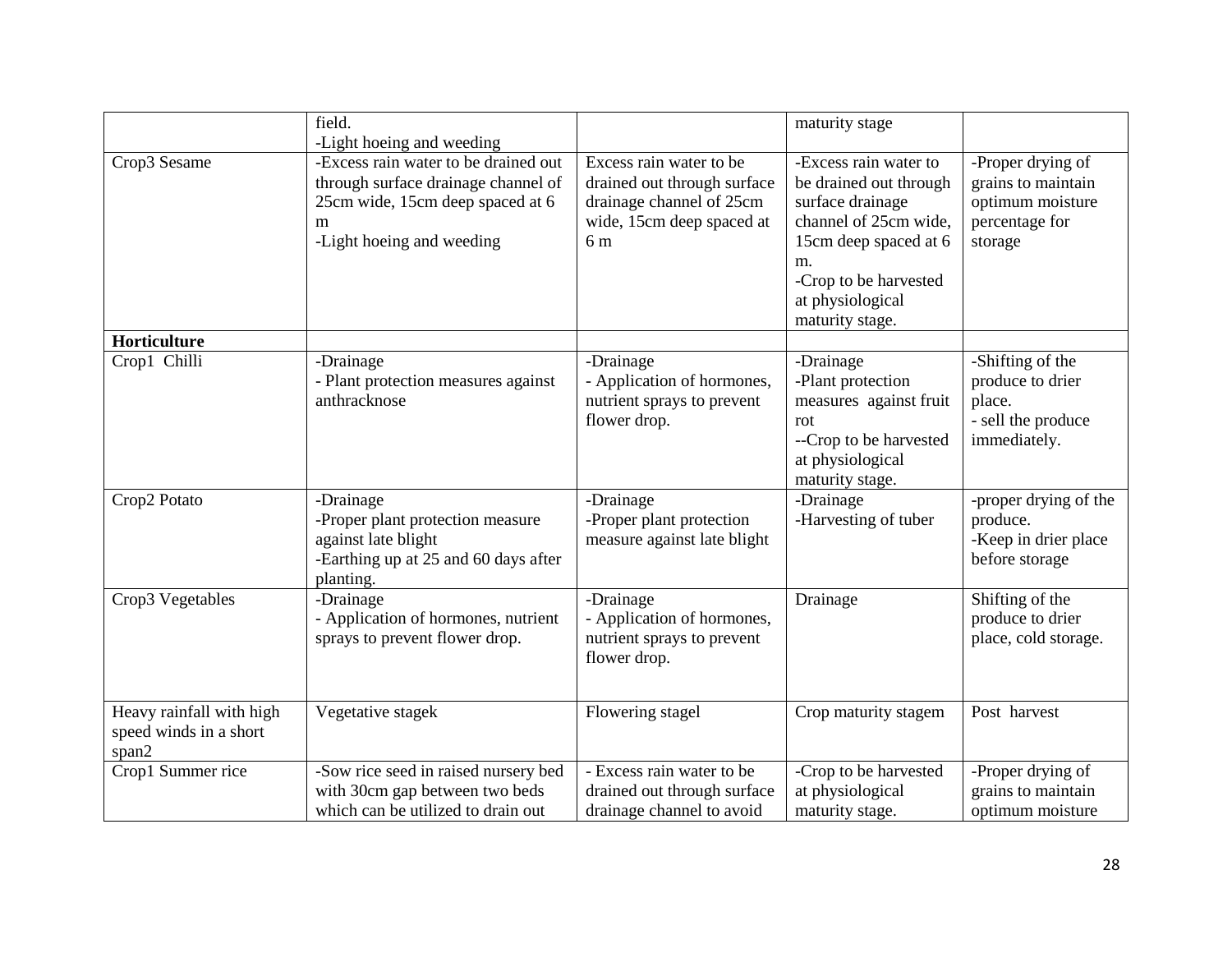|                                                                     | excess water.<br>- Excess rain water to be drained out<br>through surface drainage channel to<br>avoid submergence in the main<br>field.                                                                                                                 | submergence in the main<br>field                                                                                          |                                                                                                                    | percentage (12-14%)<br>for storage                                                                                                                                      |
|---------------------------------------------------------------------|----------------------------------------------------------------------------------------------------------------------------------------------------------------------------------------------------------------------------------------------------------|---------------------------------------------------------------------------------------------------------------------------|--------------------------------------------------------------------------------------------------------------------|-------------------------------------------------------------------------------------------------------------------------------------------------------------------------|
| Crop2 Winter rice                                                   | -Sow rice seed in raised nursery bed<br>with 30cm gap between two beds<br>which can be utilized to drain out<br>excess water.<br>- Excess rain water to be drained out<br>through surface drainage channel to<br>avoid submergence in the main<br>field. | - Excess rain water to be<br>drained out through surface<br>drainage channel to avoid<br>submergence in the main<br>field | -Crop to be harvested<br>at physiological<br>maturity stage.                                                       | -Proper drying of<br>grains to maintain<br>optimum moisture<br>percentage $(12-14%)$<br>for storage                                                                     |
| Horticulture                                                        |                                                                                                                                                                                                                                                          |                                                                                                                           |                                                                                                                    |                                                                                                                                                                         |
| Crop1 Banana                                                        | Drainage,<br>Make trenches/furrows in between<br>ridges to facilitate drainage of<br>excess water, propping.                                                                                                                                             | Drainage,<br>Make trenches/furrows in<br>between ridges to facilitate<br>drainage of excess water,<br>propping.           | Drainage,<br>Make trenches/furrows<br>in between ridges to<br>facilitate drainage of<br>excess water,<br>propping. | Shifting of the<br>produce to drier<br>place                                                                                                                            |
| Crop2 Vegetable<br>(climbers)                                       | Drainage, make trenches/furrows in<br>between ridges to facilitate drainage<br>of excess water.                                                                                                                                                          | Drainage, application of<br>hormones, nutrient sprays<br>to prevent flower drop.                                          | Drainage                                                                                                           | Shifting of the<br>produce to drier<br>place, Cold storage.                                                                                                             |
| Crop3 Okra                                                          | Drainage                                                                                                                                                                                                                                                 | Drainage, Application of<br>hormones, nutrient sprays<br>to prevent flower drop.                                          | Drainage                                                                                                           | Shifting of the<br>produce to drier<br>place , harvesting<br>should be done<br>before rain as far as<br>possible,<br>drying to remove<br>excess moisture of<br>produce. |
| <b>Outbreak of pests and</b><br>diseases due to<br>unseasonal rains | Vegetative stage <sup>k</sup>                                                                                                                                                                                                                            | Flowering stage <sup>1</sup>                                                                                              | Crop maturity stage $m$                                                                                            | Post harvest <sup>n</sup>                                                                                                                                               |
| Crop1 summer rice                                                   | -Application of pesticides like                                                                                                                                                                                                                          | -Rouging of infected plant,                                                                                               |                                                                                                                    | -Insect pests and                                                                                                                                                       |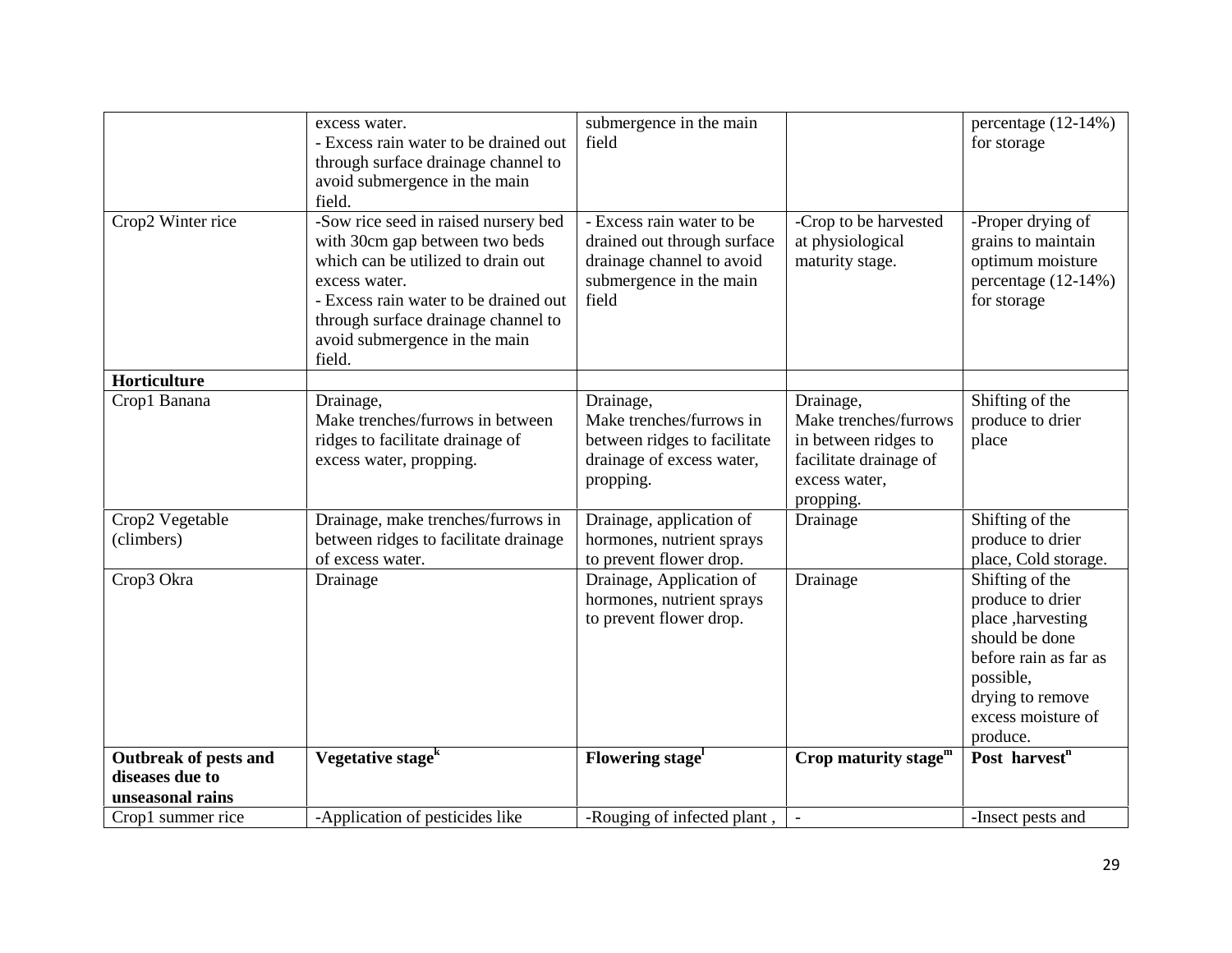|                   | chloropyriphos or Monocrotophos       | - Application of pesticides  |                         | disease infested      |
|-------------------|---------------------------------------|------------------------------|-------------------------|-----------------------|
|                   | @ 2 ml/lit against stem borer, leaf   | like chloropyriphos or       |                         | seed/grains should be |
|                   | folder, case worm.                    | Monocrotophos @ 2 ml/lit     |                         | discarded             |
|                   | -Adoption IPM module.                 | against stem borer           |                         |                       |
|                   | -Alternate flooding and drying        | -Adoption IPM module         |                         |                       |
|                   | against case worm.                    | against stem borer           |                         |                       |
|                   | -Application of carbendazim $@ 1g/1$  | -Spraying of pesticide       |                         |                       |
|                   | against blast and sheath blight.      | should not coincide          |                         |                       |
|                   | Water from the sheath blight          | pollination time.            |                         |                       |
|                   | infested field should not be allowed  | -Application of              |                         |                       |
|                   | to enter disease free field.          | carbendazim $@$ 1g/l against |                         |                       |
|                   |                                       | blast and sheath blight.     |                         |                       |
|                   |                                       | Water from the sheath        |                         |                       |
|                   |                                       | blight infested field should |                         |                       |
|                   |                                       | not be allowed to enter      |                         |                       |
|                   |                                       | disease free field.          |                         |                       |
| Crop2 Winter rice | -Application of pesticides like       | -Rouging of infected plant,  |                         | Insect pests and      |
|                   | chloropyriphos or Monocrotophos       | - Application of pesticides  |                         | disease infested      |
|                   | @ 2 ml/lit against stem borer, leaf   | like chloropyriphos or       |                         | seed/grains should be |
|                   | folder, case worm.                    | Monocrotophos @ 2 ml/lit     |                         | discarded             |
|                   | -Adoption IPM module.                 | against stem borer           |                         |                       |
|                   | -Alternate flooding and drying        | -Adoption IPM module         |                         |                       |
|                   | against case worm.                    | against stem borer           |                         |                       |
|                   | -Application of carbendazim $@$ 1g/l  | -Spraying of pesticide       |                         |                       |
|                   | against blast and sheath blight.      | should not coincide          |                         |                       |
|                   | Water from the sheath blight          | pollination time.            |                         |                       |
|                   | infested field should not be allowed  | -Application of              |                         |                       |
|                   | to enter disease free field.          | carbendazim @ 1g/l against   |                         |                       |
|                   |                                       | blast and sheath blight.     |                         |                       |
|                   |                                       | Water from the sheath        |                         |                       |
|                   |                                       | blight infested field should |                         |                       |
|                   |                                       | not be allowed to enter      |                         |                       |
|                   |                                       | disease free field.          |                         |                       |
| Crop3 Black gram  | Against YMV, spray Dimethoate @       | Against YMV, spray           | -Against pod borer $\&$ | Insect pests and      |
|                   | $2ml/1(2-3$ spraying)                 | Dimethoate @ $2ml/1$ (2 -3)  | pod bug, spray          | disease infested      |
|                   | Against jassids, aphids, flee beetle, | spraying)                    | Malathion 50 EC @ 2     | seed/grains should be |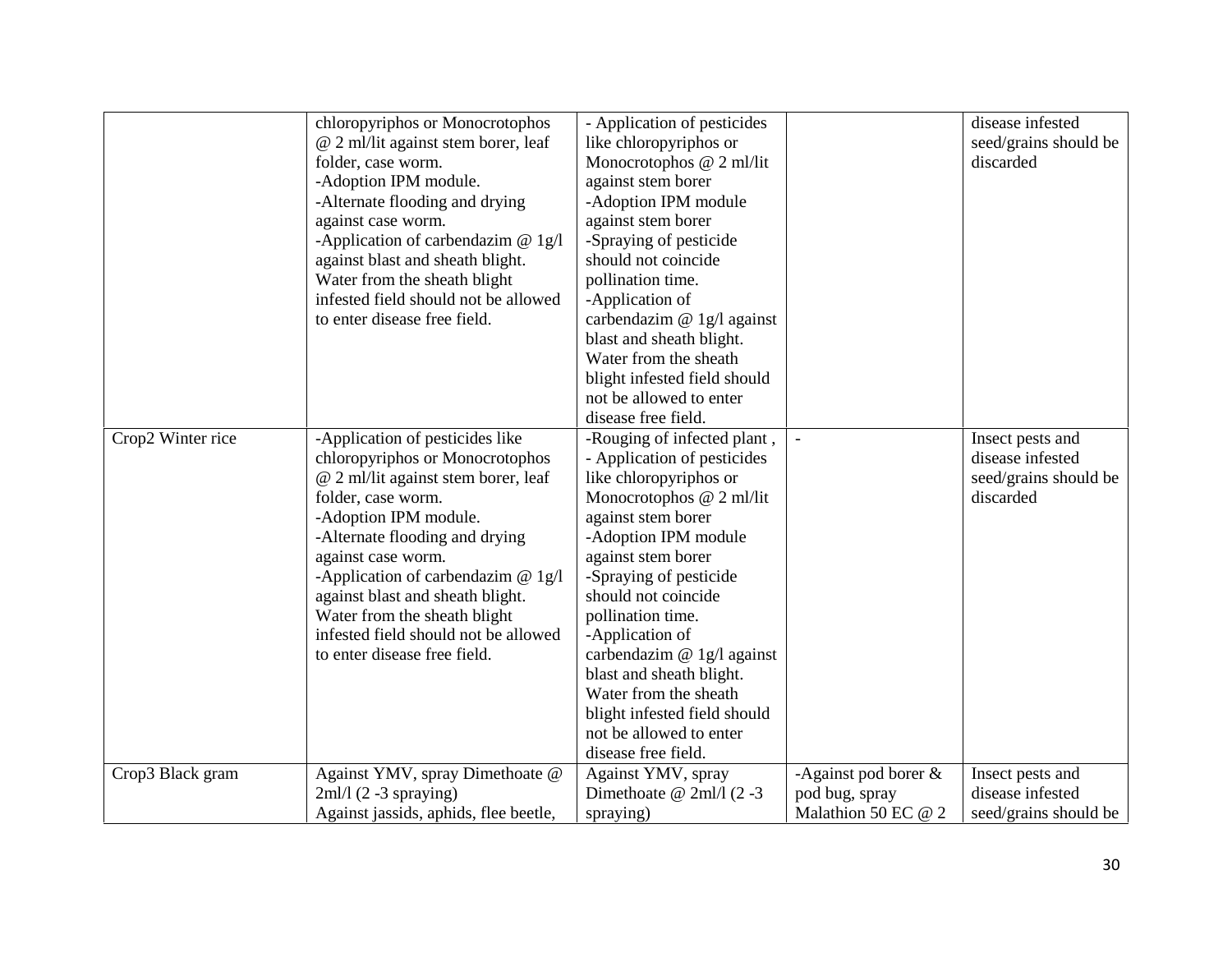|              | leaf folder, spray Malathion 50 EC<br>$@$ 2 ml/l of water.<br>Against damping off, root rot and<br>seedling blight, apply carbendazim<br>@ 1g/1 of water.                                                                                                                                                                                                       | Against jassids, aphids, flee<br>beetle, leaf folder, spray<br>Malathion 50 EC @ 2 ml/l<br>of water. | ml/l of water.           | discarded                                          |
|--------------|-----------------------------------------------------------------------------------------------------------------------------------------------------------------------------------------------------------------------------------------------------------------------------------------------------------------------------------------------------------------|------------------------------------------------------------------------------------------------------|--------------------------|----------------------------------------------------|
| Horticulture |                                                                                                                                                                                                                                                                                                                                                                 |                                                                                                      |                          |                                                    |
| Crop1 Potato | -Depending on the weather<br>condition, Mancozeb @ 2.5 g/l<br>should be sprayed as prophylactic<br>measures against late blight.<br>-Against late blight, 6 spraying with<br>Mancozeb 2.5g/l of water at an<br>interval of 12 days.<br>-Use of sticker is essential in the<br>spray solution for spraying during<br>rainy weather.<br>-Drainage of excess water |                                                                                                      |                          | -Discard disease and<br>insect infested<br>tubers. |
| Crop2 Tomato | -Depending on the weather<br>condition, Mancozeb @ 2.5 g/l<br>should be sprayed as prophylactic<br>measures against late blight.<br>-Against late blight, 6 spraying with<br>Mancozeb 2.5g/l of water at an<br>interval of 12 days.<br>-Use of sticker is essential in the<br>spray solution for spraying during<br>rainy weather.<br>-Drainage of excess water |                                                                                                      | $\overline{\phantom{a}}$ | -Discard disease and<br>insect infested fruits.    |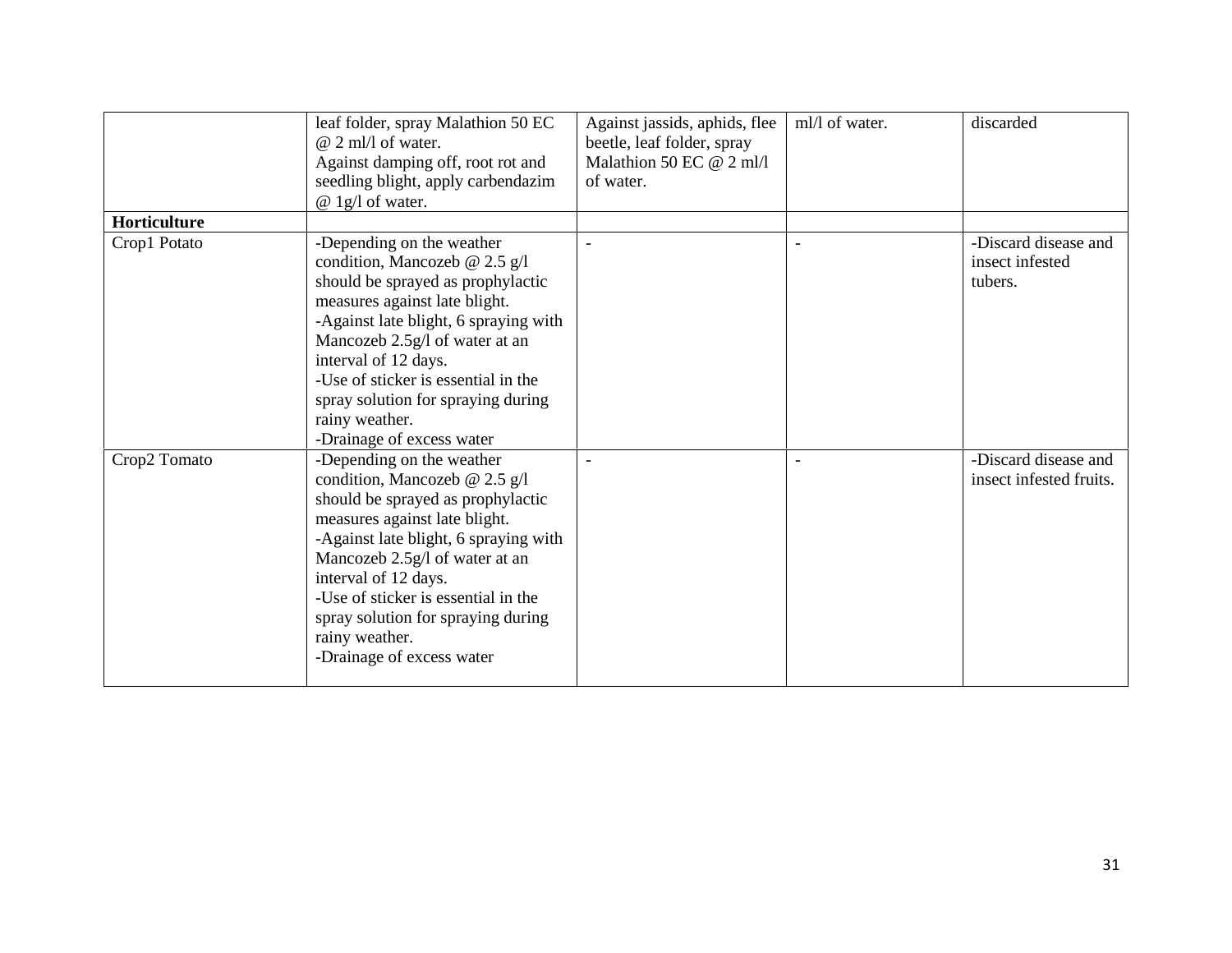# **2.3 Floods**

| <b>Condition</b>                                                   | Suggested contingency measure <sup>o</sup>                                                                      |                                                                                                                                                                                                  |                                                                                                          |                                                                                                                           |
|--------------------------------------------------------------------|-----------------------------------------------------------------------------------------------------------------|--------------------------------------------------------------------------------------------------------------------------------------------------------------------------------------------------|----------------------------------------------------------------------------------------------------------|---------------------------------------------------------------------------------------------------------------------------|
| <b>Transient water logging/</b><br>partial inundation <sup>1</sup> | Seedling / nursery stage                                                                                        | <b>Vegetative stage</b>                                                                                                                                                                          | <b>Reproductive stage</b>                                                                                | At harvest                                                                                                                |
| Crop1: Summer rice                                                 | -Raised nursery bed with 30<br>cm gap in between two beds<br>so that excess water can be<br>removed.            | $\equiv$                                                                                                                                                                                         |                                                                                                          | Harvesting at<br>physiological maturity<br>stage, trying the harvested<br>head and transferred to<br>dry place for drying |
| Crop2: Winter rice                                                 | -Raised nursery bed with 30<br>cm gap in between two beds<br>so that excess water can be<br>removed.            | -Growing of submergence<br>tolerant variety like Swarna<br>Sub-1 and Ranjit Sub 1<br>- Application of incubated<br>Urea or neem coated Urea.<br>- Application of 2% Urea<br>sprays at afternoon. | $\blacksquare$                                                                                           |                                                                                                                           |
| Crop3: Sesame                                                      | -Drainage of flood water<br>-Hoeing in between lines for<br>aeration in root zone after<br>flood                | - Drainage of flood water<br>-Hoeing in between lines for<br>aeration in root zone after<br>flood.                                                                                               | - Drainage of flood<br>water<br>-Hoeing in between<br>lines for aeration in<br>root zone after flood.    | -Harvest the crop as<br>quickly as possible, carry<br>and thrash them<br>immediately.                                     |
| Crop4: Black gram                                                  | -Drainage of flood water<br>-Hoeing in between lines for<br>aeration in root zone after<br>flood                | - Drainage of flood water<br>-Hoeing in between lines for<br>aeration in root zone after<br>flood.                                                                                               | - Drainage of flood<br>water<br>-Hoeing in between<br>lines for aeration in<br>root zone after flood.    | -Picking up of matured<br>pod and carry them to<br>safer place.                                                           |
| Horticulture /Plantation<br>crops                                  |                                                                                                                 |                                                                                                                                                                                                  |                                                                                                          |                                                                                                                           |
| Crop1: Banana                                                      | -Drainage,<br>-Make trenches/furrows in<br>between rows to facilitate<br>drainage of excess water,<br>propping. | -Drainage,<br>-Make trenches/furrows in<br>between rows to facilitate<br>drainage of excess water,<br>propping.                                                                                  | -Drainage,<br>-Make<br>trenches/furrows in<br>between rows to<br>facilitate drainage of<br>excess water, | -Drainage,<br>-Make trenches/furrows in<br>between rows to facilitate<br>drainage of excess water,<br>propping.           |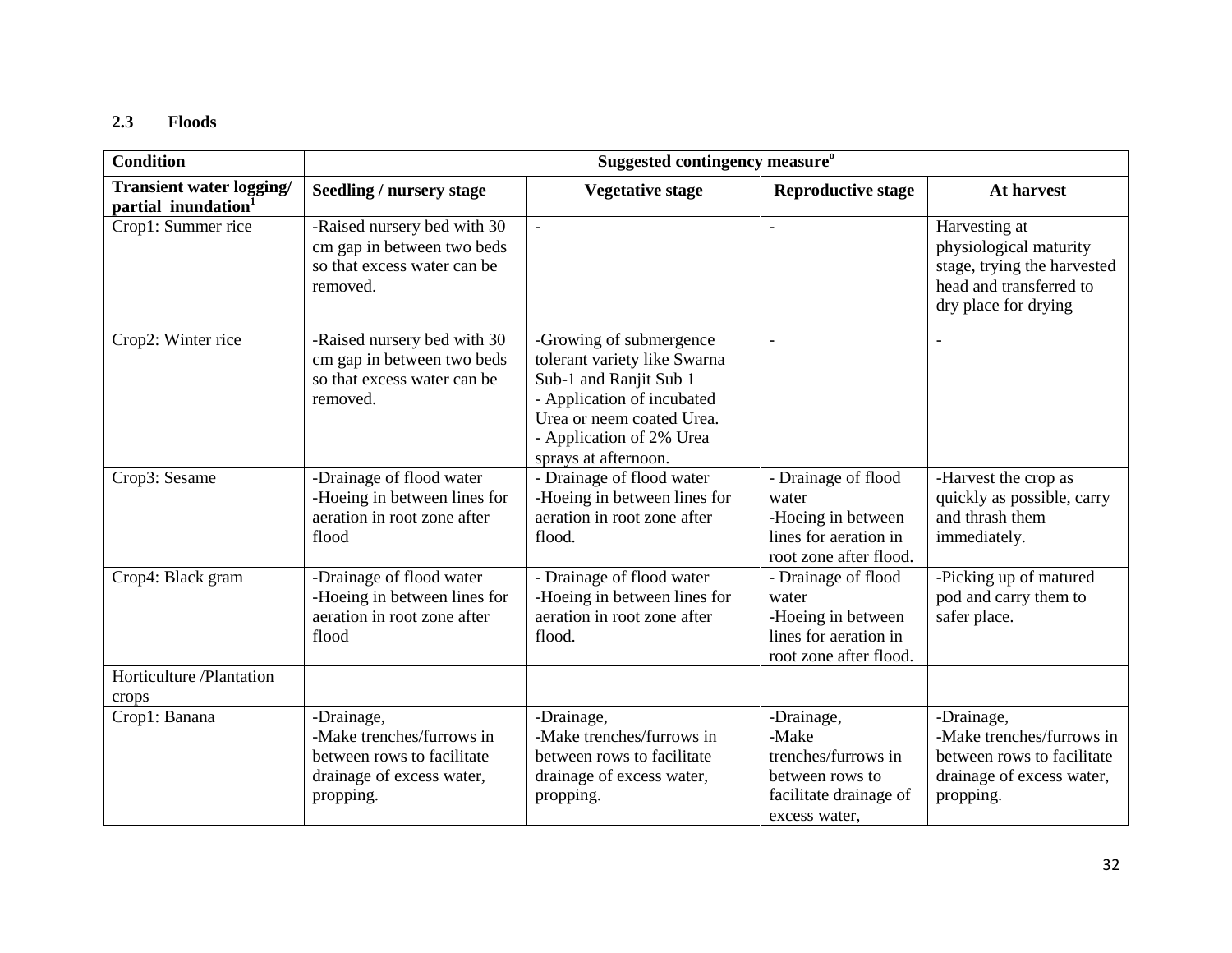|                                   |                                          |                                                                      | propping.                                   |                            |
|-----------------------------------|------------------------------------------|----------------------------------------------------------------------|---------------------------------------------|----------------------------|
| Crop2: Kharif Vegetable           | -Drainage of flood water                 | -Drainage of flood water                                             | -Drainage of flood                          | -Harvesting of produce as  |
|                                   | -Hoeing in between lines for             | -Hoeing in between lines for                                         | water                                       | early as possible          |
|                                   | aeration in root zone after<br>flood     | aeration in root zone after                                          | -Hoeing in between<br>lines for aeration in |                            |
|                                   |                                          | flood                                                                | root zone after flood                       |                            |
| Crop3 Arecanut                    | Drainage,                                | Drainage,                                                            | Drainage,                                   |                            |
|                                   | Make trenches/furrows in                 | Make trenches/furrows in                                             | Make                                        |                            |
|                                   | between rows to facilitate               | between rows to facilitate                                           | trenches/furrows in                         |                            |
|                                   | drainage of excess water                 | drainage of excess water                                             | between rows to                             |                            |
|                                   |                                          |                                                                      | facilitate drainage of                      |                            |
|                                   |                                          |                                                                      | excess water                                |                            |
| <b>Continuous</b>                 |                                          |                                                                      |                                             |                            |
| submergence                       |                                          |                                                                      |                                             |                            |
| for more than 2 days <sup>2</sup> |                                          |                                                                      |                                             |                            |
| Crop1 Summer rice                 | -Raised nursery bed with 30              | -Drainage of excess water                                            | -Drainage of excess                         | Harvesting at              |
|                                   | cm gap in between two beds               |                                                                      | water                                       | physiological maturity     |
|                                   | so that excess water can be              |                                                                      |                                             | stage, tying the harvested |
|                                   | removed.                                 |                                                                      |                                             | head and transferred to    |
|                                   |                                          |                                                                      |                                             | dry place for drying       |
| Crop2 Winter rice                 | -Raised nursery bed with 30              | -Drainage of excess water                                            | -Drainage of excess                         | Harvesting at              |
|                                   | cm gap in between two beds               | -If crop is damaged by flood,                                        | water                                       | physiological maturity     |
|                                   | so that excess water can be              | the nursery may be raised with                                       |                                             | stage, tying the harvested |
|                                   | removed.                                 | the following varieties-                                             |                                             | head and transferred to    |
|                                   | -If seedlings are damaged by             | - If transplanting is possible                                       |                                             | dry place for drying       |
|                                   | flood water, re-sowing may               | during last part of August, very<br>short duration varieties such as |                                             |                            |
|                                   | be done with the following<br>varieties- | Luit, Kolong, Dishang etc. can                                       |                                             |                            |
|                                   | -If transplanting can be done            | also be selected (transplanting                                      |                                             |                            |
|                                   | by mid August, select                    | up to last part of August). 18-                                      |                                             |                            |
|                                   | varieties like Satyaranjan,              | 21 days old seedling should be                                       |                                             |                            |
|                                   | Basundhara, Jaymati etc.                 | transplanted at 15x15 cm                                             |                                             |                            |
|                                   | Seedlings should be raised in            | spacing with 4-5 seedlings/hill.                                     |                                             |                            |
|                                   | non flood prone or high land             | -If flood damages crop during                                        |                                             |                            |
|                                   | area.                                    | last part of August and there is                                     |                                             |                            |
|                                   | - If transplanting is possible           | no time to raise seedlings,                                          |                                             |                            |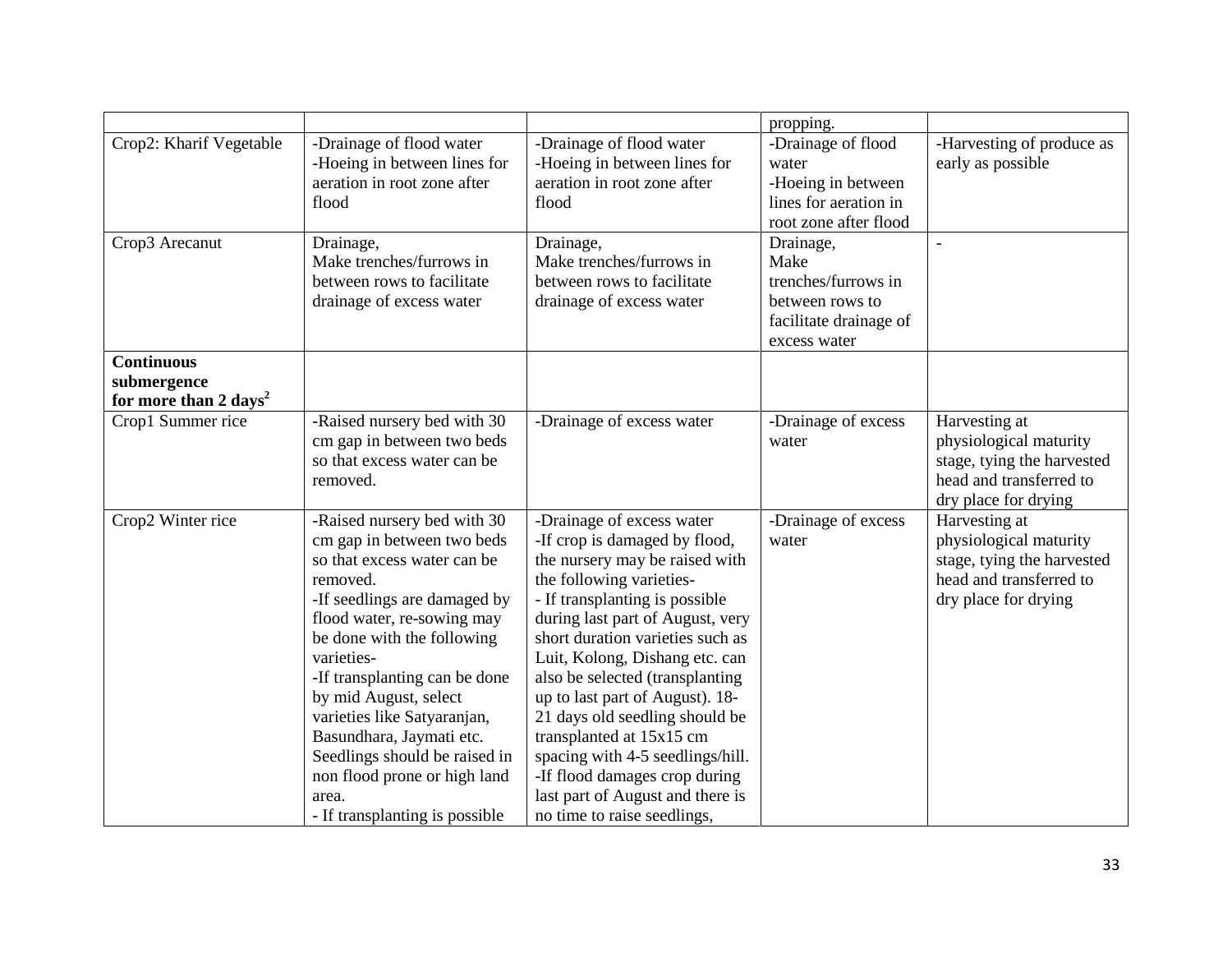|                                           | during last part of August,<br>short duration varieties like<br>Lachit, Chilaray and very<br>short duration varieties such<br>as Luit, Kolong, Dishang etc.<br>can also be selected<br>(transplanting up to last part<br>of August). 18-21 days old<br>seedling should be<br>transplanted at 15x15 cm<br>spacing with 4-5<br>seedlings/hill. | direct seeding (wet seeding) of<br>very short duration high<br>yielding varieties such as Luit,<br>Kolong, Dishang etc or any<br>traditional photo period<br>sensitive coarse grain varieties<br>can also be done up to 1st<br>week of September. Sprouted<br>seed of 75 kg/ha is to be<br>broadcast in puddle field. |                                                                                                                       |                                                                                                                 |
|-------------------------------------------|----------------------------------------------------------------------------------------------------------------------------------------------------------------------------------------------------------------------------------------------------------------------------------------------------------------------------------------------|-----------------------------------------------------------------------------------------------------------------------------------------------------------------------------------------------------------------------------------------------------------------------------------------------------------------------|-----------------------------------------------------------------------------------------------------------------------|-----------------------------------------------------------------------------------------------------------------|
| Crop3 Sesame                              | -Drainage of flood water<br>- Re sowing may required if<br>crop is damaged by flood.<br>-Hoeing in between lines for<br>aeration in root zone after<br>flood                                                                                                                                                                                 | - Drainage of flood water<br>-Hoeing in between lines for<br>aeration in root zone after<br>flood.                                                                                                                                                                                                                    | - Drainage of flood<br>water<br>-Hoeing in between<br>lines for aeration in<br>root zone after flood.                 | -Harvesting at<br>physiological maturity<br>stage.<br>-Proper drying of produce                                 |
| Crop4 Black gram                          | -Drainage of flood water<br>- Re sowing may required if<br>crop is damaged by flood.<br>-Hoeing in between lines for<br>aeration in root zone after<br>flood                                                                                                                                                                                 | - Drainage of flood water<br>-Hoeing in between lines for<br>aeration in root zone after<br>flood.                                                                                                                                                                                                                    | - Drainage of flood<br>water<br>-Hoeing in between<br>lines for aeration in<br>root zone after flood.                 | -Harvesting at<br>physiological maturity<br>stage.<br>-Proper drying of produce                                 |
| <b>Horticulture / Plantation</b><br>crops |                                                                                                                                                                                                                                                                                                                                              |                                                                                                                                                                                                                                                                                                                       |                                                                                                                       |                                                                                                                 |
| Crop1 Banana                              | -Drainage,<br>-Make trenches/furrows in<br>between rows to facilitate<br>drainage of excess water,<br>propping.<br>-Replanting if crop is<br>damaged by flood                                                                                                                                                                                | -Drainage,<br>-Make trenches/furrows in<br>between rows to facilitate<br>drainage of excess water,<br>propping.                                                                                                                                                                                                       | -Drainage,<br>-Make<br>trenches/furrows in<br>between rows to<br>facilitate drainage of<br>excess water,<br>propping. | -Drainage,<br>-Make trenches/furrows in<br>between rows to facilitate<br>drainage of excess water,<br>propping. |
| Crop2 Kharif Vegetable                    | -Drainage of flood water<br>- Re sowing may required if<br>crop is damaged by flood.                                                                                                                                                                                                                                                         | -Drainage of flood water<br>-Hoeing in between lines for<br>aeration in root zone after                                                                                                                                                                                                                               | -Drainage of flood<br>water<br>-Hoeing in between                                                                     | -Harvesting of produce as<br>early as possible                                                                  |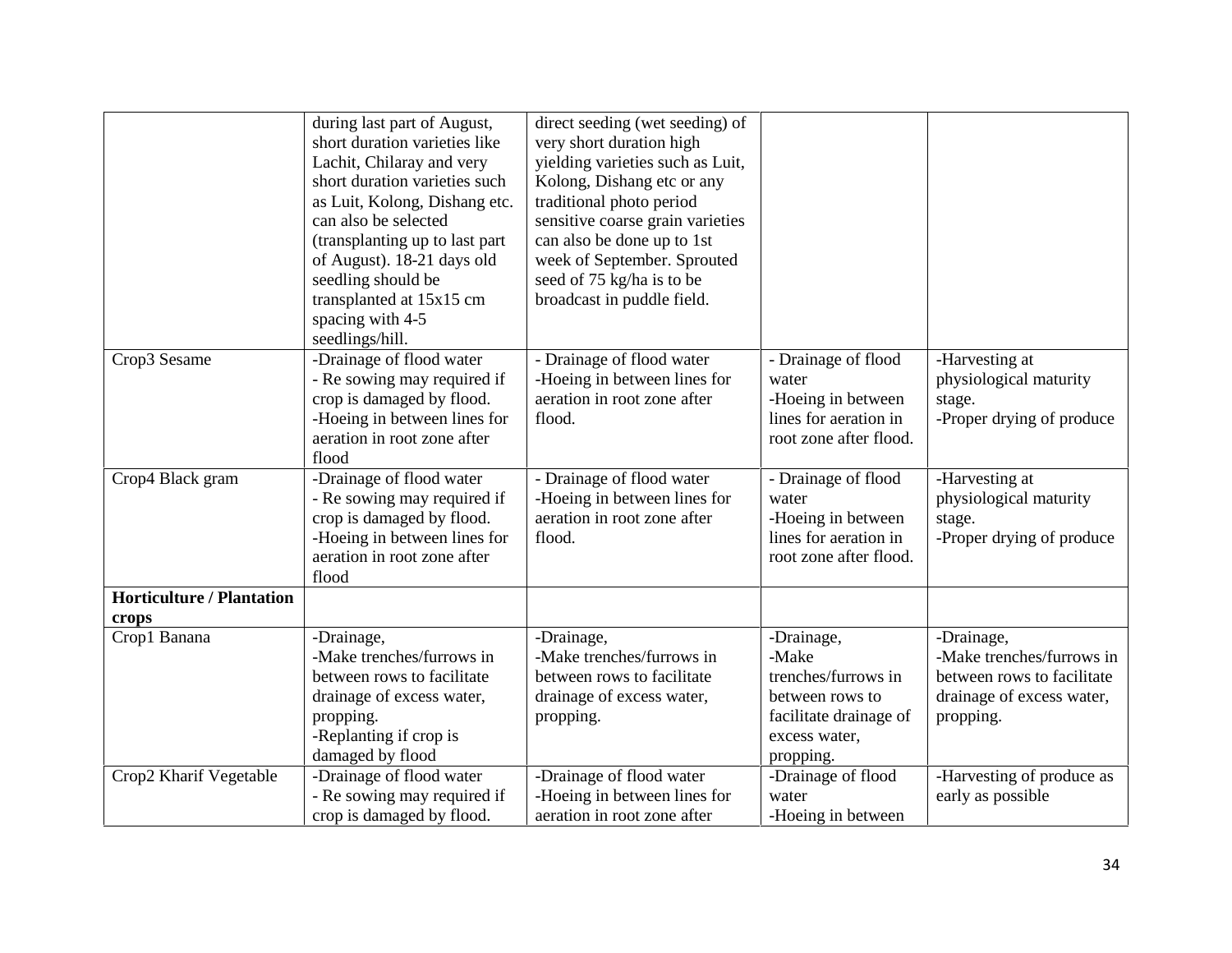|                 | -Hoeing in between lines for<br>aeration in root zone after<br>flood                                          | flood                                                                                           | lines for aeration in<br>root zone after flood                                                        |
|-----------------|---------------------------------------------------------------------------------------------------------------|-------------------------------------------------------------------------------------------------|-------------------------------------------------------------------------------------------------------|
| Crop3 Areca nut | Drainage,<br>Make trenches/furrows in<br>between rows to facilitate<br>drainage of excess water<br>Replanting | Drainage,<br>Make trenches/furrows in<br>between rows to facilitate<br>drainage of excess water | Drainage,<br>Make<br>trenches/furrows in<br>between rows to<br>facilitate drainage of<br>excess water |

### **2.4 Extreme events: Heat wave / Cold wave/Frost/ Hailstorm /Cyclone: NA**

### **2.5. Contingent strategies for Livestock, Poultry & Fisheries**

#### **2.5.1. Livestock**

|                                    | <b>Suggested contingency measures</b>                                                                                 |                                                                                                                         |                                                                    |  |
|------------------------------------|-----------------------------------------------------------------------------------------------------------------------|-------------------------------------------------------------------------------------------------------------------------|--------------------------------------------------------------------|--|
|                                    | Before the event <sup>s</sup>                                                                                         | During the event                                                                                                        | After the event                                                    |  |
| <b>Drought</b>                     |                                                                                                                       |                                                                                                                         |                                                                    |  |
| fodder<br>Feed and<br>availability | Increasing cultivation of perennial fodder<br>$\bullet$<br>and feed reserves in district                              | Feeding fodders from perennial<br>$\bullet$<br>trees.                                                                   | Culling<br>of<br>affected<br>and<br>unproductive animals.          |  |
|                                    | Establishment of fodder<br>with<br>banks<br>٠<br>inclusion of drought tolerant fodders                                | Feeding already prepared silage,<br>$\bullet$<br>hay, UMMB lick                                                         | Fodder<br>rejuvenation<br>and<br>cultivation of fodder crops (Oat, |  |
|                                    | Training and preparation of hay and silage<br>٠<br>Making facility for block feed and UMMB                            | Providing<br>feed<br>blocks.<br>$\bullet$<br>unconventional feeds and various                                           | Maize etc.)                                                        |  |
|                                    | licks                                                                                                                 | byproducts.<br>Providing urea treated straw.<br>$\bullet$                                                               |                                                                    |  |
|                                    | Raising drought tolerant perennial grasses,<br>٠<br>trees, shrubs & bushes in field boundaries                        | Use of harvested tree/top of fodder<br>$\bullet$                                                                        |                                                                    |  |
|                                    | Quality up-gradation of inferior quality<br>٠<br>roughages like paddy straw, wheat straw etc.<br>with urea treatment. | as feed for livestock animals.<br>Feeding of grains damaged during<br>$\bullet$<br>processing, milling by products $\&$ |                                                                    |  |
|                                    | Preventing the practice of burning paddy                                                                              | use of all failed field crops during                                                                                    |                                                                    |  |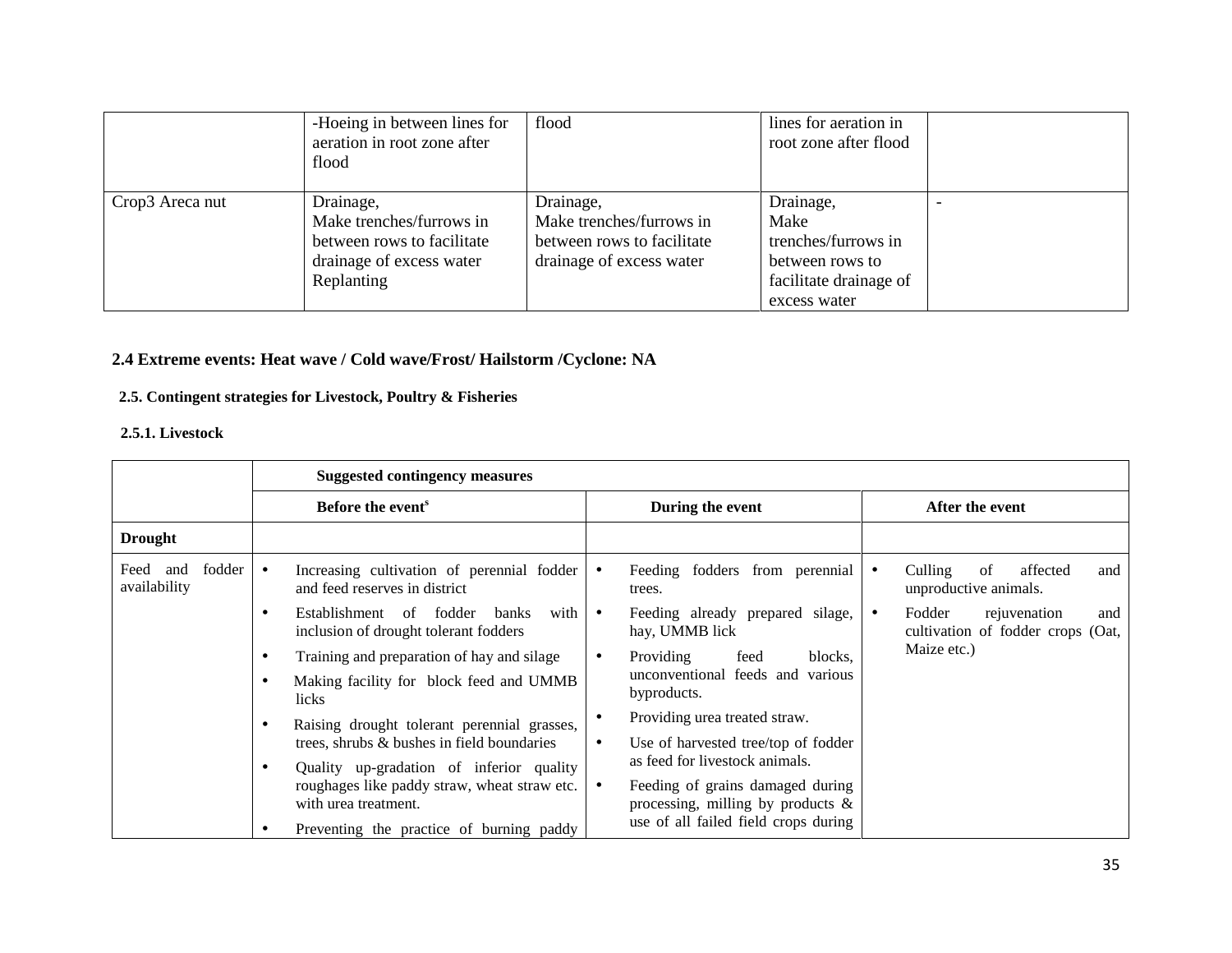|                                  | straw, maize stover and sugarcane tress.<br>Encouraging production of Azolla for animal<br>$\bullet$<br>feed.<br>Mass awareness on feeding the livestock<br>$\bullet$<br>with unconventional feeds and various<br>byproducts.<br>Mass awareness on utilization of crop<br>$\bullet$                                                                                                                                                                                                                                                                                                                                                                                                                                                                                                                                                        | the drought period as animal feed.                                                                                                                                                                                                                                                                                |                                                                                                                                                                                                                                                                                                                                                              |
|----------------------------------|--------------------------------------------------------------------------------------------------------------------------------------------------------------------------------------------------------------------------------------------------------------------------------------------------------------------------------------------------------------------------------------------------------------------------------------------------------------------------------------------------------------------------------------------------------------------------------------------------------------------------------------------------------------------------------------------------------------------------------------------------------------------------------------------------------------------------------------------|-------------------------------------------------------------------------------------------------------------------------------------------------------------------------------------------------------------------------------------------------------------------------------------------------------------------|--------------------------------------------------------------------------------------------------------------------------------------------------------------------------------------------------------------------------------------------------------------------------------------------------------------------------------------------------------------|
|                                  | byproducts like sugarcane tops and bagasse<br>with<br>animal<br>feeding<br>method<br>for<br>demonstration on urea treatment of straw.                                                                                                                                                                                                                                                                                                                                                                                                                                                                                                                                                                                                                                                                                                      |                                                                                                                                                                                                                                                                                                                   |                                                                                                                                                                                                                                                                                                                                                              |
| Drinking water                   | Storing water in tanks for the hard period<br>$\bullet$<br>$\bullet$<br>On farm /Roof top water harvesting/<br>$\bullet$<br>$\bullet$<br>Identification of natural water resources and<br>$\bullet$<br>their use in a planned way.<br>$\bullet$                                                                                                                                                                                                                                                                                                                                                                                                                                                                                                                                                                                            | Offering stored water to<br>the<br>livestock.<br>Preventing wastage of water<br>Animals not to be exposed outside                                                                                                                                                                                                 | Culling<br>$% \left( \left( \mathcal{A},\mathcal{A}\right) \right) =\left( \mathcal{A},\mathcal{A}\right)$ of<br>affected<br>$\bullet$<br>and<br>unproductive animals.                                                                                                                                                                                       |
| Health and disease<br>management | Popularizing the concept of animal insurance<br>$\bullet$<br>$\bullet$<br>and its implementation.<br>Creation of repositories to store a sizeable<br>$\bullet$<br>$\bullet$<br>stock of<br>veterinary<br>medicines<br>for<br>emergencies<br>Prompt recognition of endemic animal<br>$\bullet$<br>$\bullet$<br>diseases and timely vaccination against<br>them.<br>Mass awareness programme on management<br>$\bullet$<br>$\bullet$<br>of livestock during drought.<br>Regular de-worming of animals to minimize<br>$\bullet$<br>the parasitic burden and improve the<br>productivity of farm livestock.<br>Constituting efficient team of workers to act<br>$\bullet$<br>as a Rapid Action Force during emergencies<br>Collaboration with local and district<br>$\bullet$<br>veterinary officials to handle<br>endemic<br>animal diseases. | Immediate treatment of the sick<br>animals.<br>Organizing mass animal health<br>check<br>wherever<br>up<br>camps<br>necessary.<br>Providing<br>anthelmentics<br>and<br>mineral mixtures to productive<br>animals.<br>Segregation of suspicious and<br>disease animals from the herd and<br>their early treatment. | Availing insurance<br>$\bullet$<br>Culling of unproductive livestock<br>$\bullet$<br>to improve economic status of<br>livestock owners.<br>Organizing need based animal<br>$\bullet$<br>health check up camps<br>$\bullet$<br>Minimizing cases of anestrous<br>and repeat breeding in productive<br>animals by organizing<br>mass<br>animal fertility camps. |
| <b>Floods</b>                    |                                                                                                                                                                                                                                                                                                                                                                                                                                                                                                                                                                                                                                                                                                                                                                                                                                            |                                                                                                                                                                                                                                                                                                                   |                                                                                                                                                                                                                                                                                                                                                              |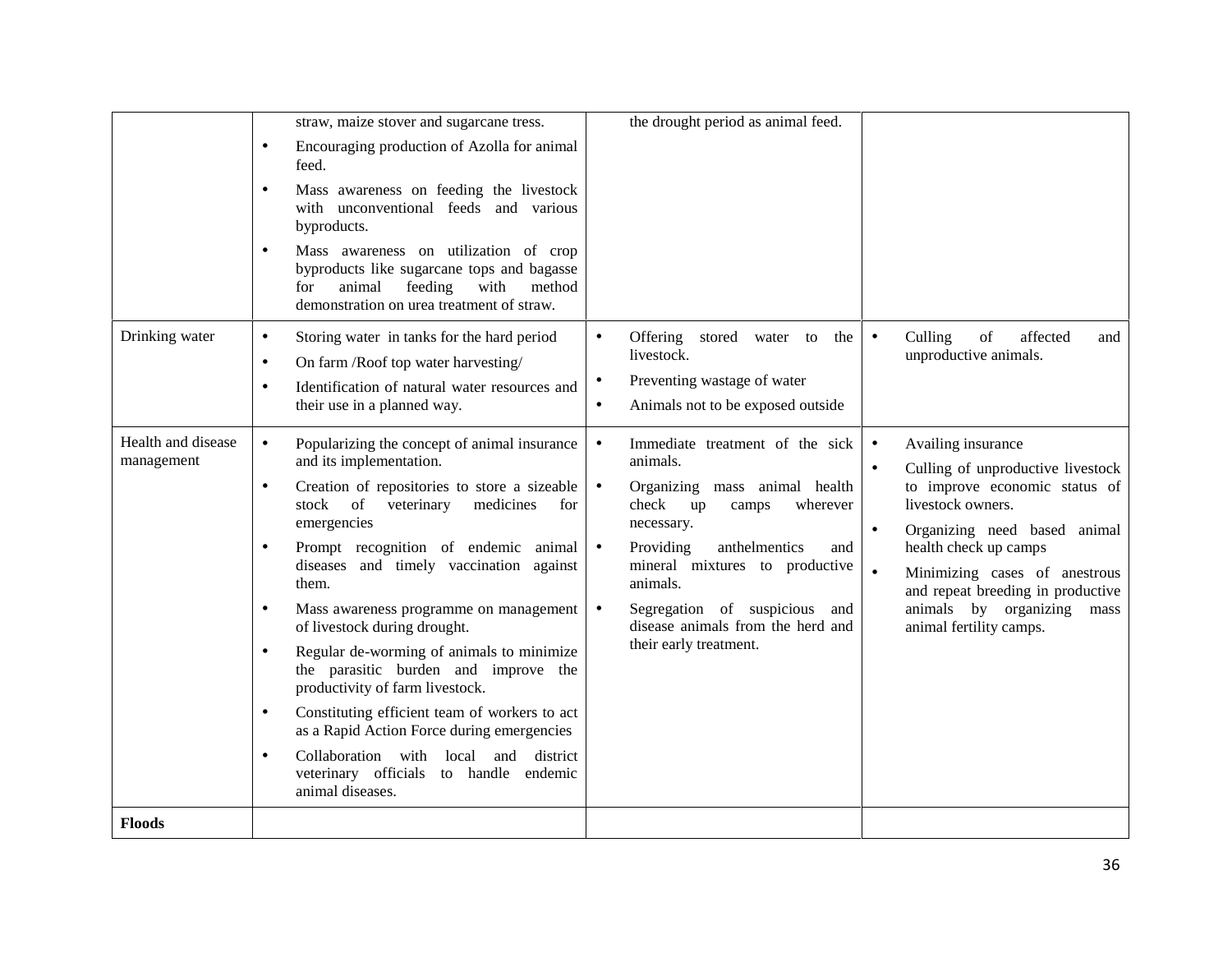| Feed and fodder<br>availability  | Increasing cultivation of perennial fodder<br>and feed reserves in district<br>Establishment of community fodder<br>$\bullet$<br>banks with inclusion of flood tolerant<br>fodder variety.<br>Encouraging preparation of hay making<br>$\bullet$<br>and silage preparation<br>Making facility for<br>block feed and<br>$\bullet$<br><b>UMMB</b> licks<br>Preventing the practice of burning paddy<br>$\bullet$<br>straw, maize stover and sugarcane tress<br>and quality up gradation of inferior<br>quality roughages like paddy straw,<br>wheat straw etc. with urea treatment.<br>Encouraging production of Azolla for<br>$\bullet$<br>animal feed.<br>Mass awareness on feeding the livestock<br>with unconventional feeds and various<br>byproducts.<br>Mass awareness on utilization of crop<br>$\bullet$<br>byproducts like sugarcane tops and<br>bagasse for animal feeding with method<br>demonstration of urea treatment of straw.<br>Erection of raised platform for feed<br>$\bullet$<br>storage and animals | Making fodders available from<br>$\bullet$<br>community fodder banks<br>Feeding already prepared silage,<br>$\bullet$<br>hay, UMMB lick feed blocks,<br>unconventional feeds and various<br>byproducts.<br>Providing urea treated straw.<br>$\bullet$<br>Use of harvested tree/top of fodder<br>$\bullet$<br>as feed for livestock animals.<br>Keep animals in safe place like<br>$\bullet$<br>raised plate form/upland | Availing insurance<br>$\bullet$<br>Culling<br>of<br>affected<br>$\bullet$<br>and<br>unproductive animals.<br>Fodder rejuvenation<br>$\bullet$                                                         |
|----------------------------------|--------------------------------------------------------------------------------------------------------------------------------------------------------------------------------------------------------------------------------------------------------------------------------------------------------------------------------------------------------------------------------------------------------------------------------------------------------------------------------------------------------------------------------------------------------------------------------------------------------------------------------------------------------------------------------------------------------------------------------------------------------------------------------------------------------------------------------------------------------------------------------------------------------------------------------------------------------------------------------------------------------------------------|-------------------------------------------------------------------------------------------------------------------------------------------------------------------------------------------------------------------------------------------------------------------------------------------------------------------------------------------------------------------------------------------------------------------------|-------------------------------------------------------------------------------------------------------------------------------------------------------------------------------------------------------|
| Drinking water                   | Storing water in tanks                                                                                                                                                                                                                                                                                                                                                                                                                                                                                                                                                                                                                                                                                                                                                                                                                                                                                                                                                                                                   | • Offering stored water to<br>the<br>livestock.                                                                                                                                                                                                                                                                                                                                                                         | Treating of drinking water.<br>$\bullet$                                                                                                                                                              |
| Health and disease<br>management | Popularizing the concept of animal<br>$\bullet$<br>insurance and its implementation<br>Prompt recognition of endemic animal<br>$\bullet$<br>diseases and timely vaccination against<br>them.<br>Creation of repositories to store a<br>sizeable stock of veterinary medicines for                                                                                                                                                                                                                                                                                                                                                                                                                                                                                                                                                                                                                                                                                                                                        | Immediate treatment of the sick<br>animals.<br>Conducting animal health camps<br>during the period.                                                                                                                                                                                                                                                                                                                     | Availing insurance<br>Organizing need based<br>animal<br>health check up<br>camps and<br>vaccination<br>Culling of unproductive livestock to<br>improve economic<br>status<br>of<br>livestock owners. |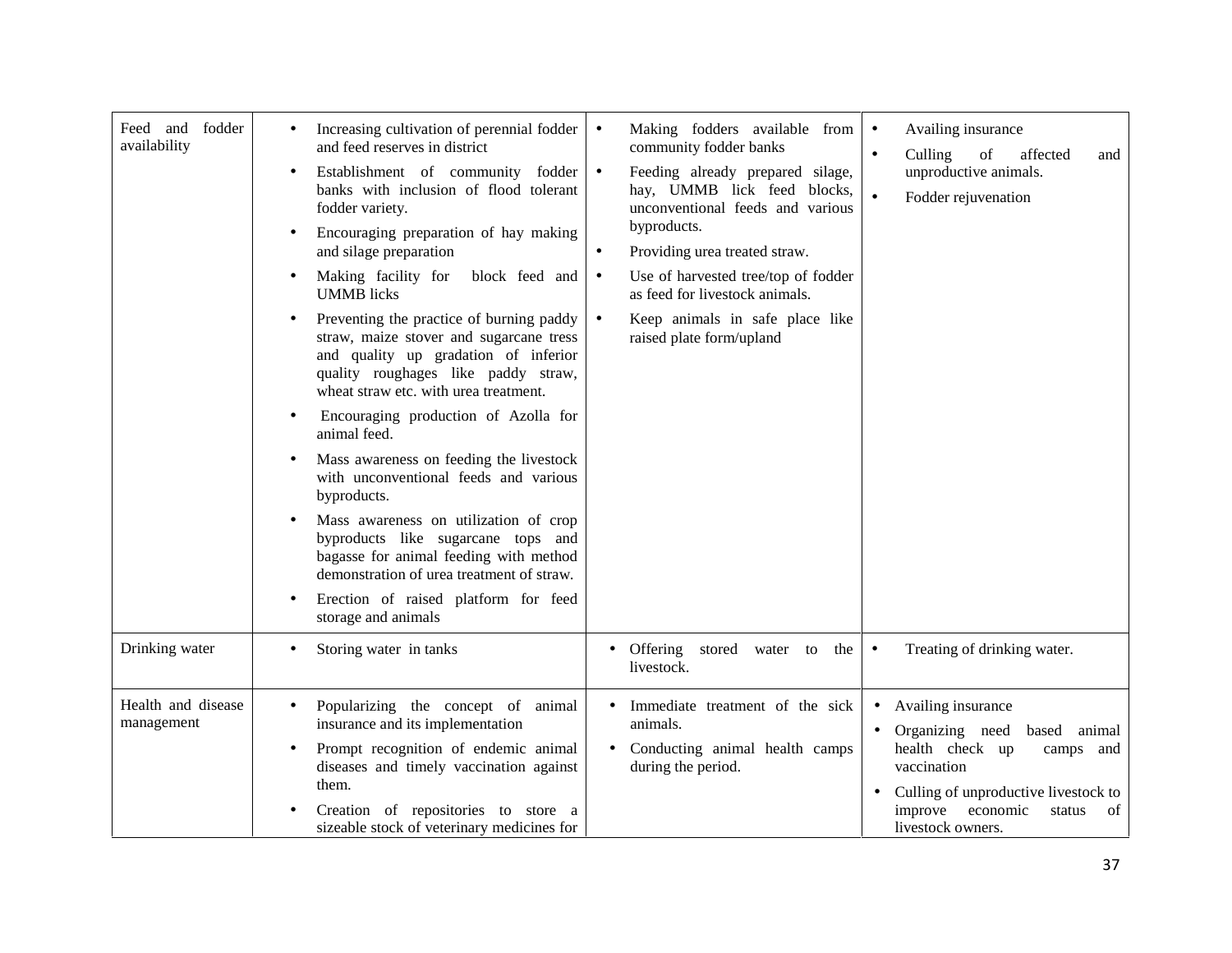|                                    | emergencies<br>Mass<br>awareness<br>programme<br>on<br>$\bullet$<br>management of livestock during floods.<br>Regular de-worming of animals to<br>$\bullet$<br>minimize the parasitic burden and<br>improve the productivity of farm<br>livestock.<br>Constituting trained team of workers to<br>$\bullet$<br>act as a Rapid Action Force during<br>emergencies<br>Involvement of the local veterinary<br>$\bullet$<br>officials to handle endemic animal<br>diseases. |           | Minimizing cases of anestrous and<br>$\bullet$<br>repeat breeding in productive<br>animals by organizing mass animal<br>fertility camps. |
|------------------------------------|------------------------------------------------------------------------------------------------------------------------------------------------------------------------------------------------------------------------------------------------------------------------------------------------------------------------------------------------------------------------------------------------------------------------------------------------------------------------|-----------|------------------------------------------------------------------------------------------------------------------------------------------|
| Cyclone                            | NA                                                                                                                                                                                                                                                                                                                                                                                                                                                                     | NA        | <b>NA</b>                                                                                                                                |
| Feed and fodder<br>availability    | NA                                                                                                                                                                                                                                                                                                                                                                                                                                                                     | NA        | <b>NA</b>                                                                                                                                |
| Drinking water                     | NA                                                                                                                                                                                                                                                                                                                                                                                                                                                                     | <b>NA</b> | <b>NA</b>                                                                                                                                |
| Health and disease<br>management   | <b>NA</b>                                                                                                                                                                                                                                                                                                                                                                                                                                                              | <b>NA</b> | <b>NA</b>                                                                                                                                |
| Heat wave and<br>cold wave         | <b>NA</b>                                                                                                                                                                                                                                                                                                                                                                                                                                                              | <b>NA</b> | <b>NA</b>                                                                                                                                |
| Shelter/environmen<br>t management | <b>NA</b>                                                                                                                                                                                                                                                                                                                                                                                                                                                              | <b>NA</b> | <b>NA</b>                                                                                                                                |
| Health and disease<br>management   | NA                                                                                                                                                                                                                                                                                                                                                                                                                                                                     | NA        | <b>NA</b>                                                                                                                                |
|                                    | NA                                                                                                                                                                                                                                                                                                                                                                                                                                                                     | <b>NA</b> | NA                                                                                                                                       |

s based on forewarning wherever available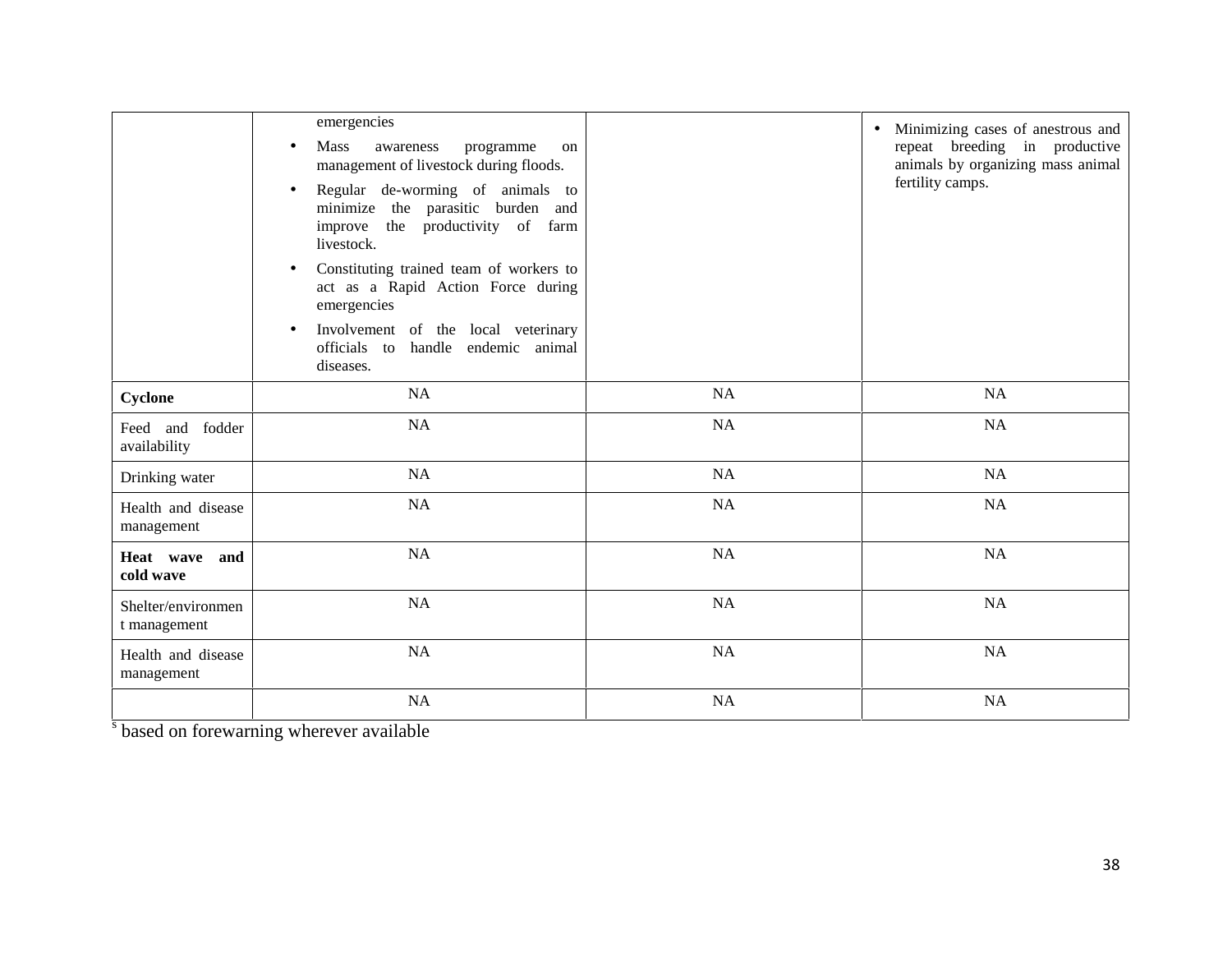#### **2.5.2 Poultry**

|                                        | <b>Suggested contingency measures</b>                                                                                                                                                                                                                                                                                                                                                                                                                                                                    |                                                                                                                                                                                                                                                                                                                                                                                                                                                                                                                                                                                                |                                                                                                                                                                                                                                                                                                                                                                                                                                                         | Convergence/linka<br>ges with ongoing<br>programs, if any |  |
|----------------------------------------|----------------------------------------------------------------------------------------------------------------------------------------------------------------------------------------------------------------------------------------------------------------------------------------------------------------------------------------------------------------------------------------------------------------------------------------------------------------------------------------------------------|------------------------------------------------------------------------------------------------------------------------------------------------------------------------------------------------------------------------------------------------------------------------------------------------------------------------------------------------------------------------------------------------------------------------------------------------------------------------------------------------------------------------------------------------------------------------------------------------|---------------------------------------------------------------------------------------------------------------------------------------------------------------------------------------------------------------------------------------------------------------------------------------------------------------------------------------------------------------------------------------------------------------------------------------------------------|-----------------------------------------------------------|--|
|                                        | Before the event <sup>a</sup>                                                                                                                                                                                                                                                                                                                                                                                                                                                                            | During the event                                                                                                                                                                                                                                                                                                                                                                                                                                                                                                                                                                               | After the event                                                                                                                                                                                                                                                                                                                                                                                                                                         |                                                           |  |
| <b>Drought</b>                         |                                                                                                                                                                                                                                                                                                                                                                                                                                                                                                          |                                                                                                                                                                                                                                                                                                                                                                                                                                                                                                                                                                                                |                                                                                                                                                                                                                                                                                                                                                                                                                                                         |                                                           |  |
| of<br>feed<br>Shortage<br>ingredients  | Culling of unproductive<br>$\bullet$<br>poultry for efficient utilization<br>of poultry feed.<br>Storage of household grains like<br>$\bullet$<br>broken rice, maize, pulses,<br>oilseeds etc.                                                                                                                                                                                                                                                                                                           | Offering stored feed and use of non<br>$\bullet$<br>conventional source of feed like<br>broken grains, brewery wastes, etc.<br>Supplementation of shell grit/<br>$\bullet$<br>calcium to the laying birds<br>Immediate marketing of the meat<br>$\bullet$<br>type birds<br>Arrangement of good quality<br>$\bullet$<br>poultry feed                                                                                                                                                                                                                                                            | Culling unproductive<br>$\bullet$<br>birds.<br>Providing of good<br>$\bullet$<br>quality poultry feed to<br>obtain optimum<br>growth                                                                                                                                                                                                                                                                                                                    | <b>RKVY</b>                                               |  |
| Drinking water                         | Preserving water in tank<br>$\bullet$                                                                                                                                                                                                                                                                                                                                                                                                                                                                    | Judicious use of stored water<br>$\bullet$                                                                                                                                                                                                                                                                                                                                                                                                                                                                                                                                                     | Developing drinking<br>$\bullet$<br>water storage facilities.                                                                                                                                                                                                                                                                                                                                                                                           |                                                           |  |
| Health<br>disease<br>and<br>management | Culling of weak and diseased<br>$\bullet$<br>birds.<br>Timely de-worming.<br>$\bullet$<br>Vaccination against endemic<br>$\bullet$<br>diseases especially Ranikhet<br>disease.<br>Arrangement of brooding<br>$\bullet$<br>facilities for young chicks<br>Construction of good quality<br>$\bullet$<br>poultry houses or farms to<br>minimize disease incidences<br>and to avoid predation by<br>carnivores.<br>Proper waste disposal system<br>$\bullet$<br>in poultry farms possessing<br>large flocks. | Immediate segregation of disease<br>$\bullet$<br>affected and suspicious birds from<br>the flock.<br>Immediate treatment of the sick<br>$\bullet$<br>animals.<br>Conducting animal health camps<br>$\bullet$<br>during the period.<br>Maintenance of proper hygiene and<br>$\bullet$<br>sanitation in the commercial<br>poultry farms.<br>Regular cleaning of poultry houses<br>$\bullet$<br>to minimize disease incidence.<br>$\bullet$<br>Restricting trade of poultry, poultry<br>meat and eggs during outbreak of a<br>disease having potential to take an<br>epidemic form.e.g. Bird flu. | Culling of<br>$\bullet$<br>unproductive birds<br>Availing insurance<br>$\bullet$<br>wherever required<br>Maintenance of proper<br>$\bullet$<br>hygiene and sanitation<br>in the poultry sheds.<br>Disposal of dead birds<br>$\bullet$<br>by burning or by deep<br>burial with lime in pits<br>of optimum sizes.<br>Timely vaccination of<br>$\bullet$<br>all the birds.<br>Timely marketing of<br>$\bullet$<br>meat type poultry and<br>poultry eggs to |                                                           |  |
|                                        | Provision for balanced feeding<br>$\bullet$<br>of productive birds                                                                                                                                                                                                                                                                                                                                                                                                                                       | Restriction against needless<br>$\bullet$<br>movement of individuals in the                                                                                                                                                                                                                                                                                                                                                                                                                                                                                                                    | minimize losses due to<br>mortality.                                                                                                                                                                                                                                                                                                                                                                                                                    |                                                           |  |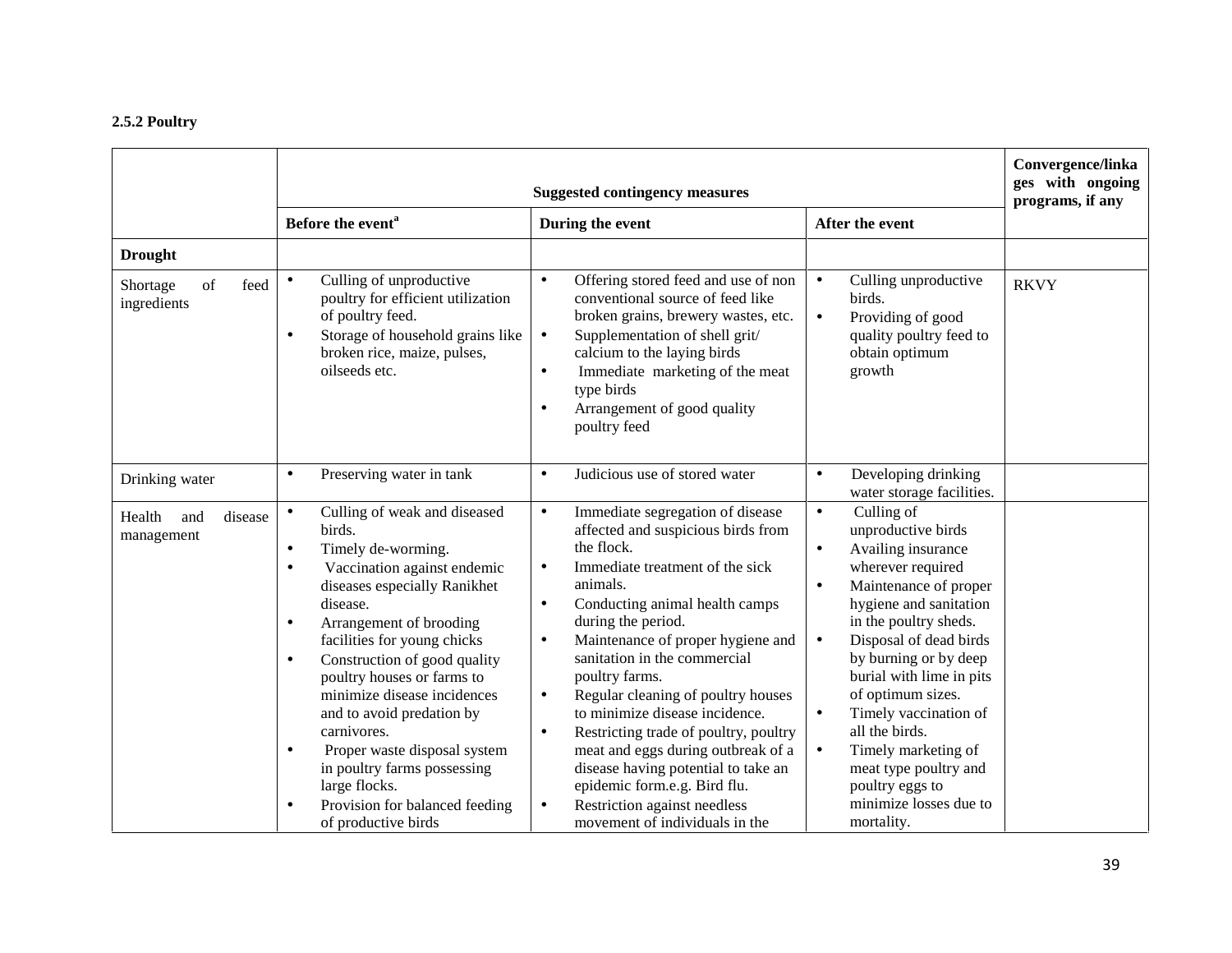|                                       | Veterinary preparedness<br>$\bullet$<br>Mass awareness programme on<br>$\bullet$<br>management of poultry during<br>drought.<br>Popularizing poultry insurance<br>٠<br>and its implementation.                                                                                                                     | farm premises                                                                             | Mass awareness<br>$\bullet$<br>programme on<br>management of poultry<br>during drought.                                                                                   |  |
|---------------------------------------|--------------------------------------------------------------------------------------------------------------------------------------------------------------------------------------------------------------------------------------------------------------------------------------------------------------------|-------------------------------------------------------------------------------------------|---------------------------------------------------------------------------------------------------------------------------------------------------------------------------|--|
| <b>Floods</b>                         |                                                                                                                                                                                                                                                                                                                    |                                                                                           |                                                                                                                                                                           |  |
| feed<br>of<br>Shortage<br>ingredients | Procurement and storage of<br>sufficient good quality feed<br>ingredients in flood prone areas                                                                                                                                                                                                                     | Supply feed ingredient to the<br>$\bullet$<br>affected poultries                          | Culling<br>unproductive<br>birds.<br>Use of good quality<br>poultry feed to obtain<br>optimum growth                                                                      |  |
| Drinking water                        | Preserving water in tank<br>٠                                                                                                                                                                                                                                                                                      | Arrangement of safe drinking/<br>$\bullet$<br>medicated water from outside                | drinking<br>Treating<br>water                                                                                                                                             |  |
| Shelter management                    | Popularizing poultry sheds on<br>$\bullet$<br>raised bamboo/ pucca structures<br>to protect birds/sheds from<br>flood water, occurrence of<br>diseases and storage of feed<br>Identification of sites/areas not<br>٠<br>prone to inundation during<br>floods for erecting poultry<br>sheds and feeds storage units | Shifting of birds and feed to raised<br>$\bullet$<br>sheds and storage units respectively | Sterilization of vacant<br>Insure poultry<br>$\bullet$<br>units and avail<br>poultry sheds before<br>bringing back the batch<br>gov. programs<br>of birds<br>for the same |  |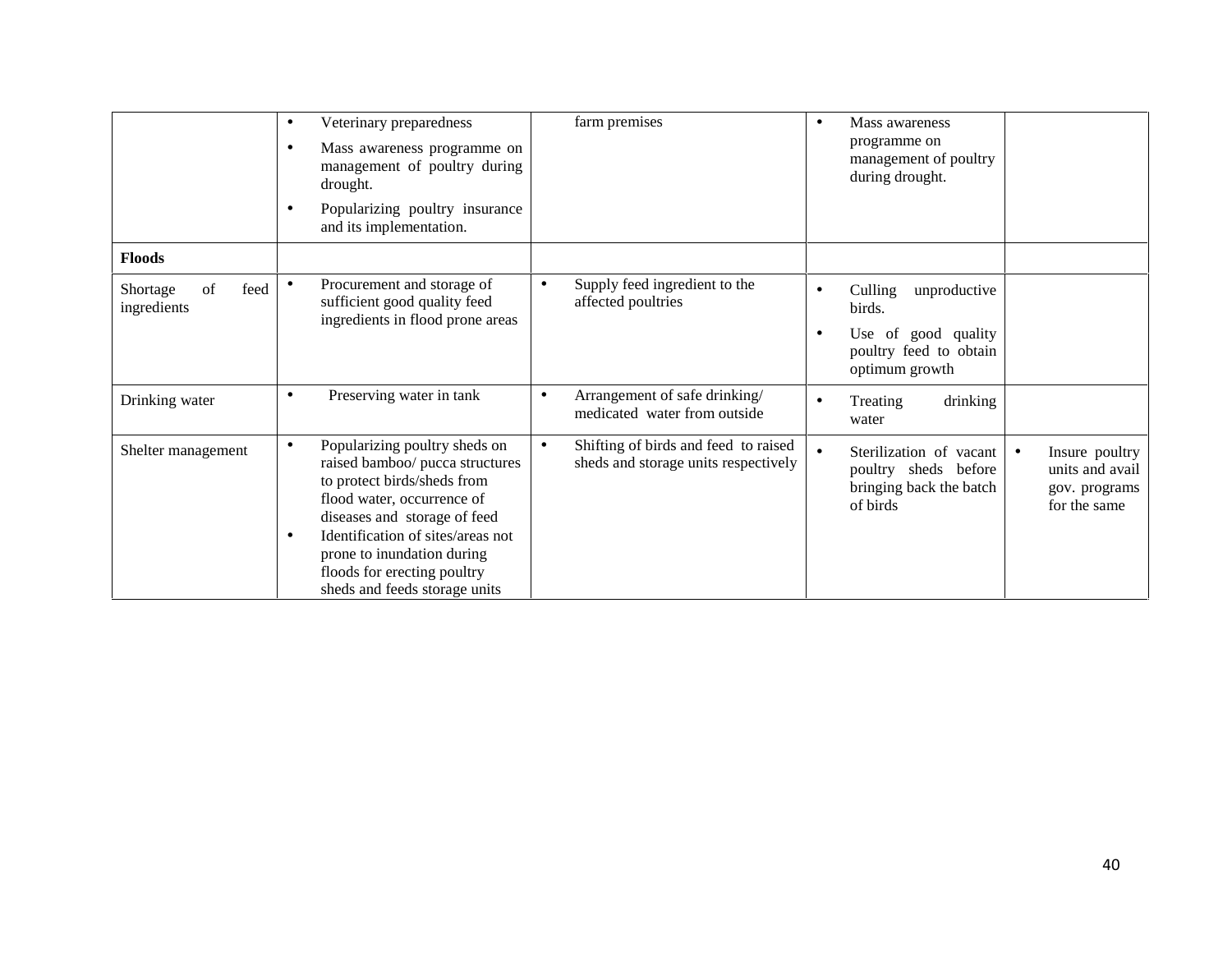| disease<br>Health<br>and<br>management | Vaccination against endemic<br>diseases especially Ranikhet<br>disease.<br>Stocking of emergency<br>medicine for prevalent diseases<br>Mass awareness programme on<br>management of poultry and<br>zoonotic diseases. | Conducting animal health camps<br>$\bullet$<br>during the period<br>Immediate segregation of disease<br>$\bullet$<br>affected and suspicious birds from<br>the flock and treatment of the sick<br>birds<br>Maintenance of proper hygiene<br>$\bullet$<br>and sanitation in the commercial<br>poultry farms<br>Restricting trade of poultry meat<br>and eggs during outbreak of a<br>disease having potential to take an<br>epidemic form.e.g. Bird flu. | Maintenance of proper<br>$\bullet$<br>hygiene and sanitation in<br>the poultry sheds.<br>• Disposal of dead<br>birds by burning or<br>deep burial with<br>bv<br>lime in pits at proper<br>depth<br>Timely marketing of<br>meat type poultry<br>and poultry eggs to<br>minimize losses due<br>to mortality |  |
|----------------------------------------|-----------------------------------------------------------------------------------------------------------------------------------------------------------------------------------------------------------------------|---------------------------------------------------------------------------------------------------------------------------------------------------------------------------------------------------------------------------------------------------------------------------------------------------------------------------------------------------------------------------------------------------------------------------------------------------------|-----------------------------------------------------------------------------------------------------------------------------------------------------------------------------------------------------------------------------------------------------------------------------------------------------------|--|
| Cyclone                                |                                                                                                                                                                                                                       |                                                                                                                                                                                                                                                                                                                                                                                                                                                         |                                                                                                                                                                                                                                                                                                           |  |
| of<br>Shortage<br>feed<br>ingredients  |                                                                                                                                                                                                                       |                                                                                                                                                                                                                                                                                                                                                                                                                                                         |                                                                                                                                                                                                                                                                                                           |  |
| Drinking water                         |                                                                                                                                                                                                                       |                                                                                                                                                                                                                                                                                                                                                                                                                                                         |                                                                                                                                                                                                                                                                                                           |  |
| Health<br>disease<br>and<br>management |                                                                                                                                                                                                                       |                                                                                                                                                                                                                                                                                                                                                                                                                                                         |                                                                                                                                                                                                                                                                                                           |  |
| Heat wave and cold<br>wave             |                                                                                                                                                                                                                       |                                                                                                                                                                                                                                                                                                                                                                                                                                                         |                                                                                                                                                                                                                                                                                                           |  |
| Shelter/environment<br>management      |                                                                                                                                                                                                                       |                                                                                                                                                                                                                                                                                                                                                                                                                                                         |                                                                                                                                                                                                                                                                                                           |  |
| disease<br>Health<br>and<br>management |                                                                                                                                                                                                                       |                                                                                                                                                                                                                                                                                                                                                                                                                                                         |                                                                                                                                                                                                                                                                                                           |  |

<sup>a</sup> based on forewarning wherever available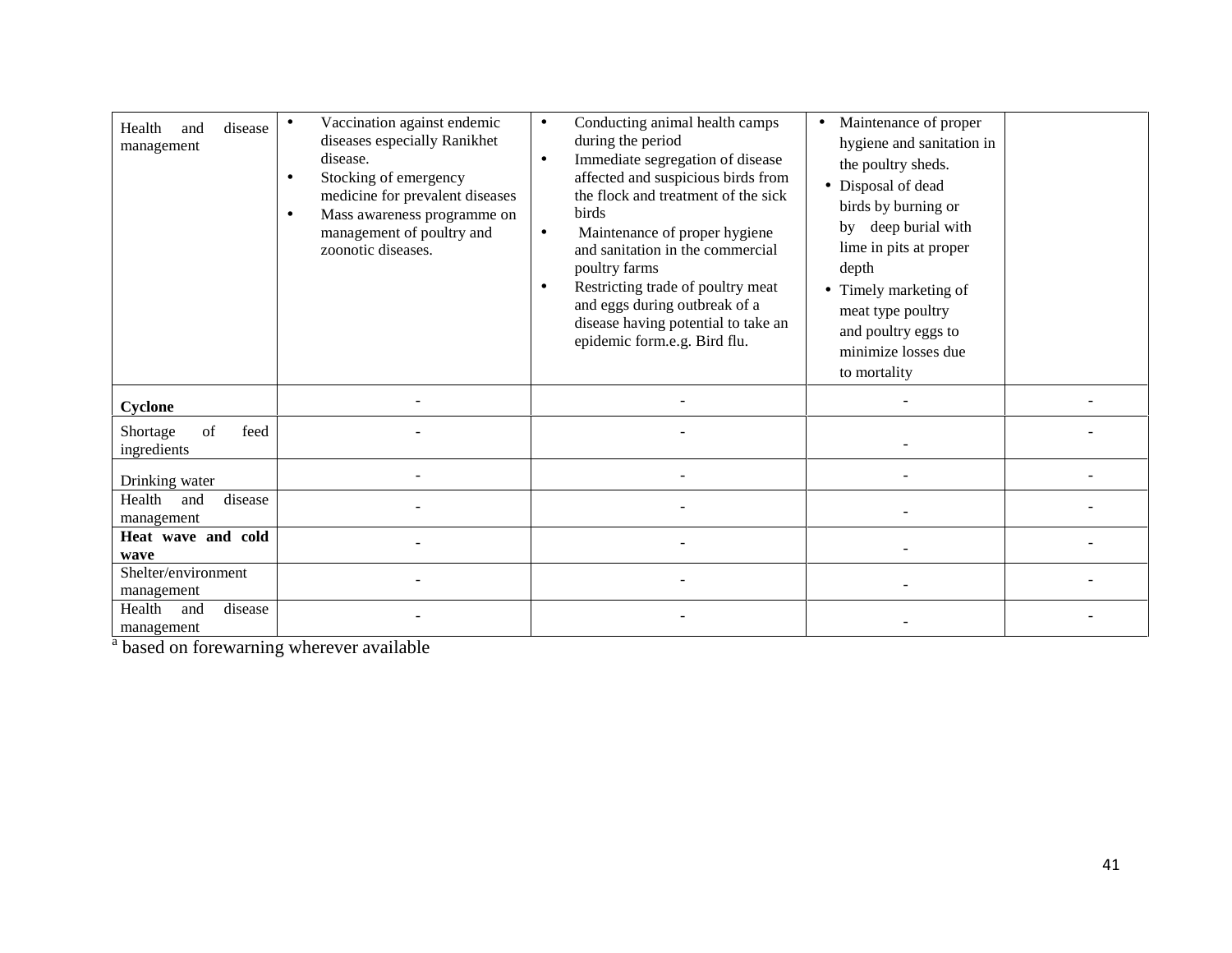#### **2.5.3 Fisheries/ Aquaculture**

|                                                             | <b>Suggested contingency measures</b>                                                                                                                                                                                                                                                                                     |                                                                                                                                                                                                                                                                                                                                                                                                                                                                                                                                                                                                |                                                                                                                                                                                                      |
|-------------------------------------------------------------|---------------------------------------------------------------------------------------------------------------------------------------------------------------------------------------------------------------------------------------------------------------------------------------------------------------------------|------------------------------------------------------------------------------------------------------------------------------------------------------------------------------------------------------------------------------------------------------------------------------------------------------------------------------------------------------------------------------------------------------------------------------------------------------------------------------------------------------------------------------------------------------------------------------------------------|------------------------------------------------------------------------------------------------------------------------------------------------------------------------------------------------------|
|                                                             | Before the event <sup>a</sup>                                                                                                                                                                                                                                                                                             | During the event                                                                                                                                                                                                                                                                                                                                                                                                                                                                                                                                                                               | After the event                                                                                                                                                                                      |
| 1) Drought                                                  |                                                                                                                                                                                                                                                                                                                           |                                                                                                                                                                                                                                                                                                                                                                                                                                                                                                                                                                                                |                                                                                                                                                                                                      |
| A. Capture                                                  |                                                                                                                                                                                                                                                                                                                           |                                                                                                                                                                                                                                                                                                                                                                                                                                                                                                                                                                                                |                                                                                                                                                                                                      |
| Marine                                                      |                                                                                                                                                                                                                                                                                                                           |                                                                                                                                                                                                                                                                                                                                                                                                                                                                                                                                                                                                |                                                                                                                                                                                                      |
| <b>Inland</b>                                               |                                                                                                                                                                                                                                                                                                                           |                                                                                                                                                                                                                                                                                                                                                                                                                                                                                                                                                                                                |                                                                                                                                                                                                      |
| (i) Shallow water depth due to<br>insufficient rains/inflow | • Stop over-exploitation<br>· Judicious or planned release of<br>water from reservoir/tanks which<br>are used for fisheries in drought<br>prone areas<br>• Water harvesting structure using<br>polythene lining to supply water<br>during the event<br>• Harvesting and marketing of all<br>large fish except brood stock | the<br>• Prioritize<br>ponds<br>for<br>rescuing from drought<br>• Supplement water in the pond<br>with ground water to maintain<br>optimum depth in identified<br>ponds<br>Drying of fish or production of<br>value added fish products from<br>the over harvested stock<br>Shift fish stock to deeper<br>water, especially in case of<br>pens<br>• Restrict release of water from<br>reservoir/tanks which are used<br>for fisheries<br>• Fingerlings and brood fishes, if<br>catched, to be released back to<br>safe waters<br>• Stock water bodies<br>with<br>desirable species for culture | • Restocking, wherever possible.<br>• Digging of pond to increase the<br>depth.<br>• Fertilization,<br>manuring<br>and<br>rewatering of pond<br>• Use feed supplement to increase<br>the growth rate |
| (ii) Changes in water quality                               | • Thinning out of stock against<br>reduced dissolved oxygen and<br>space                                                                                                                                                                                                                                                  | • Provide aeration                                                                                                                                                                                                                                                                                                                                                                                                                                                                                                                                                                             | Remove aquatic vegetation<br>$\bullet$                                                                                                                                                               |
|                                                             | • Removal of aquatic weeds                                                                                                                                                                                                                                                                                                |                                                                                                                                                                                                                                                                                                                                                                                                                                                                                                                                                                                                |                                                                                                                                                                                                      |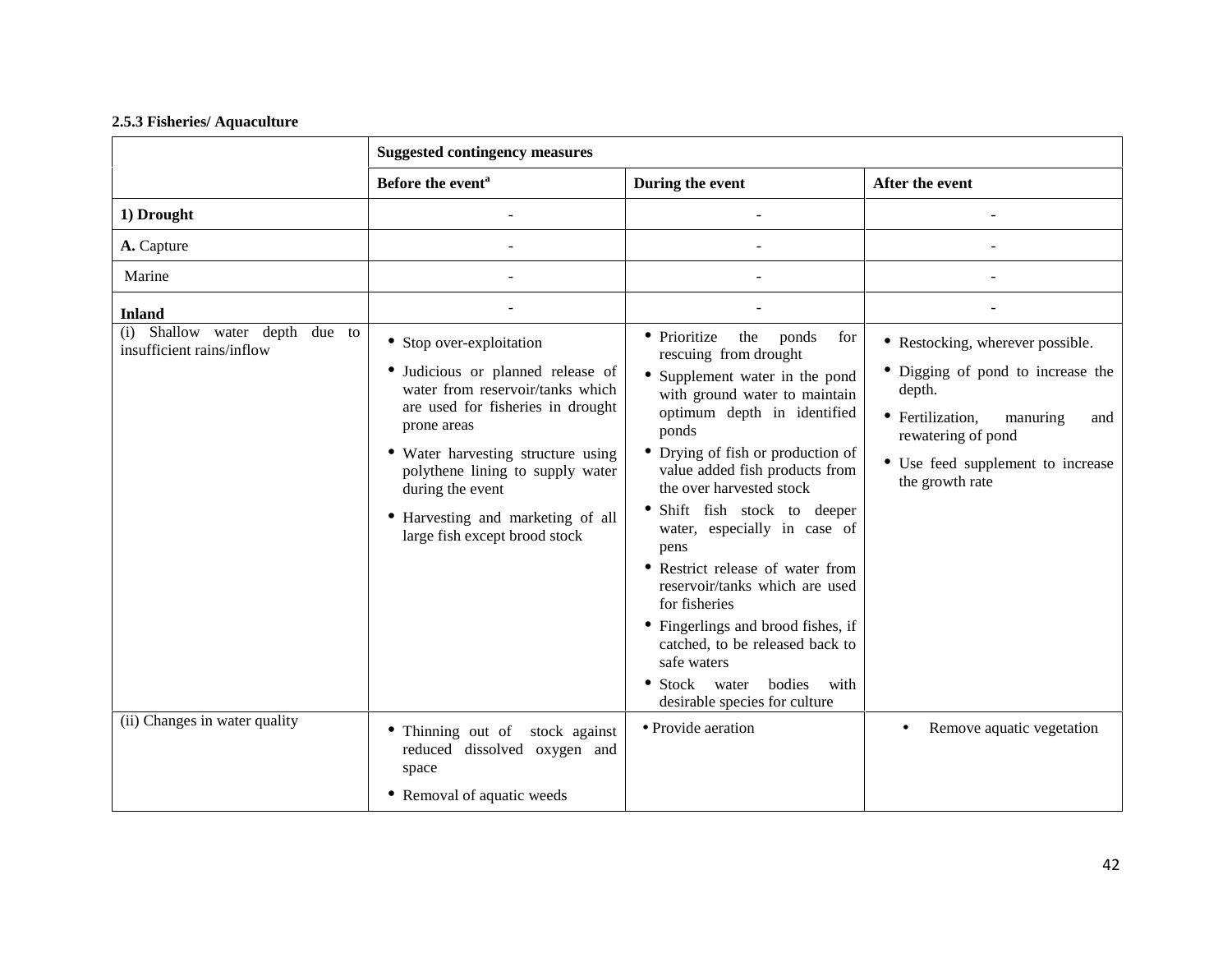| (iii) Any other                                                                         | long-term<br>$\bullet$ As<br>a<br>measure,<br>deepening and regular de-silting<br>of ponds and tanks in drought<br>prone areas should be taken up                                                                                                                                                                                                                                                                                                                                                                                                                                                                                                                                                                                                                                                                                                      |                                                                                                                                                                                                                                                                                                                                                                                                                                                                                                                                                                                                                                                                                                      |                                                                                                                                                                                                                                                                                                                                                                                                                                                                                                                                                            |
|-----------------------------------------------------------------------------------------|--------------------------------------------------------------------------------------------------------------------------------------------------------------------------------------------------------------------------------------------------------------------------------------------------------------------------------------------------------------------------------------------------------------------------------------------------------------------------------------------------------------------------------------------------------------------------------------------------------------------------------------------------------------------------------------------------------------------------------------------------------------------------------------------------------------------------------------------------------|------------------------------------------------------------------------------------------------------------------------------------------------------------------------------------------------------------------------------------------------------------------------------------------------------------------------------------------------------------------------------------------------------------------------------------------------------------------------------------------------------------------------------------------------------------------------------------------------------------------------------------------------------------------------------------------------------|------------------------------------------------------------------------------------------------------------------------------------------------------------------------------------------------------------------------------------------------------------------------------------------------------------------------------------------------------------------------------------------------------------------------------------------------------------------------------------------------------------------------------------------------------------|
| <b>B.</b> Aquaculture<br>(i) Shallow water in ponds due to<br>insufficient rains/inflow | Capturing some amount of fishes<br>and keeping few to minimize<br>quantity of fishes in the pond<br>Digging of ponds to increase<br>٠<br>depth<br>Follow measures like addition of<br>cow dung etc. to stop/minimize<br>downward percolation of water<br>Enquiring<br>alternative<br>water<br>$\bullet$<br>sources to add to the pond<br>For pond construction select soils<br>$\bullet$<br>with sufficient clay for retention<br>of water.<br>Apply sufficient organic manure<br>during preparation to minimize<br>water loss through seepage.<br>Educating for Insurance<br>and<br>$\bullet$<br>apply<br>Excavation of bore wells<br>$\bullet$<br>Reduce biomass and stocking<br>$\bullet$<br>density<br>through<br>partial<br>harvesting.<br>Sell out the fishes attaining<br>marketable size to minimize loss.<br>Stock fishes that can thrive low | Digging of ponds/ middle of<br>$\bullet$<br>ponds to increase depth for<br>saving life of the fishes<br>Minimizing quantity of fishes<br>$\bullet$<br>Pump in water from other<br>water source (nearby spring,<br>stream, rivers etc) or ground<br>water, if any.<br>Reduce food for minimum<br>$\bullet$<br>metabolism.<br>fertilizer<br>Restrict<br>for<br>$\bullet$<br>preventing algal bloom and<br>minimum stress.<br>Dig deep trench in convenient<br>$\bullet$<br>part of the pond to save brood<br>fishes.<br>Careful observation on daily<br>$\bullet$<br>basis.<br>Scare away birds and other<br>animals (attracted by shallow<br>water to catch $fish$ ) – may be<br>vector for diseases. | Cleaning and digging of ponds to<br>$\bullet$<br>increase depth<br>Use of clay material in pond beds<br>$\bullet$<br>to minimize water loss through<br>percolation<br>Extended seed production<br>Restock the pond.<br>$\bullet$<br>Promoting<br>specific<br>area<br>Integrated fish farming<br>Short duration culture of species<br>that are fast growing in initial<br>stage and can be marketed at<br>small size (minor and medium<br>carps).<br>Air breathing fish culture<br>$\bullet$<br>Claim compensation with support<br>of record and documents. |
|                                                                                         | water depth, like air breathing<br>fishes.<br>Maintenance of proper record for                                                                                                                                                                                                                                                                                                                                                                                                                                                                                                                                                                                                                                                                                                                                                                         |                                                                                                                                                                                                                                                                                                                                                                                                                                                                                                                                                                                                                                                                                                      |                                                                                                                                                                                                                                                                                                                                                                                                                                                                                                                                                            |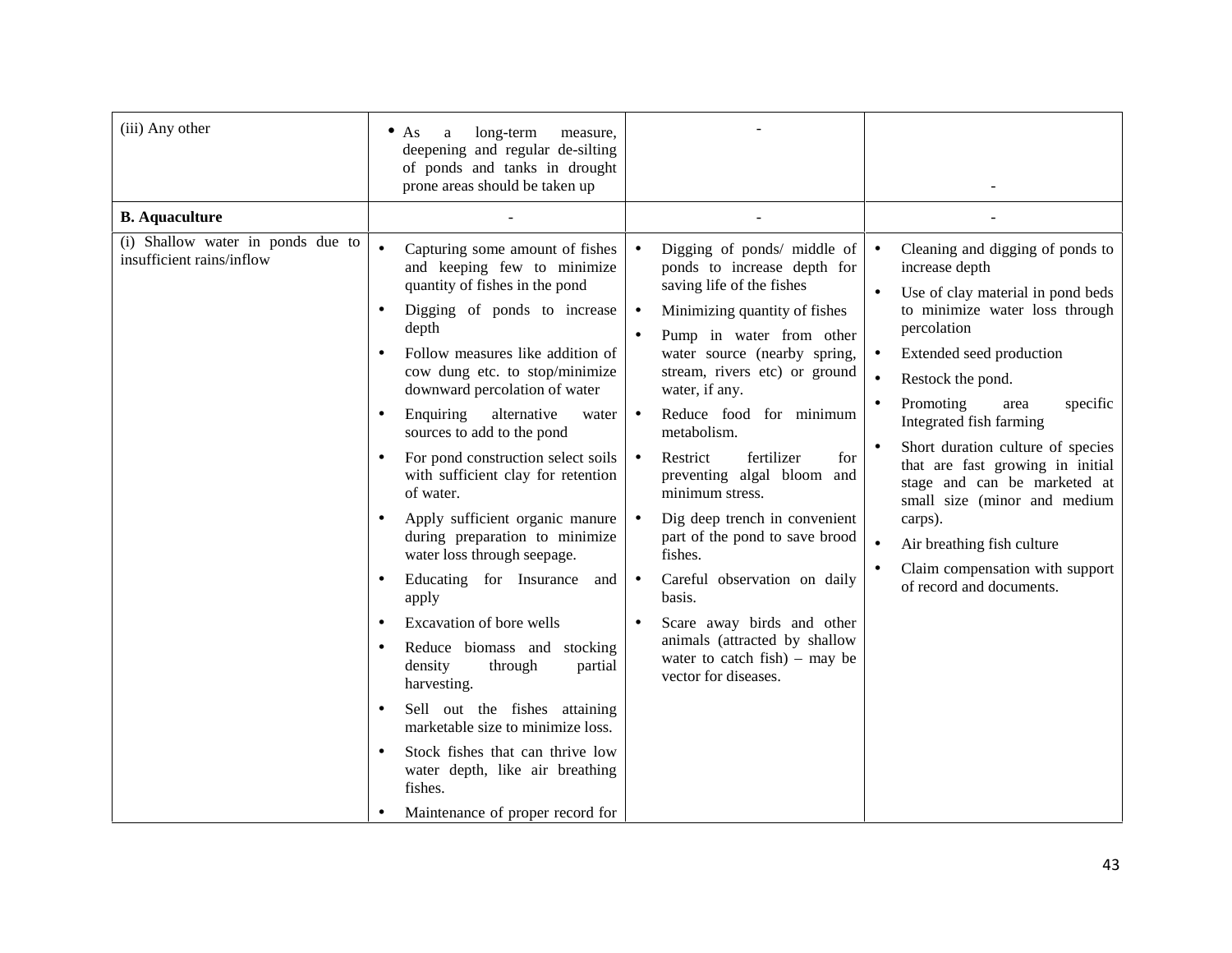|                                                                         | claiming<br>compensation,<br>especially in schemes assisted by<br>Govt. or financial institutes.<br>Planning for rain water harvest.<br>$\bullet$      |                                                                              |                                                                                                 |
|-------------------------------------------------------------------------|--------------------------------------------------------------------------------------------------------------------------------------------------------|------------------------------------------------------------------------------|-------------------------------------------------------------------------------------------------|
| (ii) Impact of salt load build up in<br>ponds / change in water quality | Identify risks associated with the<br>$\bullet$<br>suspected outbreak of pathogens<br>and be ready with suitable<br>remedial measures                  |                                                                              | Partial<br>exchange<br>water<br>$\bullet$<br>to<br>optimize salinity                            |
| (iii) Any other                                                         | Repairing/<br>arrangement<br>of<br>$\bullet$<br>alternate safe place to keep<br>pumps, aerators, etc<br>Store the feeds in a proper place<br>$\bullet$ |                                                                              |                                                                                                 |
| 2) Floods                                                               | $\overline{a}$                                                                                                                                         | ÷.                                                                           |                                                                                                 |
|                                                                         |                                                                                                                                                        |                                                                              |                                                                                                 |
| A. Capture                                                              |                                                                                                                                                        |                                                                              |                                                                                                 |
| Marine                                                                  | ÷,                                                                                                                                                     | ÷,                                                                           | $\overline{a}$                                                                                  |
| Inland                                                                  |                                                                                                                                                        | ÷,                                                                           | $\overline{a}$                                                                                  |
| (i) No. of boats / nets/damaged                                         | Arrangement of boats, nests, etc<br>$\bullet$<br>in surplus                                                                                            |                                                                              |                                                                                                 |
| (ii) No.of houses damaged                                               |                                                                                                                                                        |                                                                              |                                                                                                 |
| (iii) Loss of stock                                                     | Thin out population<br>$\bullet$                                                                                                                       | Use FAD, feed attractant<br>$\bullet$                                        | Use of disinfectant<br>$\bullet$                                                                |
| (iv) Changes in water quality                                           |                                                                                                                                                        |                                                                              |                                                                                                 |
| (v) Health and diseases                                                 | Use of disinfectant<br>$\bullet$                                                                                                                       |                                                                              |                                                                                                 |
| <b>B.</b> Aquaculture                                                   |                                                                                                                                                        |                                                                              |                                                                                                 |
| (i) Inundation with flood water                                         | should<br>Dyke<br>be<br>strongly<br>$\bullet$<br>constructed/ renovated above the<br>expected flood level.<br>Insurance<br>$\bullet$                   | Encircling the fishery with fish<br>net to prevent the escaping of<br>fishes | Dyke<br>should<br>renovated<br>$\bullet$<br>be<br>strongly above the<br>maximum<br>flood level. |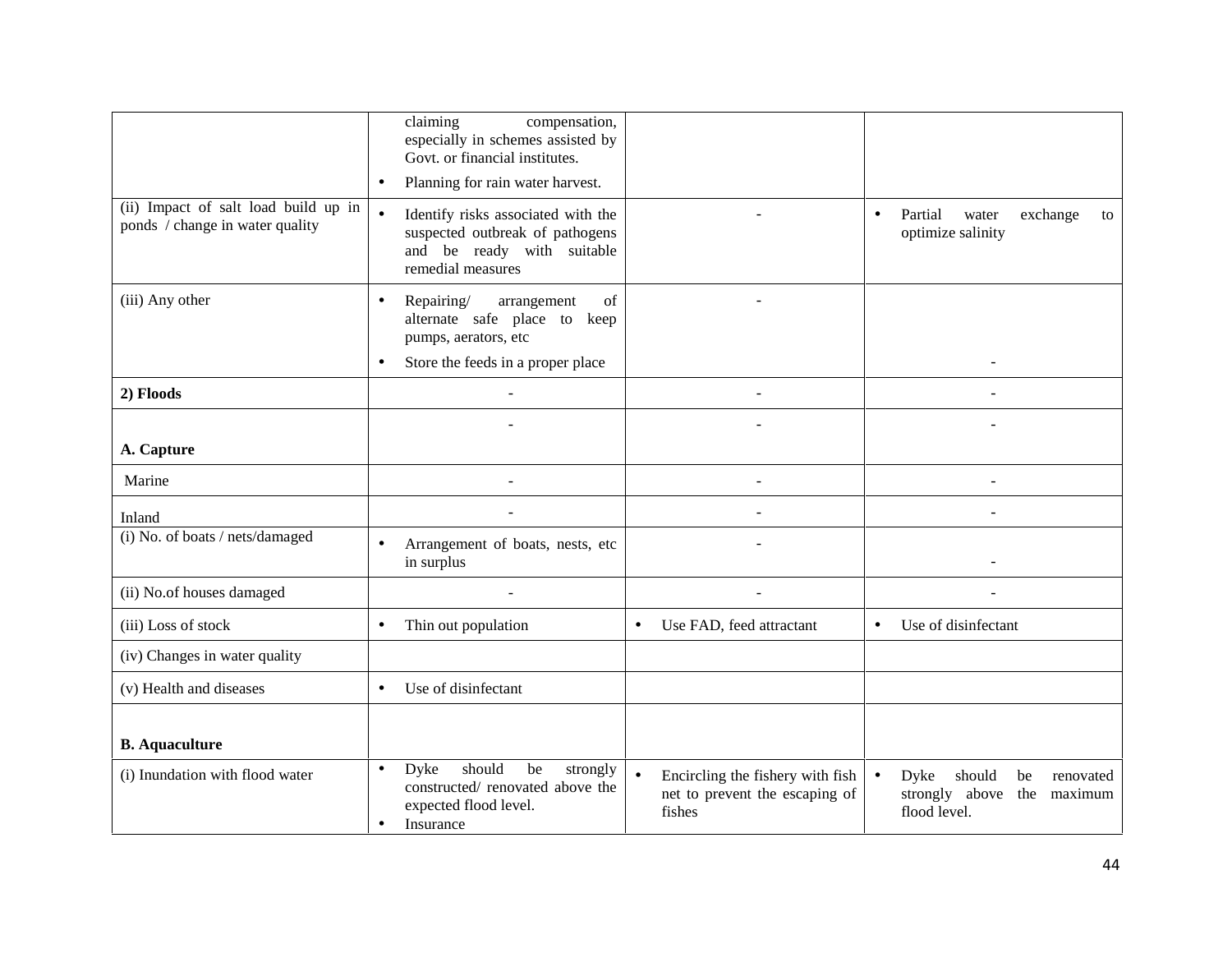| (ii) Water contamination and changes<br>in water quality | Repairing,<br>turfing<br>and<br>$\bullet$<br>compaction<br>peripheral<br>of<br>embankments.<br>Growing horticultural crops on<br>$\bullet$<br>the embankment to prevent<br>erosion.<br>Sufficient bamboo poles and<br>nylon nets to be kept ready.<br>Construction of earthen nursery<br>$\bullet$<br>ponds in upland areas<br>'High<br>stocking<br>multiple<br>$\bullet$<br>harvesting' can be taken up.<br>Sell out the fishes attaining<br>marketable size to minimize loss.<br>Maintenance of proper record for<br>claiming<br>compensation,<br>especially in schemes assisted by<br>Govt. or financial institutes.<br>Dyke<br>should<br>strongly<br>$\bullet$<br>be<br>constructed above the expected<br>flood level.<br>Prevent entry of water from<br>$\bullet$<br>outside.<br>Precaution to prevent entry of<br>pesticide/insecticide laden water<br>from nearby agricultural land.<br>Apply lime regularly as per<br>recommendation. | Surround the pond with nets<br>supported by bamboo poles to<br>prevent escape of fish.<br>Supply sufficient food to<br>fishes to reduce tendency of<br>escaping from the pond.<br>Fixing nets with appropriate<br>$\bullet$<br>size to reduce the loss of stock<br>Turbidity need to be controlled<br>Collection of naturally bred<br>$\bullet$<br>seeds (spawn/ fry/ fingerlings)<br>from flooded water<br>Use disinfectant<br>$\bullet$<br>$\bullet$<br>Apply lime regularly as per<br>recommendation. | Sampling of fishes and water for<br>$\bullet$<br>disease analysis<br>Desilting<br>Restock the pond if original stock<br>escapes.<br>Promotion of suitable Integrated<br>fish farming<br>Short duration culture of species<br>$\bullet$<br>that are fast growing and can be<br>marketed at small size.<br>Claim compensation with support<br>$\bullet$<br>of record and documents.<br>Removal of unwanted/ predatory<br>$\bullet$<br>fish from pond before stocking.<br>Use disinfectant, Remove all<br>unwanted exotic fishes<br>Apply lime regularly as per<br>$\bullet$<br>recommendation.<br>Remove muck and debris, if<br>entered with flood.<br>Apply preventive agents (eg.<br>CIFAX) before on set of winter. |
|----------------------------------------------------------|-----------------------------------------------------------------------------------------------------------------------------------------------------------------------------------------------------------------------------------------------------------------------------------------------------------------------------------------------------------------------------------------------------------------------------------------------------------------------------------------------------------------------------------------------------------------------------------------------------------------------------------------------------------------------------------------------------------------------------------------------------------------------------------------------------------------------------------------------------------------------------------------------------------------------------------------------|----------------------------------------------------------------------------------------------------------------------------------------------------------------------------------------------------------------------------------------------------------------------------------------------------------------------------------------------------------------------------------------------------------------------------------------------------------------------------------------------------------|----------------------------------------------------------------------------------------------------------------------------------------------------------------------------------------------------------------------------------------------------------------------------------------------------------------------------------------------------------------------------------------------------------------------------------------------------------------------------------------------------------------------------------------------------------------------------------------------------------------------------------------------------------------------------------------------------------------------|
| (iii) Health and diseases                                | · Provided vitamin, mineral with<br>feed<br>• Arrangement of medicines and<br>chemical stocks                                                                                                                                                                                                                                                                                                                                                                                                                                                                                                                                                                                                                                                                                                                                                                                                                                                 | · Provided vitamin, mineral,<br>protein with feed, use<br>bactericide                                                                                                                                                                                                                                                                                                                                                                                                                                    | Use bactericide and disinfectant<br>and feed with balance diets.                                                                                                                                                                                                                                                                                                                                                                                                                                                                                                                                                                                                                                                     |
| (iv) Loss of stock and inputs (feed,<br>chemicals etc)   | Dyke should be strongly<br>$\bullet$<br>constructed above the maximum<br>flood level.                                                                                                                                                                                                                                                                                                                                                                                                                                                                                                                                                                                                                                                                                                                                                                                                                                                         | • Catch the some amount of fishes<br>to reduce the stock.                                                                                                                                                                                                                                                                                                                                                                                                                                                | $\bullet$<br>Dyke<br>should<br>strongly<br>be<br>renovated and apply disinfectant<br>and fish out the unwanted exotic<br>fishes                                                                                                                                                                                                                                                                                                                                                                                                                                                                                                                                                                                      |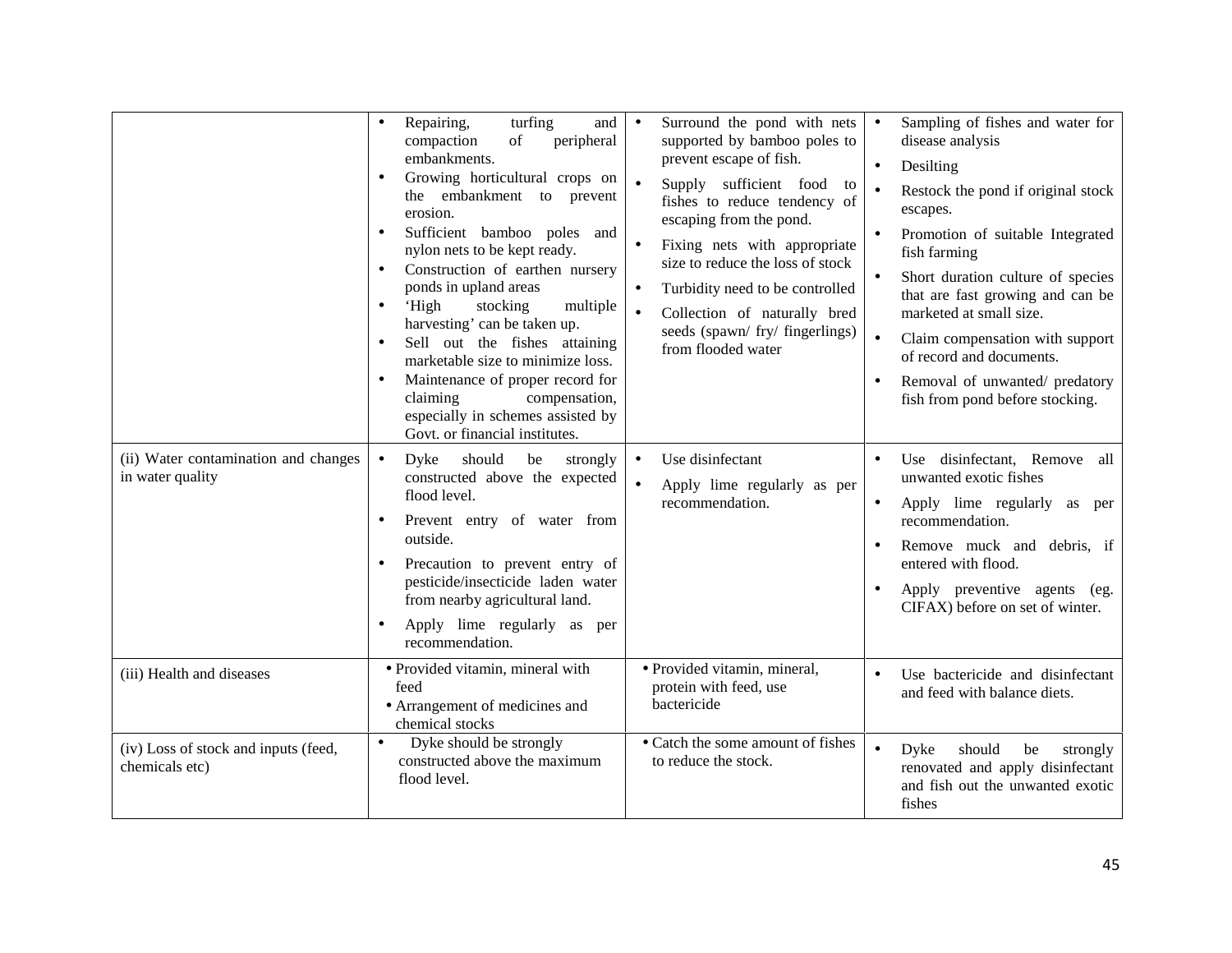| (v) Infrastructure damage (pumps,<br>aerators, huts, etc)             | NA        | NA | NA        |
|-----------------------------------------------------------------------|-----------|----|-----------|
| (vi) Any other                                                        | NA        | NA | NA        |
| 3. Cyclone / Tsunami                                                  | NA        | NA | NA        |
| A. Capture                                                            | NA        | NA | NA        |
| Marine                                                                | NA        | NA | NA        |
| (i) Average compensation paid due to<br>loss of fishermen lives       | NA        | NA | NA        |
| (ii) Avg. no. of boats / nets/damaged                                 | NA        | NA | NA        |
| (iii) Avg. no. of houses damaged                                      | NA        | NA | NA        |
| Inland                                                                | NA        | NA | NA        |
| B. Aquaculture                                                        | NA        | NA | NA        |
| (i) Overflow / flooding of ponds                                      | NA        | NA | NA        |
| (ii) Changes in water quality (fresh<br>water / brackish water ratio) | $\rm NA$  | NA | NA        |
| (iii) Health and diseases                                             | NA        | NA | NA        |
| (iv) Loss of stock and inputs (feed,<br>chemicals etc)                | NA        | NA | NA        |
| (v) Infrastructure damage (pumps,<br>aerators, shelters/huts etc)     | NA        | NA | NA        |
| (vi) Any other                                                        | NA        | NA | NA        |
| 4. Heat wave and cold wave                                            | NA        | NA | NA        |
| A. Capture                                                            | <b>NA</b> | NA | NA        |
| Marine                                                                | NA        | NA | NA        |
| Inland                                                                | NA        | NA | <b>NA</b> |